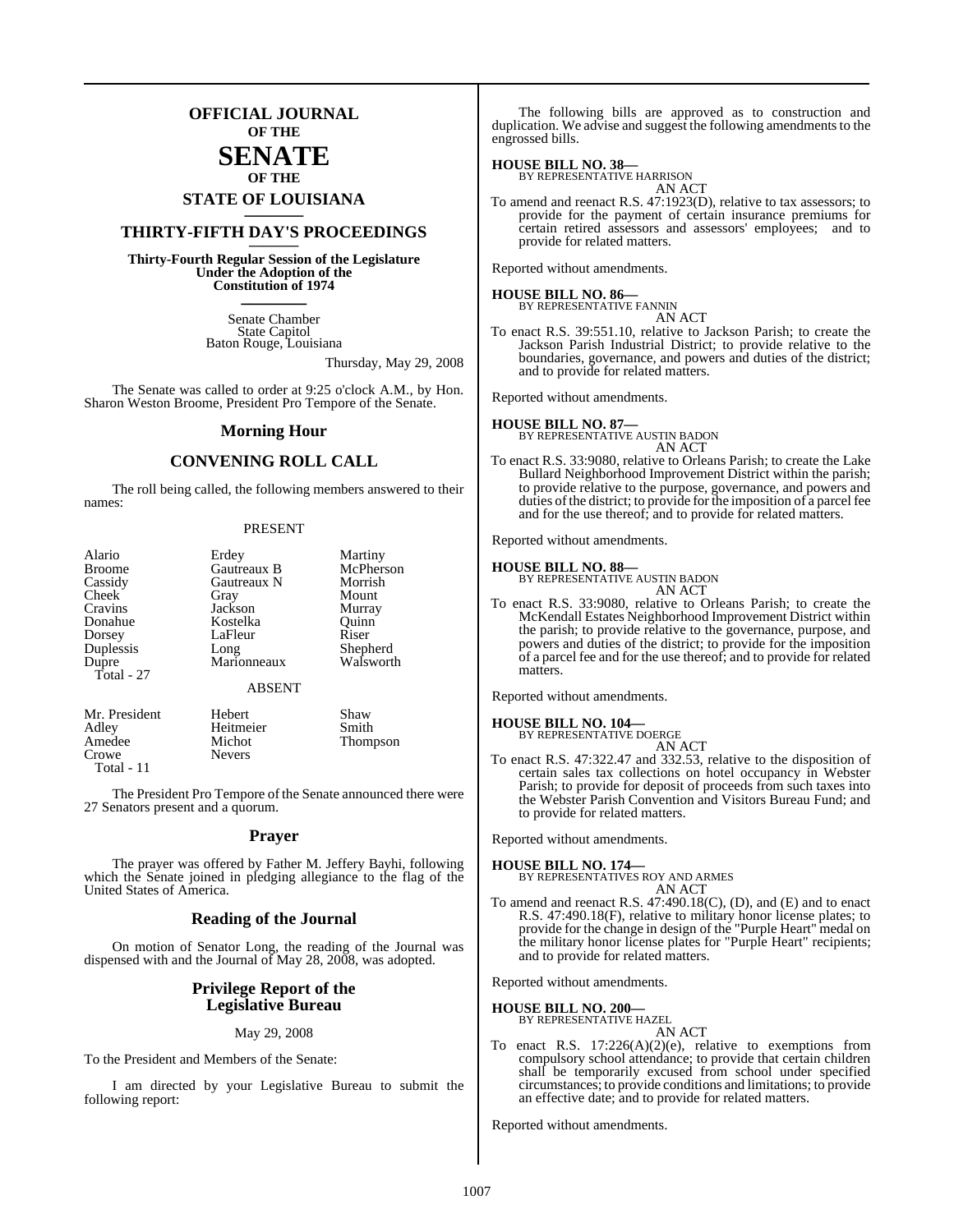# **Page 2 SENATE 35th DAY'S PROCEEDINGS**

May 29, 2008

#### **HOUSE BILL NO. 212—** BY REPRESENTATIVE ARNOLD

AN ACT

To amend and reenact R.S. 33:2866.1(B) and to enact R.S. 33:4712.12, relative to the sale of property by parishes and municipalities; to provide with respect to a real estate broker's commission or fee; to remove provisions authorizing certain parishesto negotiate such commission or fee; to provide relative to the maximum amount of the commission or fee that is authorized to be paid; and to provide for related matters.

Reported without amendments.

#### **HOUSE BILL NO. 235—**

BY REPRESENTATIVE ARNOLD AN ACT

To amend and reenact R.S. 25:902(F), relative to meetings conducted by the Louisiana National Register Review Committee; to provide for a reduction in the number of mandatory meetings conducted annually; and to provide for related matters.

Reported without amendments.

# **HOUSE BILL NO. 273—** BY REPRESENTATIVE PONTI

AN ACT

To amend and reenact R.S.  $33:2496(A)(1)$  and  $2556(1)(a)$ , relative to municipal fire and police civil service; to provide relative to the termination of provisional appointments; to change the time limitation for the termination of any such appointment to a position in the competitive classes; and to provide for related matters.

Reported without amendments.

# **HOUSE BILL NO. 299—** BY REPRESENTATIVE MORRELL

AN ACT

To enact R.S. 33:2740.69, relative to Orleans Parish; to create the Gentilly Development District within the parish; to provide relative to the boundaries, purpose, and powers and duties of the district; to provide relative to district funding, including the authority to levy taxes; and to provide for related matters.

Reported with amendments.

#### **LEGISLATIVE BUREAU AMENDMENTS**

Amendments proposed by Legislative Bureau to Reengrossed House Bill No. 299 by Representative Morrell

AMENDMENT NO. 1

On page 2, line 16, following "<u>own</u>" and before "property" insert "immovable"

AMENDMENT NO. 2 On page 3, line 26, following "upon" and before "property" change "<u>real</u>" to "<u>immovable</u>"

AMENDMENT NO. 3 On page 4, line 12, following "taxable" change "real" to "immovable"

AMENDMENT NO. 4 On page 7, line 9, before "property" change "real" to "immovable"

**HOUSE BILL NO. 300—** BY REPRESENTATIVE DOWNS

AN ACT

To amend and reenact R.S. 47:322.33(B), relative to the state sales and use tax; to provide relative to the disposition of the monies deposited into the Lincoln Parish Municipalities Fund; and to provide for related matters.

Reported without amendments.

#### **HOUSE BILL NO. 301—**

BY REPRESENTATIVE SAM JONES AN ACT

To amend and reenact R.S. 38:291(Z)(2)(introductory paragraph), relative to the St. Mary Levee District board of commissioners; to delete the requirement for board members to own property within the district; and to provide for related matters.

Reported without amendments.

**HOUSE BILL NO. 352—** BY REPRESENTATIVE AUSTIN BADON

- AN ACT
- To enact R.S. 33:9080, relative to Orleans Parish; to create the Tamaron Subdivision Improvement District within the parish; to provide relative to the purpose, governance, and powers and duties of the district; to provide for the imposition of a parcel fee; and to provide for related matters.

Reported without amendments.

#### **HOUSE BILL NO. 359—**

BY REPRESENTATIVE LAFONTA AN ACT

To enact R.S. 17:170.3, relative to immunizations; to require certain school boards to provide information relative to human papillomavirus to certain students; to provide for rules and regulations; and to provide for related matters.

Reported without amendments.

**HOUSE BILL NO. 361—** BY REPRESENTATIVE PATRICIA SMITH AN ACT

To amend and reenact R.S.  $17:416(B)(3)(d)(i)$ , relative to student discipline; to provide relative to certain documentation required for certain expelled students to be admitted or readmitted to public school; and to provide for related matters.

Reported without amendments.

**HOUSE BILL NO. 387—** BY REPRESENTATIVES BILLIOT, GISCLAIR, LABRUZZO, LOPINTO, TALBOT, WILLMOTT, AND WOOTON AN ACT

To amend and reenact R.S. 33:2536.2, relative to fire and police civil service boards; to provide for the qualifications of members of the Jefferson Parish Fire Civil Service Board; and to provide for related matters.

Reported without amendments.

**HOUSE BILL NO. 514—** BY REPRESENTATIVE PONTI

AN ACT

To amend and reenact R.S. 49:1002(H), relative to the applicability provisions for drug testing; to allow certain people involved in construction, maintenance, or manufacturing at any refining or chemical manufacturing facility to reduce or modify the initial cut-off level for marijuana testing; and to provide for related matters.

Reported without amendments.

#### **HOUSE BILL NO. 594—**

BY REPRESENTATIVE ROSALIND JONES AN ACT

To amend and reenact R.S. 48:1309(A) and (B) and to enact R.S. 48:1309(D), relative to Ouachita Parish; to provide relative to road lighting districts within the parish; to provide relative to the method of assessment of service charges or rates of service chargeswithin such districts; to provide relative to the collection of such charges; and to provide for related matters.

Reported without amendments.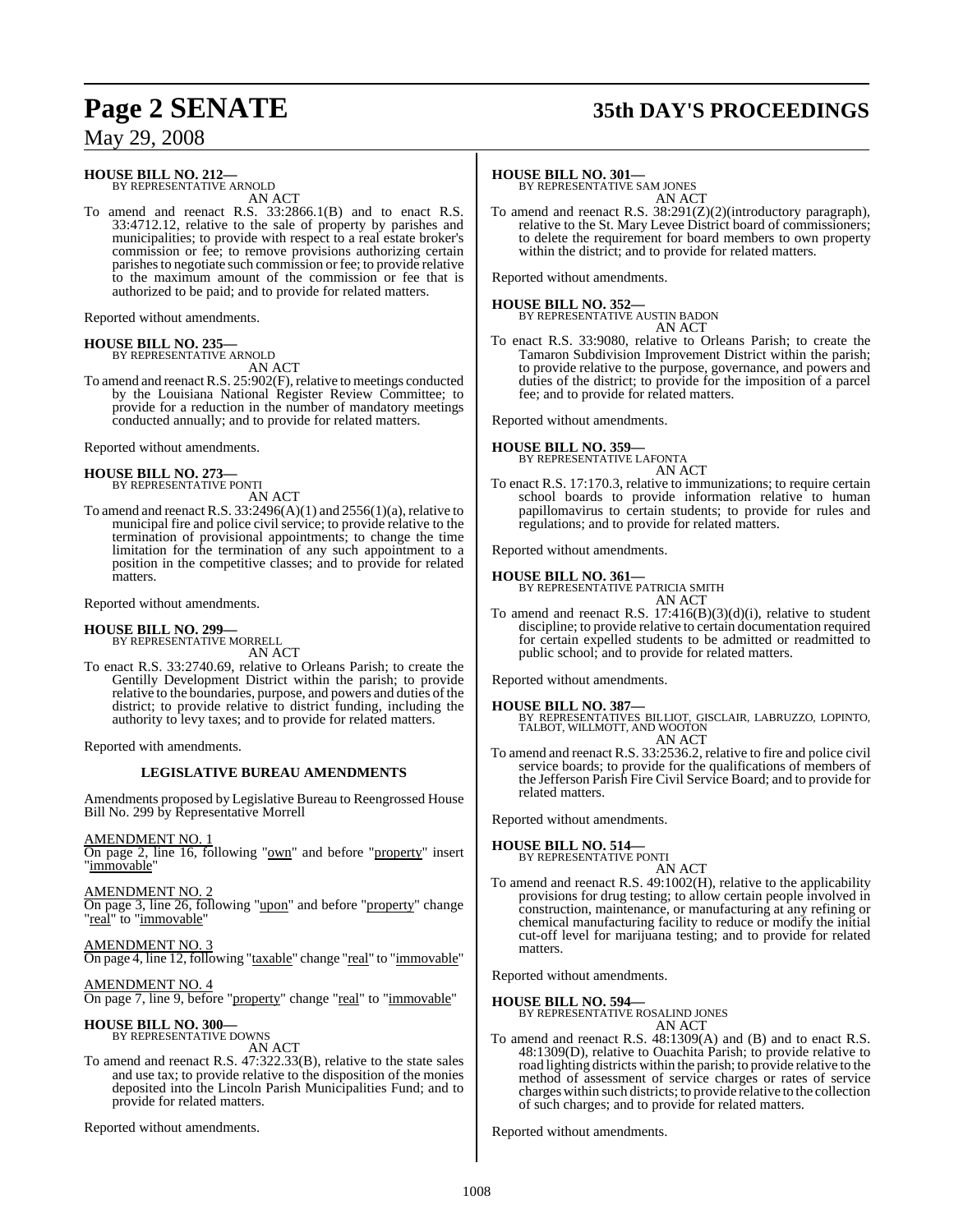# **35th DAY'S PROCEEDINGS Page 3 SENATE**

# May 29, 2008

**HOUSE BILL NO. 595—**

BY REPRESENTATIVE ST. GERMAIN AN ACT

To amend and reenact R.S. 40:1503(K)(2), relative to West Baton Rouge Parish; to provide relative to the West Baton Rouge Fire Protection District No. 1; to provide relative to the officers of Fire Subdistrict No. 2 of such district; and to provide for related matters.

Reported without amendments.

# **HOUSE BILL NO. 597—** BY REPRESENTATIVE MONTOUCET

AN ACT

To amend and reenact R.S. 33:4574.1.1(A)(1), relative to Acadia Parish; to increase the maximum rate of the hotel occupancy tax that the Acadia Parish Convention and Visitors Bureau is authorized to levy; and to provide for related matters.

Reported without amendments.

#### **HOUSE BILL NO. 600—**

BY REPRESENTATIVE SAM JONES AN ACT

To amend and reenact R.S. 34:328(A) and (B), relative to the Morgan City Harbor and Terminal District; to provide relative to procurement of materials and supplies by the Morgan City Harbor and Terminal District; and to provide for related matters.

Reported without amendments.

# **HOUSE BILL NO. 616—** BY REPRESENTATIVE LOPINTO

AN ACT

To amend and reenact R.S. 47:532.1(A)(7)(c) and (C) and to enact R.S. 47:532.1(D), relative to public license tag agents; to provide for the maximum amount of convenience fees authorized to be collected for certain transactions; to require public license tag agents to disclose information to the consumer that license tags shall be purchased at the office of motor vehicles without payment of the convenience fee; and to provide for related matters.

Reported without amendments.

## **HOUSE BILL NO. 671—**

BY REPRESENTATIVE NOWLIN AN ACT

To enact R.S. 17:1964(D)(17), relative to the Louisiana School of Math, Science, and the Arts; to require the board of directors of the school to develop and adopt a policy for sabbatical leave for certain employees; to provide for effectiveness; and to provide for related matters.

Reported without amendments.

#### **HOUSE BILL NO. 721—**

BY REPRESENTATIVE SMILEY AN ACT

To enact R.S. 17:3951(B)(21), relative to the High School Redesign Commission; to add a member to the commission; and to provide for related matters.

Reported without amendments.

#### **HOUSE BILL NO. 738—**

BY REPRESENTATIVE BALDONE AN ACT

To amend and reenact R.S. 23:162, relative to the employment of minors; to provide for the employment, under certain conditions, of minors twelve and thirteen years of age; and to provide for related matters.

Reported with amendments.

#### **LEGISLATIVE BUREAU AMENDMENTS**

Amendments proposed by Legislative Bureau to Reengrossed House Bill No. 738 by Representative Baldone

#### AMENDMENT NO. 1

On page 1, line 16, before "under" change "only work" to "work only"

#### **HOUSE BILL NO. 772—**

BY REPRESENTATIVE MICHAEL JACKSON AN ACT

To enact R.S. 33:9097.4, relative to East Baton Rouge Parish; to create the Melrose Place Crime Prevention District within the parish; to provide relative to the purpose, governance, powers, and duties of the district; to provide for the imposition of a parcel fee and for the use thereof; and to provide for related matters.

Reported without amendments.

# **HOUSE BILL NO. 773—** BY REPRESENTATIVE MICHAEL JACKSON

AN ACT

To enact R.S. 33:9097.4, relative to East Baton Rouge Parish; to create the Capital Heights Neighborhood Improvement District within the parish; to provide relative to the purpose, governance, and powers and duties of the district; to provide for the imposition and collection of a parcel fee and for the use thereof; and to provide for related matters.

Reported with amendments.

#### **LEGISLATIVE BUREAU AMENDMENTS**

Amendments proposed by Legislative Bureau to Reengrossed House Bill No. 773 by Representative Michael Jackson

#### AMENDMENT NO. 1

On page 2, line 6, following "and" and before "property" change "real" to "immovable"

#### **HOUSE BILL NO. 805—**

BY REPRESENTATIVES HENRY BURNS, JANE SMITH, AND ST. GERMAIN AN ACT

To enact R.S. 47:463.136, relative to motor vehicle special prestige license plates; to provide for the creation of the St. Jude Children's Research Hospital special prestige license plate; to provide for the issuance of such plate; to provide relative to the fee for such plate; to provide for the use of such fee; to authorize the promulgation of rules and regulations; to provide for an effective date; and to provide for related matters.

Reported without amendments.

# **HOUSE BILL NO. 809—** BY REPRESENTATIVE LOPINTO

AN ACT

To amend and reenact R.S. 32:410(A)(3)(a)(ii) and 707(B) and to enact R.S. 47:501(C), relative to requirements for driver's licenses, motor vehicle registrations, and certificates of title; to provide for the definition of full legal name; to provide relative to application requirements for motor vehicle registrations and certificates of title; and to provide for related matters.

Reported without amendments.

**HOUSE BILL NO. 841—** BY REPRESENTATIVES CHAMPAGNE AND BARRAS AN ACT

To enact R.S. 34:242.1, relative to the Port of Iberia District; to provide for ordinances adopted by the Port of Iberia District; and to provide for related matters.

Reported without amendments.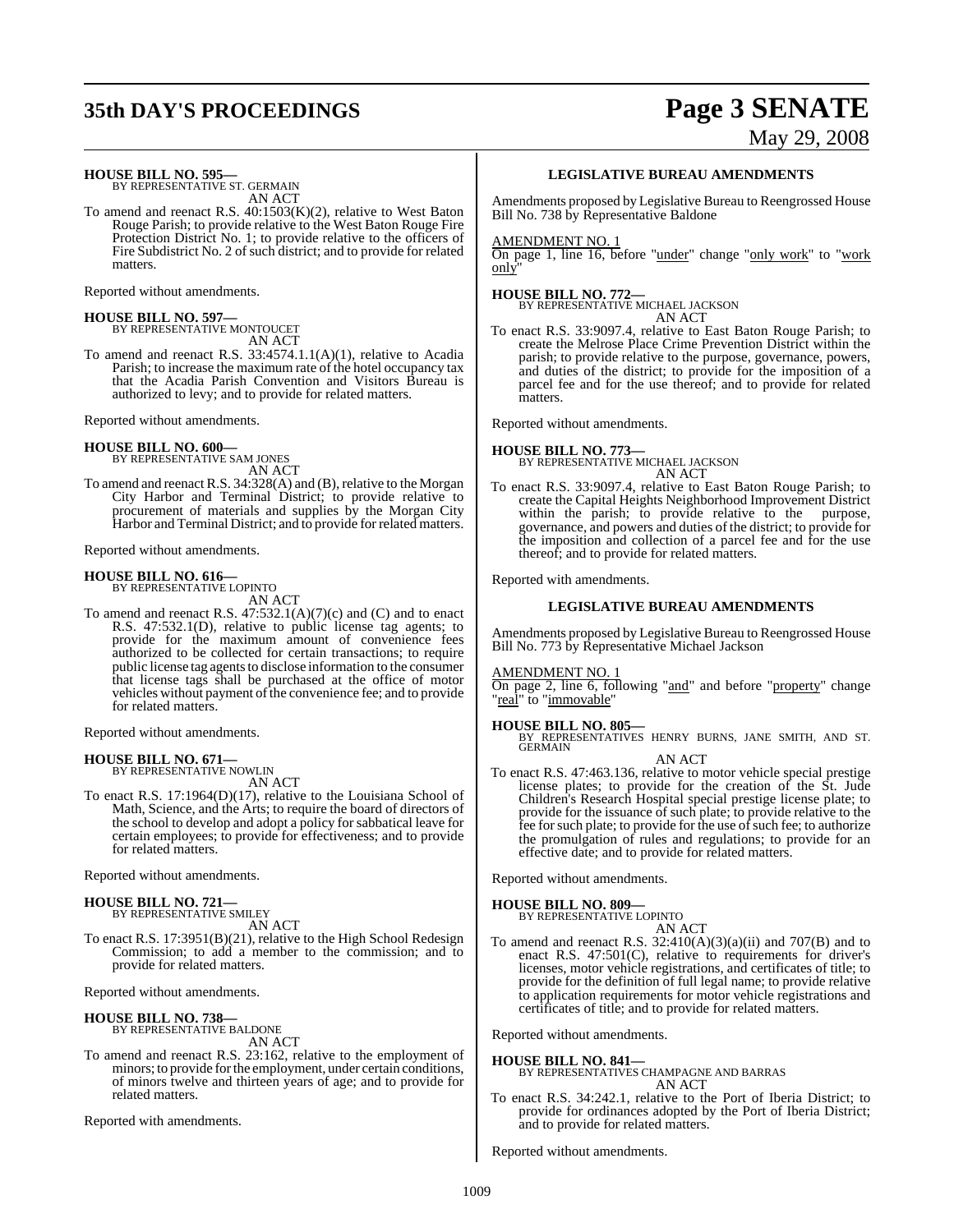# **Page 4 SENATE 35th DAY'S PROCEEDINGS**

## May 29, 2008

#### **HOUSE BILL NO. 1069—**

BY REPRESENTATIVE WILLIAMS AN ACT

To enact R.S. 17:1970.24(E)(1)(o), relative to the New Orleans Center for the Creative Arts/Riverfront; to require its board of directors to develop a plan with respect to providing educational services to students in public school systems throughout the state; to require the board to report to the House Committee on Education and the Senate Committee on Education prior to the beginning of the 2009 Regular Session of the Legislature; and to provide for related matters.

Reported without amendments.

#### **HOUSE BILL NO. 1112—**

BY REPRESENTATIVES GARY SMITH, BILLIOT, DIXON, AND GISCLAIR

AN ACT

To amend and reenactR.S. 38:100(introductory paragraph), 101, and 103(B), relative to the Westwego to Harvey Canal hurricane protection project; to provide for the extension of the West Bank and vicinity hurricane protection project; and to provide for related matters.

Reported with amendments.

#### **LEGISLATIVE BUREAU AMENDMENTS**

Amendments proposed by Legislative Bureau to Reengrossed House Bill No. 1112 by Representative Gary Smith

#### AMENDMENT NO. 1

On page 3, line 5, following "Orleans" and before "Levee" delete "Parish"

## AMENDMENT NO. 2

On page 3, line 6, following "Parish" and before ", and" delete "government"

**HOUSE BILL NO. 1115—** BY REPRESENTATIVES ARMES, AUBERT, BILLIOT, HENRY BURNS, DIXON, FRANKLIN, HOWARD, NORTON, POPE, AND ST. GERMAIN AN ACT

To amend and reenact R.S. 38:2322(C), relative to the Sabine River Authority; to increase the per diem of the board of commissioners; to provide for the number of meeting days of the board; and to provide for related matters.

Reported without amendments.

## **HOUSE BILL NO. 1144—**

BY REPRESENTATIVE MONTOUCET AN ACT

To amend and reenact R.S. 47:302.22(B), relative to the disposition of collections in the Acadia Parish Visitor Enterprise Fund; to provide for the use of monies in the fund; to provide for an effective date; and to provide for related matters.

Reported without amendments.

## **HOUSE BILL NO. 1151—**

BY REPRESENTATIVE GISCLAIR AN ACT

To amend and reenact R.S. 32:57(H), relative to penalties for exceeding speed limits in highway construction zones; to double the standard fine imposed for motorists who speed in highway construction zones where construction workers are present; and to provide for related matters.

Reported without amendments.

#### **HOUSE BILL NO. 1216—**

BY REPRESENTATIVE ARNOLD AN ACT

To enact R.S. 47:820.5.5, relative to state tolls; to require the interoperability of public toll facilities for toll collection and toll violation enforcement; to provide authorization forthe secretary of the Department of Transportation and Development to set policies and procedures; and to provide for related matters.

Reported without amendments.

# **HOUSE BILL NO. 1293—** BY REPRESENTATIVE ROY

AN ACT To amend and reenact R.S. 38:291(M)(2) and to enact R.S.  $38:291(M)(3)$ , relative to the board of commissioners for the Red River, Atchafalaya, and Bayou Beouf Levee District; to provide for the termination of the current board of commissioners for the district; to provide for the appointment of commissioners for the district; to provide for the officers of the board of commissioners and their terms of office; and to provide for related matters.

Reported with amendments.

#### **LEGISLATIVE BUREAU AMENDMENTS**

Amendments proposed by Legislative Bureau to Engrossed House Bill No. 1293 by Representative Roy

#### AMENDMENT NO. 1

In Senate Committee Amendment No. 2 proposed by the Senate Committee on Transportation, Highways and Public Works and adopted by the Senate on May 28, 2008, on line 4, change ""provides for term limits;"" to ""to provide for term limits;""

> Respectfully submitted, ROB MARIONNEAUX Chairman

## **Adoption of Legislative Bureau Report**

On motion of Senator Marionneaux, the Legislative Bureau amendments were adopted and the Bills and Joint Resolutions were read by title and passed to a third reading.

#### **Messages from the House**

The following Messages from the House were received and read as follows:

#### **Message from the House**

#### **ASKING CONCURRENCE IN HOUSE BILLS AND JOINT RESOLUTIONS**

May 28, 2008

To the Honorable President and Members of the Senate:

I am directed to inform your honorable body that the House of Representatives has finally passed and asks your concurrence in the following House Bills and Joint Resolutions:

**HOUSE BILL NO. 16—** BY REPRESENTATIVE GREENE AN ACT

To amend and reenact Code of Civil Procedure Article 4843(D), (E), (F), and (G), relative to city court jurisdiction; to increase the civil jurisdictional amount in dispute for the City Court of Baker, the City Court of Baton Rouge, the First and Second City Courts of the city of New Orleans, and the City Court of Zachary; and to provide for related matters.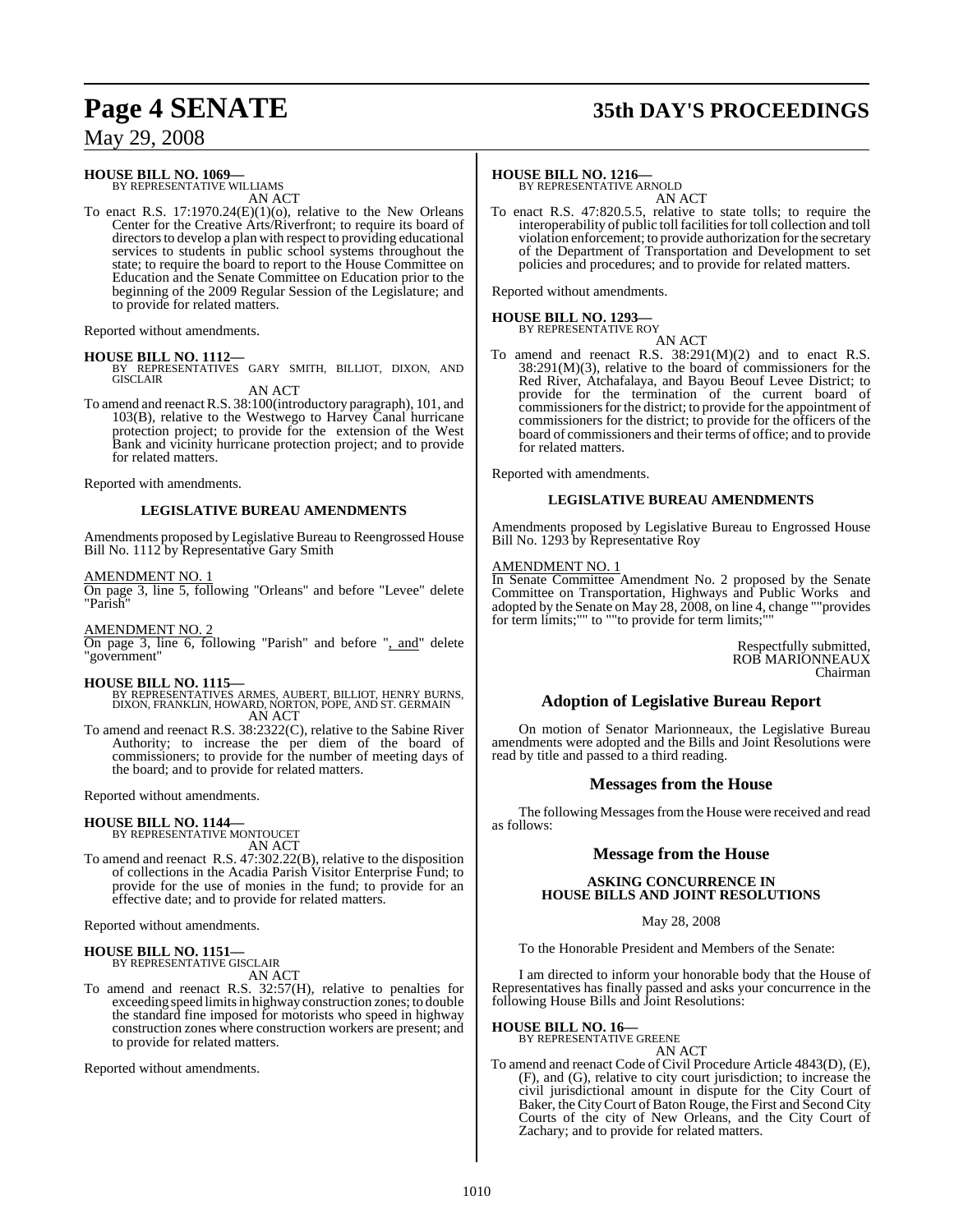# **35th DAY'S PROCEEDINGS Page 5 SENATE**

# May 29, 2008

# **HOUSE BILL NO. 462—** BY REPRESENTATIVE WOOTON

AN ACT

To enact R.S. 27:311.10, relative to the Video Draw Poker Devices Control Law; to provide for a reduction in processing fees for video draw poker licenses issued to qualified truck stop facilities under certain circumstances; to provide for restrictions; to authorize the promulgation of rules; and to provide for related matters.

**HOUSE BILL NO. 463—** BY REPRESENTATIVES TRAHAN AND TUCKER AN ACT

To amend and reenact R.S. 17:10.5(C), relative to the Recovery School District; to provide relative to the retention period for certain schools transferred to the Recovery School District; to require the Recovery School District to report certain information to the State Board of Elementary and Secondary Education on the status of such schools; to provide for information to be included in the report, including recommendations of the Recovery School District; to provide timelines relative to such reporting and actions taken by the State Board of Elementary and Secondary Education on such recommendations; and to provide for related matters.

#### **HOUSE BILL NO. 558—**

BY REPRESENTATIVE DOWNS AN ACT

To amend and reenact R.S.  $38:2212(A)(3)(a)$ , (b), and (c), relative to public contracts; to require public entities which advertise bids for construction of public works to include an estimate of the budget in the advertisement; to provide relative to the procedures for bidding on such contracts including forms used for such purposes; and to provide for related matters.

# **HOUSE BILL NO. 718—** BY REPRESENTATIVE TRAHAN

AN ACT

To amend and reenact R.S. 17:3997(B)(2)(c), relative to the leave of absence granted by a city, parish, or other local public school board to an employee who subsequently becomes employed in a charter school, including the maximum time period for which such leave can be authorized and time periods for the taking of certain actions by the employee relative to returning to the system granting the leave; to provide an effective date; and to provide for related matters.

#### **HOUSE BILL NO. 844—**

BY REPRESENTATIVES TUCKER AND GALLOT AN ACT

To enact R.S. 24:53(J), 55(H), and 57(4) and R.S. 49:74(A)(7) and (H), 76(H), and 77(5), relative to lobbying; to provide relative to the regulation of lobbying; to provide relative to registration and reporting; to provide for the duties of the Board of Ethics relative thereto; and to provide for related matters.

#### **HOUSE BILL NO. 909—**

BY REPRESENTATIVE MORRELL

AN ACT

To amend and reenact R.S. 17:10.7(C); to provide for the time period for which the Recovery School District shall retain jurisdiction over any school transferred to it; to provide relative to the return of a transferred school; to require certain reports; to provide relative to the powers and duties of the State Board of Elementary and Secondary Education; to provide an effective date; and to provide for related matters.

# **HOUSE BILL NO. 970—** BY REPRESENTATIVE HONEY

AN ACT

To enact R.S. 33:2589, relative to the municipal fire and police civil service; to provide relative to policemen and firemen employed by certain municipalities; to provide relative to the compensation for work on holidays of any such fireman and policeman; to provide limitations; and to provide for related matters.

#### **HOUSE BILL NO. 1152—**

BY REPRESENTATIVE RICHMOND AN ACT

To amend and reenact R.S. 16:51(A)(4), (8), (9), (14), (22), (32), and (41), relative to assistant district attorneys; to provide for additional assistant district attorneys for certain judicial districts; to provide for an effective date; and to provide for related matters.

#### **HOUSE BILL NO. 1175—**

BY REPRESENTATIVE MONTOUCET AN ACT

To amend and reenact R.S. 42:1123(39)(a), relative to ethics; to provide relative to an exception to the ethics code for the immediate family member of a legislator registering as a lobbyist orlobbying; to provide for effectiveness; and to provide for related matters.

# **HOUSE BILL NO. 1305—** BY REPRESENTATIVE DOWNS

AN ACT To amend and reenact R.S. 40:1472.2(6), (14), (19), (25), and (26), 1472.3(A), (B), (C), (D), and (E), 1472.5(B), (C), and (E), 1472.6(A), and 1472.7(A) and to enact R.S. 40:1472.2(28), relative to the issuance of explosive licenses; to increase feesfor the issuance of explosives licenses; to create an additional class of explosives license; to provide for more stringent requirements for explosives licenses; and to provide for related matters.

## **HOUSE BILL NO. 1371— (Substitute for House Bill No. 1321**

**by Representative Pearson)** BY REPRESENTATIVE PEARSON

AN ACT

To enact R.S. 9:1421, relative to successions; to authorize access to certain assets; to provide for definitions; to provide for the sale or transfer of securities under certain circumstances; to provide for payment to the surviving spouse pending the appointment of an executor or administrator; to provide for limitations; to provide a limitation of liability for brokers; to provide for the preservation of certain claims; to provide for applicability pending actions for divorce; and to provide for related matters.

> Respectfully submitted, ALFRED W. SPEER Clerk of the House of Representatives

#### **House Bills and Joint Resolutions**

Senator Mount asked for and obtained a suspension of the rules to take up at this time the following House Bills and Joint Resolutions just received from the House which were taken up, read a first and second time by their titles and acted upon as follows:

#### **Mr. President in the Chair**

**HOUSE BILL NO. 16—** BY REPRESENTATIVE GREENE

AN ACT

To amend and reenact Code of Civil Procedure Article 4843(D), (E), (F), and (G), relative to city court jurisdiction; to increase the civil jurisdictional amount in dispute for the City Court of Baker, the City Court of Baton Rouge, the First and Second City Courts of the city of New Orleans, and the City Court of Zachary; and to provide for related matters.

The bill was read by title and referred by the President to the Committee on Judiciary A.

#### **HOUSE BILL NO. 462—**

BY REPRESENTATIVE WOOTON AN ACT

To enact R.S. 27:311.10, relative to the Video Draw Poker Devices Control Law; to provide for a reduction in processing fees for video draw poker licenses issued to qualified truck stop facilities under certain circumstances; to provide for restrictions; to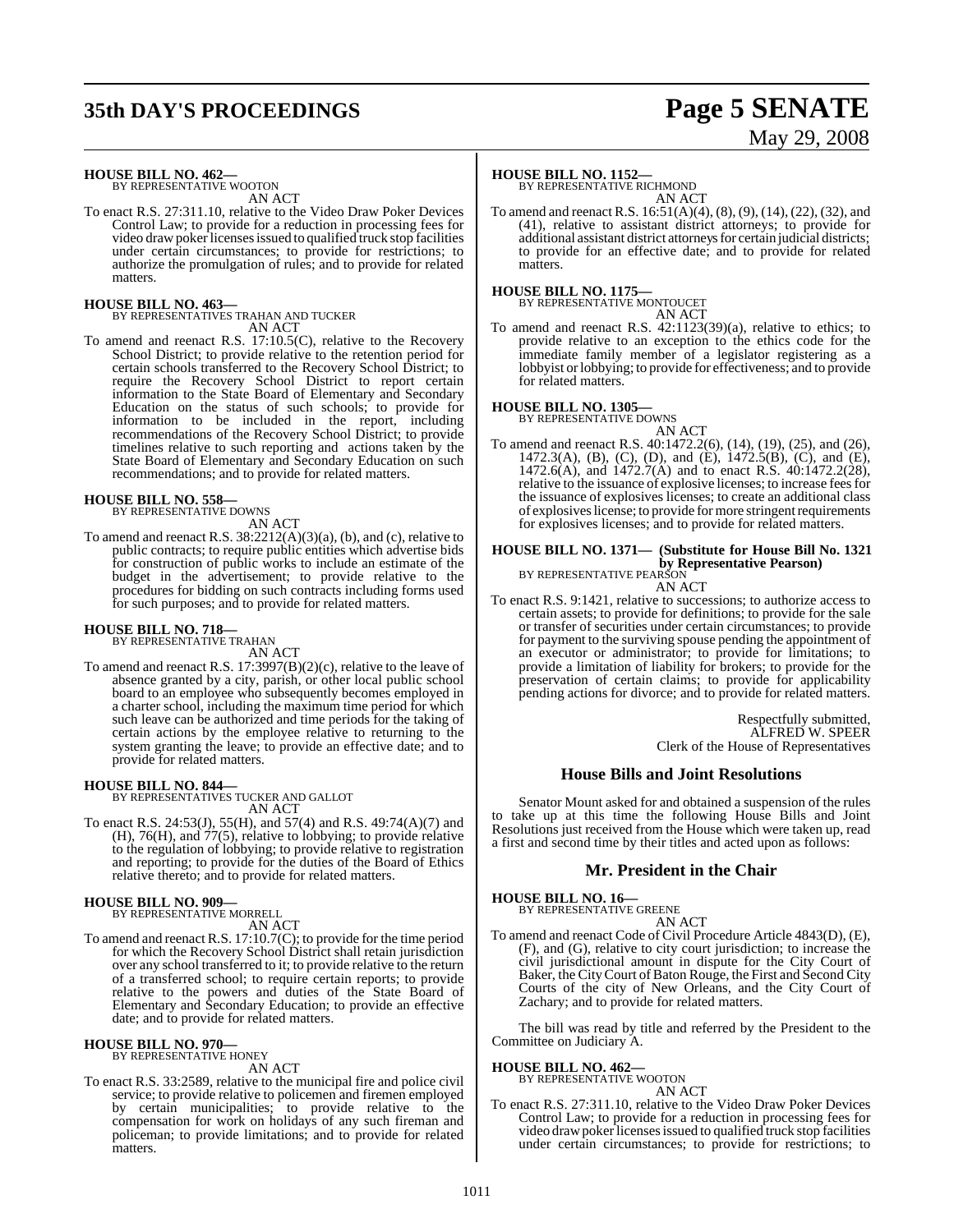# **Page 6 SENATE 35th DAY'S PROCEEDINGS**

May 29, 2008

authorize the promulgation of rules; and to provide for related matters.

The bill was read by title and referred by the President to the Committee on Judiciary B.

#### **HOUSE BILL NO. 463—** BY REPRESENTATIVES TRAHAN AND TUCKER

AN ACT

To amend and reenact R.S. 17:10.5(C), relative to the Recovery School District; to provide relative to the retention period for certain schools transferred to the Recovery School District; to require the Recovery School District to report certain information to the State Board of Elementary and Secondary Education on the status of such schools; to provide for information to be included in the report, including recommendations of the Recovery School District; to provide timelines relative to such reporting and actions taken by the State Board of Elementary and Secondary Education on such recommendations; and to provide for related matters.

The bill was read by title and referred by the President to the Committee on Education.

# **HOUSE BILL NO. 558—** BY REPRESENTATIVE DOWNS

AN ACT

To amend and reenact R.S. 38:2212(A)(3)(a), (b), and (c), relative to public contracts; to require public entities which advertise bids for construction of public works to include an estimate of the budget in the advertisement; to provide relative to the procedures for bidding on such contracts including forms used for such purposes; and to provide for related matters.

The bill was read by title and referred by the President to the Committee on Transportation, Highways and Public Works.

#### **HOUSE BILL NO. 718—** BY REPRESENTATIVE TRAHAN

AN ACT

To amend and reenact R.S. 17:3997(B)(2)(c), relative to the leave of absence granted by a city, parish, or other local public school board to an employee who subsequently becomes employed in a charter school, including the maximum time period for which such leave can be authorized and time periods for the taking of certain actions by the employee relative to returning to the system granting the leave; to provide an effective date; and to provide for related matters.

The bill was read by title and referred by the President to the Committee on Education.

## **HOUSE BILL NO. 844—**

BY REPRESENTATIVES TUCKER AND GALLOT AN ACT

To enact R.S. 24:53(J), 55(H), and 57(4) and R.S. 49:74(A)(7) and  $(H)$ , 76(H), and 77(5), relative to lobbying; to provide relative to the regulation of lobbying; to provide relative to registration and reporting; to provide for the duties of the Board of Ethics relative thereto; and to provide for related matters.

The bill was read by title and referred by the President to the Committee on Senate and Governmental Affairs.

# **HOUSE BILL NO. 909—** BY REPRESENTATIVE MORRELL

AN ACT

To amend and reenact R.S. 17:10.7(C); to provide for the time period for which the Recovery School District shall retain jurisdiction over any school transferred to it; to provide relative to the return of a transferred school; to require certain reports; to provide relative to the powers and duties of the State Board of Elementary and Secondary Education; to provide an effective date; and to provide for related matters.

The bill was read by title and referred by the President to the Committee on Education.

# **HOUSE BILL NO. 970—** BY REPRESENTATIVE HONEY

AN ACT

To enact R.S. 33:2589, relative to the municipal fire and police civil service; to provide relative to policemen and firemen employed by certain municipalities; to provide relative to the compensation for work on holidays of any such fireman and policeman; to provide limitations; and to provide for related matters.

The bill was read by title and referred by the President to the Committee on Local and Municipal Affairs.

# **HOUSE BILL NO. 1152—** BY REPRESENTATIVE RICHMOND

AN ACT

To amend and reenact R.S. 16:51(A)(4), (8), (9), (14), (22), (32), and (41), relative to assistant district attorneys; to provide for additional assistant district attorneys for certain judicial districts; to provide for an effective date; and to provide for related matters.

The bill was read by title and referred by the President to the Committee on Judiciary B.

#### **HOUSE BILL NO. 1175—**

BY REPRESENTATIVE MONTOUCET AN ACT

To amend and reenact R.S. 42:1123(39)(a), relative to ethics; to provide relative to an exception to the ethics code for the immediate family member of a legislator registering as a lobbyist or lobbying; to provide for effectiveness; and to provide for related matters.

The bill was read by title and referred by the President to the Committee on Senate and Governmental Affairs.

# **HOUSE BILL NO. 1305—** BY REPRESENTATIVE DOWNS

AN ACT To amend and reenact R.S. 40:1472.2(6), (14), (19), (25), and (26), 1472.3(A), (B), (C), (D), and (E), 1472.5(B), (C), and (E), 1472.6(A), and 1472.7(A) and to enact R.S. 40:1472.2(28), relative to the issuance of explosive licenses; to increase feesfor the issuance of explosives licenses; to create an additional class of explosives license; to provide for more stringent requirements for explosives licenses; and to provide for related matters.

The bill was read by title and referred by the President to the Committee on Commerce, Consumer Protection, and International Affairs.

**HOUSE BILL NO. 1371— (Substitute for House Bill No. 1321 by Representative Pearson)**<br>BY REPRESENTATIVE PEARSON

AN ACT

To enact R.S. 9:1421, relative to successions; to authorize access to certain assets; to provide for definitions; to provide for the sale or transfer of securities under certain circumstances; to provide for payment to the surviving spouse pending the appointment of an executor or administrator; to provide for limitations; to provide a limitation of liability for brokers; to provide for the preservation of certain claims; to provide for applicability pending actions for divorce; and to provide for related matters.

The bill was read by title and referred by the President to the Committee on Judiciary A.

## **Senator Broome in the Chair**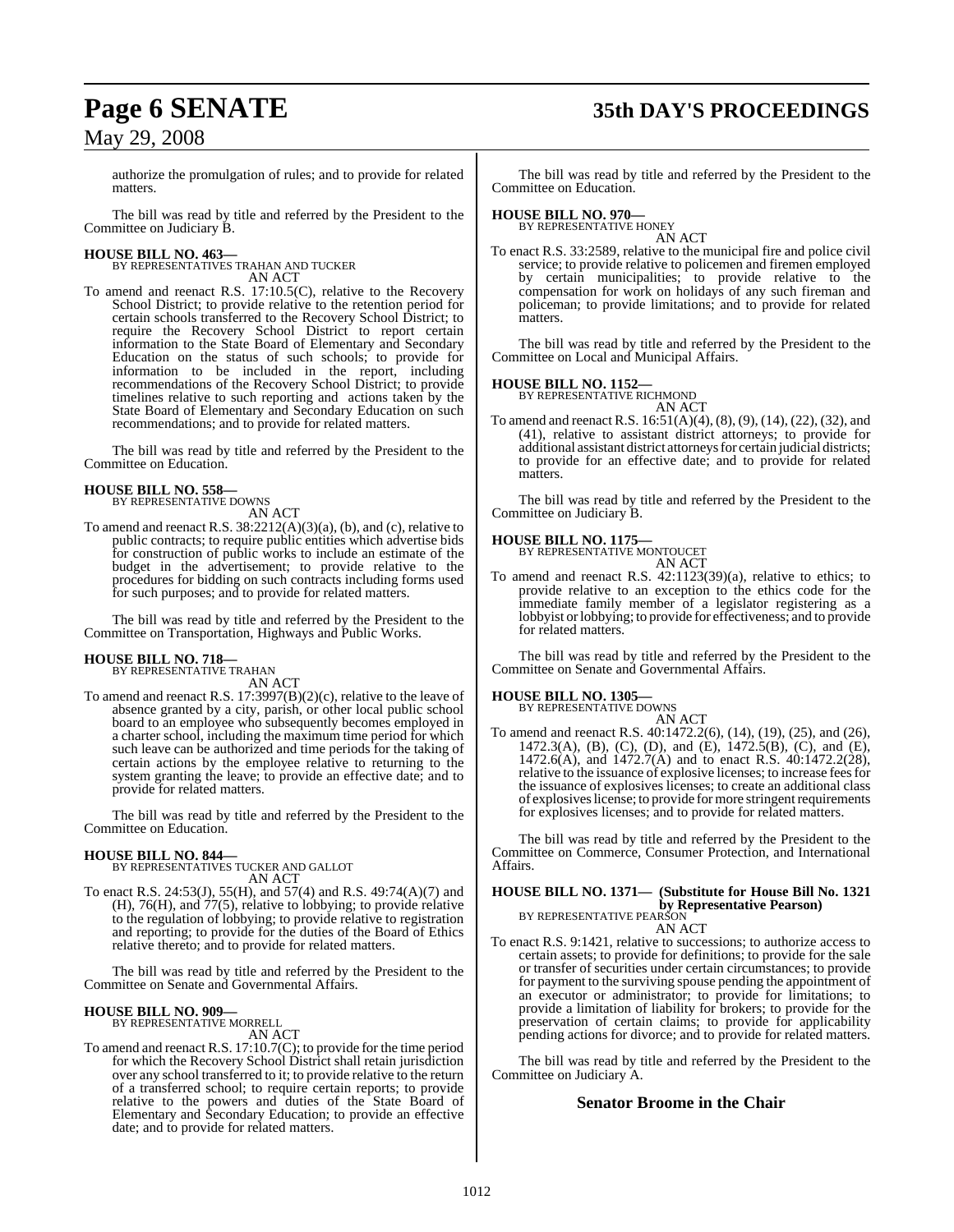# **35th DAY'S PROCEEDINGS Page 7 SENATE**

#### **Reports of Committees**

The following reports of committees were received and read:

#### **REPORT OF COMMITTEE ON**

#### **NATURAL RESOURCES**

Senator Reggie P. Dupre, Jr., Chairman on behalf of the Committee on Natural Resources, submitted the following report:

#### May 28, 2008

To the President and Members of the Senate:

I am directed by your Committee on Natural Resources to submit the following report:

# **SENATE CONCURRENT RESOLUTION NO. 84—** BY SENATOR CROWE

A CONCURRENT RESOLUTION

To urge and request the Senate Committee on Revenue and Fiscal Affairs and the House Committee on Ways and Means to meet and to function as a joint committee to study increasing the severance tax base for parishes currently capped under the state disbursement structure of oil and gas severance taxes, and further to study increasing the percentage of tax collections from one-fifth to one-third of severance tax on oil and gas allocated to the local governing authority of the parish in which severance production occurs.

Reported favorably.

#### **HOUSE BILL NO. 266—**

BY REPRESENTATIVES MILLS, BOBBY BADON, BARRAS,<br>CHAMPAGNE, GEYMANN, GISCLAIR, MICKEY-GUILLORY, HARDY,<br>HARRISON, SAM JONES, LEBAS, MONTOUCET, PERRY, RICHARD,<br>ROBIDEAUX, ST. GERMAIN, TRAHAN, AND WOOTON AND<br>SENATORS-HEBERT-AND AN ACT

To enact R.S. 56:578.14, relative to crawfish and shrimp; to provide for notice of foreign or domestic crawfish or shrimp in certain situations; to provide for penalties; and to provide for related matters.

Reported favorably.

**HOUSE BILL NO. 699—** BY REPRESENTATIVE ST. GERMAIN AND SENATOR DUPRE AN ACT

To enact Subpart B-2 of Part II of Chapter 1 of Title 56 of the Louisiana Revised Statutes of 1950, to be comprised of R.S. 56:69.21 through 69.31, relative to the Wildlife Violator Compact; to provide for findings; to provide for definitions; to provide issuing citations to a resident of a participating state; to provide for home state procedures; to provide for a compact administrator; to provide for entering, amending, and withdrawal of compact; to provide for severability; and to provide for related matters.

Reported favorably.

#### **HOUSE BILL NO. 798—**

BY REPRESENTATIVES HUTTER AND BALDONE AN ACT

To repeal Louisiana Administrative Code 76.V.501(B)(1) and (3)(b), relative to oyster leases and to provide for a process for lifting of the moratorium on new oyster leases.

Reported with amendments.

# May 29, 2008

#### **HOUSE BILL NO. 1328—**

BY REPRESENTATIVES MILLS, BOBBY BADON, GISCLAIR, AND **HARRISON** AN ACT

To amend and reenact R.S. 30:83(F)(6), 84(A)(1) and (2), and 86(A) and to enact R.S. 30:83(I), relative to the Oilfield Site Restoration Law; to provide for the duties and powers of the Oilfield Site Restoration Commission and the secretary of the Department of Natural Resources; and to provide for related matters.

Reported favorably.

Respectfully submitted, REGGIE P. DUPRE, JR. Chairman

#### **Senate Bills and Joint Resolutions on Second Reading Reported by Committees**

The following Senate Bills and Joint Resolutions reported by Committees were taken up and acted upon as follows:

# **SENATE BILL NO. 16—** BY SENATOR CRAVINS

AN ACT To amend and reenact R.S. 32:862(B)(1) and to enact R.S. 32:898(C) and 899(C), relative to motor vehicle liability policies; to provide with respect to proof of compliance; to provide for proof of coverage which reflects effective dates for which payment of coverage has been received; and to provide for related matters.

Reported with amendments by the Committee on Insurance.

#### **SENATE COMMITTEE AMENDMENTS**

Amendments proposed by Senate Committee on Insurance to Original Senate Bill No. 16 by Senator Cravins

#### AMENDMENT NO. 1

On page 1, line 2, after "reenact" insert the following: "R.S. 22:25.1  $(B)$  and  $(C)$ ,

#### AMENDMENT NO. 2

On page 1, line 3, after "policies;" insert the following: "to provide with respect to a database to determine compliance with the Motor Vehicle Safety Responsibility Law; to provide for the duration of maintaining the database;"

#### AMENDMENT NO. 3

On page 1, line 3, after "compliance" delete the rest of the line and delete lines 4 and 5 in their entirety and insert in lieu thereof "to be sent to the commissioner of insurance; and to provide for related matters."

#### AMENDMENT NO. 4

On page 1, line between line 6 and 7, insert the following:

Section 1. R.S. 22:25.1(B) and (C) are hereby amended and reenacted to read as follows:

§25.1. Database development; authorization; request for proposals \* \* \*

B. The request for proposal shall require participants to perform the following:

(1) Create and maintain a database, at no cost to the state of motor vehicles registered in this state which are covered by that security required to operate a motor vehicle in this state as provided in the Motor Vehicle Safety Responsibility Law.

(2) Provide real-time access to state and local law enforcement officials responsible for enforcing the traffic laws of this state which shall be available twenty-four hours a day, seven days a week.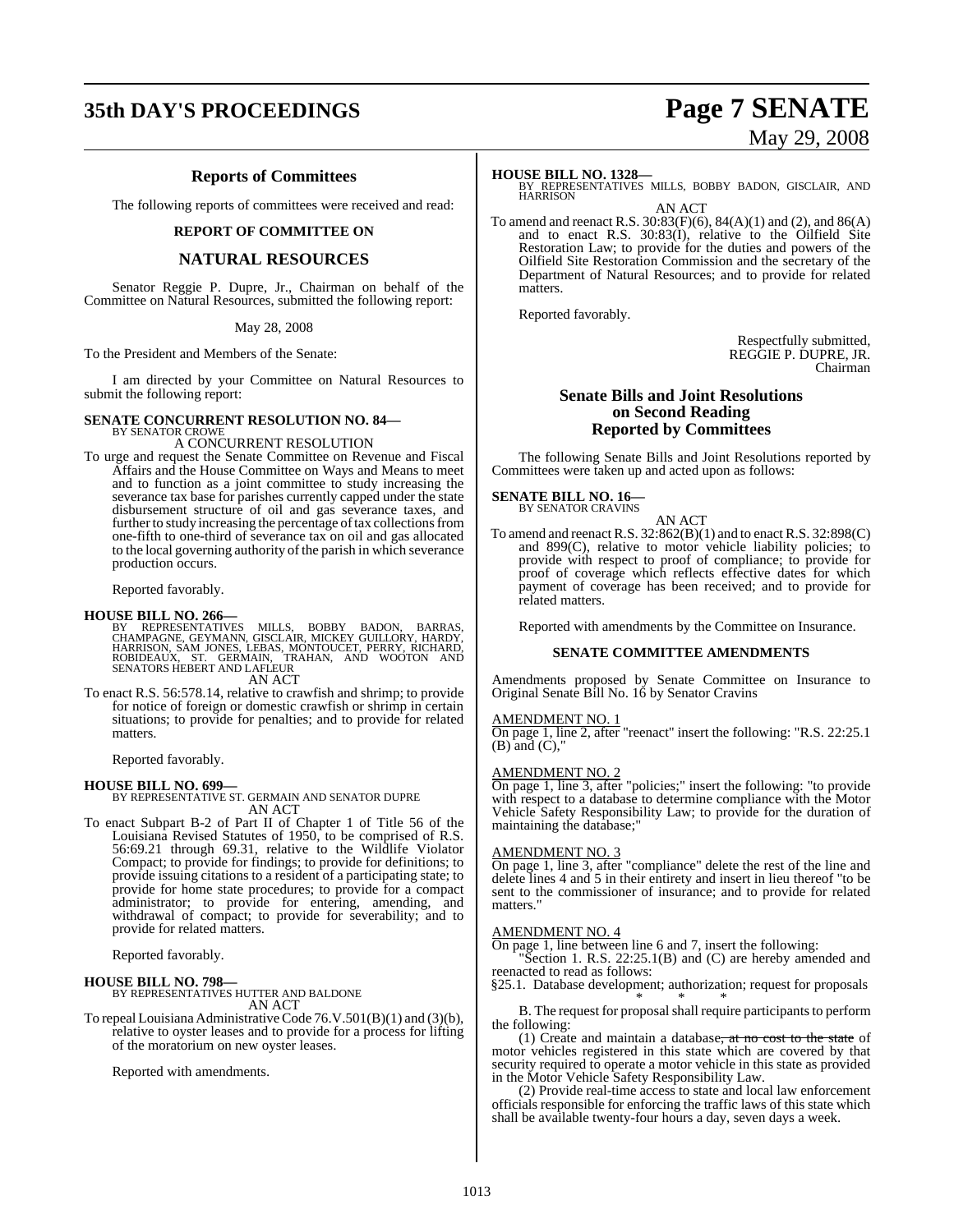# **Page 8 SENATE 35th DAY'S PROCEEDINGS**

## May 29, 2008

C. The database may be initially implemented by the commissioner of the Department of Insurance as a two-year pilot **six month** program to be developed and implemented statewide upon expiration of the two-year **six month** period. \* \* \* \*"

#### AMENDMENT NO. 5

On page 1, line 7, change "Section 1." to "Section 2."

#### AMENDMENT NO. 6

On page 1, delete lines 11 through 17 in their entirety and in lieu thereof insert the following:

"B.(1) The commissioner shall adopt rules to implement the provisions of this Section. The rules shall provide that documentation of insurance or other security shall be required for proof of compliance **and that such proof of compliance be submitted to the commissioner of insurance for inclusion in the motor vehicle security database created pursuant to Part I-B of Chapter 1 of Title 22 of the Louisiana Revised Statues of 1950**. The rules shall require that the original or a copy of one of the following documents be produced as documentation of insurance: an insurance card; an insurance policy; or the declarations page of the insurance policy showing coverages."

#### AMENDMENT NO. 7

On page 2, line 4, after "Section." delete the remainder of the line and delete lines 5 through 7 in their entirety.

#### AMENDMENT NO. 8

On page 2, delete lines 11 through 15 in their entirety and in lieu thereof insert the following:

"**C. Proof of compliance with the financial security requirements of this Part shall be submitted to the commissioner of insurance for inclusion in the motor vehicle security database created pursuant to Part I-B of Chapter 1 of Title 22 of the Louisiana Revised Statues of 1950.**"

#### AMENDMENT NO. 9

On page 2, delete lines 18 through 23 in their entirety and in lieu thereof insert the following:

"**C. Proof of compliance with the financial security requirements of this Part by a non-resident owner of a motor vehicle shall be submitted to the commissioner for inclusion in the motor vehicle security database created pursuant to Part I-B of Chapter 1 of Title 22 of the Louisiana Revised Statues of 1950.**"

#### AMENDMENT NO. 10

On page 2, line 24, change "Section 2." to "Section 3."

On motion of Senator Cravins, the committee amendment was adopted. The amended bill was read by title, ordered engrossed, and passed to a third reading.

# **SENATE BILL NO. 433—** BY SENATOR MARIONNEAUX

AN ACT

To amend and reenact R.S. 9:3573.2(B)(5), relative to the Louisiana consumer credit law; to provide an exception to licensing requirements for certain attorneys; and to provide for related matters.

Reported with amendments by the Committee on Commerce, Consumer Protection, and International Affairs.

#### **SENATE COMMITTEE AMENDMENTS**

Amendments proposed by Senate Committee on Commerce, Consumer Protection and International Affairs to Original Senate Bill No. 433 by Senator Marionneaux

#### AMENDMENT NO. 1

On page 1, delete lines 2 and 3, and insert the following:

"To amend and reenact R.S. 9:3573.1, 3573.2(A), 3573.3(1), (7),  $(8)$ , $(9)$  and  $(10)$ , 3573.4, 3573.6 $(A)(2)$ , 3573.10 $(C)$ , 3573.11 $(B)$ and (C), 3573.13(B) and (C), and 3573.16, and to repeal R.S. 9:3573.9 and 3573.17, relative to the Louisiana consumer credit

law; to provide an exception to licensing requirements for certain attorneys; to provide certain terms, procedures, conditions, requirements, definitions, and exemptions; to provide for damages; to provide for orders, injunctions, publication, and availability of records to the general public; to provide for penalties; to provide for notification or service; and to"

#### AMENDMENT NO. 2

On page 1, delete line 6, and insert the following:

"Section 1. R.S. 9:3573.1, 3573.2(A), 3573.3(1), (7), (8), (9) and (10), 3573.4, 3573.6(A)(2), 3573.10(C), 3573.11(B) and (C), 3573.13(B) and (C), and 3573.16 are hereby amended and reenacted to read as follows:

#### AMENDMENT NO. 3

On page 1, delete lines 7 through 17, and insert the following:

"§3573.1. Short title; purpose license; renewal; application; change of location; change of name; fees

A. This Part shall be known and may be cited as the "Credit Repair Services Organizations Act."

B. The Legislature of Louisiana recognizes the right of the citizens of the state to utilize the services of qualified credit repair organizations for advice and assistance in improving their credit matters. The Legislature of Louisiana does hereby declare that it is in the best interest of the citizens of the state to protect consumers in their efforts to improve their credit record, history, and rating. The purpose of this Part is to promote the safety and welfare of the people of this state by providing for regulatory oversight **a statutory structure** in an area in which unqualified or unscrupulous individuals may injure or mislead the public.

C. No person shall conduct business as a credit repair services organization without first having obtained a license from the commissioner and paying a five hundred dollar application fee.

D.(1) No license shall be issued unless the commissioner, upon investigation, finds that the financial responsibility, character, and fitness of the applicant, its owners, its partners if the applicant is a partnership, its members if the applicant is a limited liability company, and its officers and directors if the applicant is a corporation, are such as to warrant a belief that the business will be conducted honestly and fairly within the purposes of this Part. The commissioner may grant restricted or conditional licenses

(2)(a) Upon written request, an applicant may seek a hearing on the question of his qualification for a license if either:

(i) The commissioner has notified the applicant in writing that his application has been denied.

 $\overline{\text{in}}$ ) The commissioner has not issued a license within sixty days of the date a complete application was filed.

(b) A request for a hearing may not be made more than thirty days after the applicant has received the written notice notifying him that the application was denied and stating the commissioner's findings in support of the denial of the application.

E. Every application for a license shall contain such information the commissioner may require to determine if the applicant qualifies for a license.

F. Annually by November first each credit repair services organization shall file a renewal application and pay a renewal fee of four hundred dollars. An annual renewal application received by the commissioner postmarked after Decemberfirstshall be accompanied by a late filing fee of two hundred dollars, in addition to the annual renewal fee.

G. If the annual renewal application and renewal fee received postmarked by December thirty-first, the license shall lapse without a hearing or notification, and the license shall not be reinstated; however, the person whose license has lapsed may apply for a new license. No new license shall be issued upon the filing of a new application by any person against whom any penalty or fee has been imposed unless and until such penalty or fee previously accrued under this Section has been paid.

H. A license cannot be sold or transferred by any means.

I. A credit repair services organization shall not change location or change its name without prior written approval of the commissioner. A fee of one hundred dollars is required to change a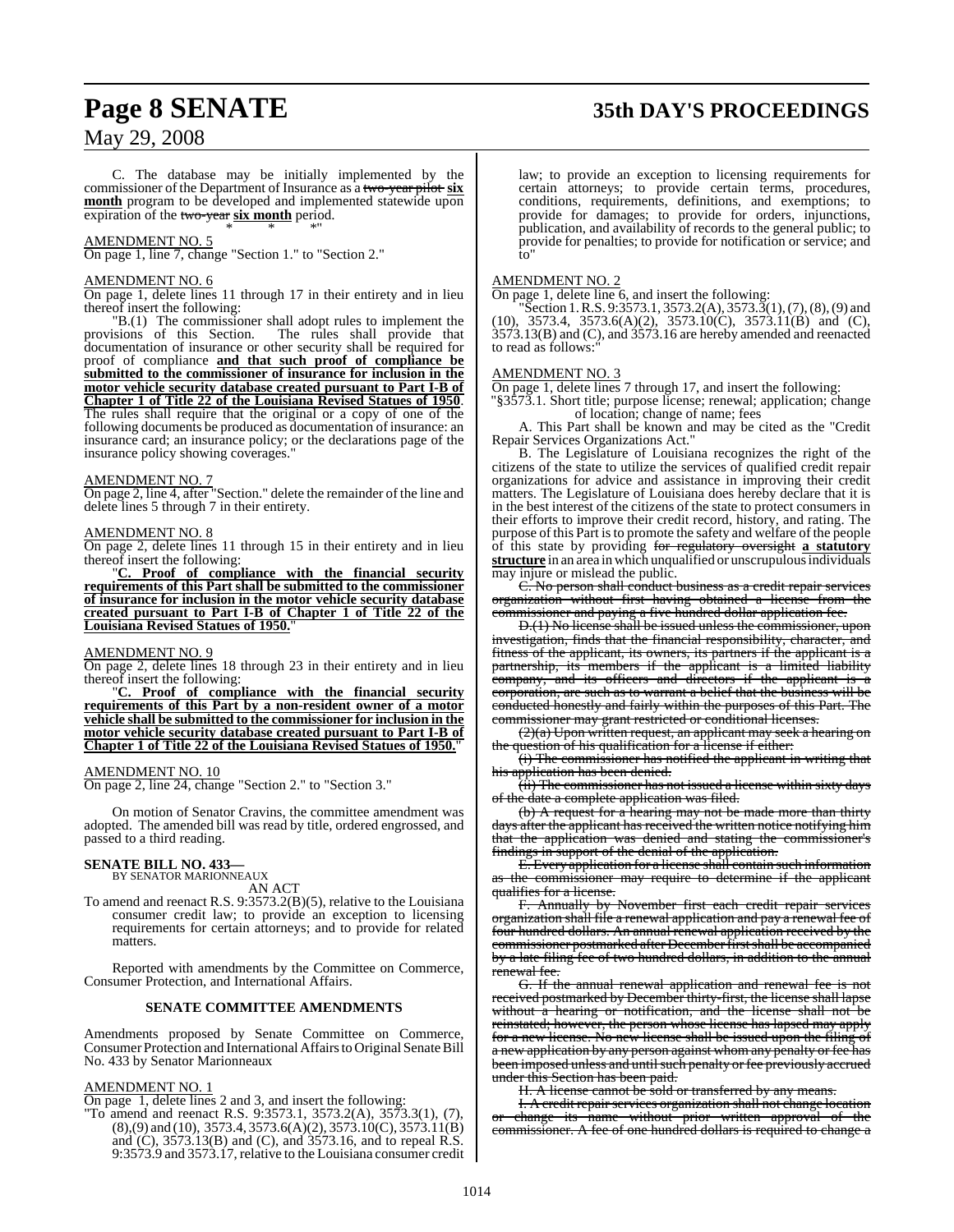# **35th DAY'S PROCEEDINGS Page 9 SENATE**

# May 29, 2008

location or name. In addition to the one hundred dollar fee, a penalty of two hundred dollars shall be paid if prior written approval is not obtained.

J.(1) Any person whose application, or renewal application, for licensure under this Part, has been denied for any reason, may not reapply for a license under this Part until after at least three years from the date of the order of denial, unless the commissioner, in his sole discretion, prescribes an earlier or later date.

(2) For purposes of this Subsection, the term "order" shall mean first to occur of either:

(a) The date of the issuance of the commissioner's notification of denial of the person's application; or

(b) Sixty days after the filing of that application.

(3) For purposes of this Subsection, the term "person" shall mean the applicant, its owners, and its members if the applicant is a limited liability company, its partners if the applicant is a partnership, its officers and directors if the applicant is a corporation, and any other person determined by the commissioner, in his sole discretion, to be closely related to the person.

K.(1) No person shall acquire or control a credit repair service anization license through the acquisition or control of more than fifty percent of the ownership interest in a licensee without first having obtained written approval from the commissioner, pursuant to an application for a change of control in ownership of the licensee, filed in the manner and on a form prescribed by the commissioner and accompanied by a fee of three hundred dollars. Any person who acquires controlling interest in a licensee without first having filed an application for change of control with the commissioner shall be deemed to be operating without proper authority and subject to the penalties of this Part.

(2) For the purposes of this Section, a person acquires or controls the licensee when at least one of the following conditions exists:

(a) The person, directly or acting through one or more other ersons, owns, controls, or has the power to vote more than fifty percent of any class of stock of the corporation.

(b) The person controls, in any manner, the election of a majority of the directors of the corporation.

(c) The commissioner determines, after notice and an opportunity for hearing, that the person directly or indirectly exercises a controlling influence over the management or the policies of the licensee.

(3) When the licensee is a limited liability company or a limited liability partnership, the licensee is acquired or controlled if one of the following occurs:

(a) There is a change of managers or general partners.

(b) An existing manager or general partner acquires or controls the licensee as provided in Paragraph  $(2)$  of this Subsection.

 $(e)$  The commissioner determines that there has been as significant change in the membership or partnership interests, including but not limited to a change in ownership or control, directly or indirectly affecting twenty-five percent or more of the total interest of the licensee.

(4) A corporation that is a licensee shall notify the commissioner within sixty days of a stockholder becoming a principal stockholder, which is defined for purposes of this Section as owning ten percent greater of the outstanding stock of the corporation.

§3573.2. Definitions; exemptions A. As used in this Part, the following terms shall have the following meanings:

\* \* \*

"Commissioner" means the commissioner of the office of  $(2)$  "Commission<br>financial institutions.

(3) **(2)** "Consumer reporting agency" shall have the meaning assigned by Section 603(f), Fair Credit Reporting Act (15 U.S.C. Section 1681 et seq.).

(4) **(3)** "Credit repair services organization" means a person who, with respect to a buyer, in return for the payment of money or other valuable consideration, directly or indirectly, provides or represents that he can or will, directly or indirectly, provide any of the following services:

(a) Improving a buyer's credit record, history, or rating.

(b) Advice or assistance to a buyer with regard to improving a buyer's credit record, history, or rating, including the sale of a selfhelp instructional guide.

(5) **(4)** "Person" means an individual, corporation, partnership, trust, association, joint venture pool, syndicate, sole proprietorship, unincorporated organization, or any other form of entity not specifically listed herein.

\* \* \* §3573.3. Prohibited conduct

A credit repair services organization or a salesperson, agent, or representative of a credit repair services organization, who sells or attempts to sell the services of a credit repair services organization shall not:

(1) Charge a buyer or receive from a buyer money or other valuable consideration unless the credit repair services organization has obtained, in accordance with R.S. 9:3573.4, a surety bond issued by a surety company authorized to do business in this state or has established and maintains a trust account at a federally insured bank or savings association located in this state in which the amount required by R.S. 9:3573.4(E) is held in trust as required by R.S.  $9:3573.4.$ 

\* \* \* (7) Directly or indirectly, as determined by the commissioner, through any affiliate, subsidiary, related person, or otherwise, charge or receive any money or other consideration or thing of value for the performance of any service which the credit repair services organization has agreed to perform, or represented that it will perform, for any buyer before **the full performance of any** such service is fully performed **or services for which the charges are made or related payments are received. Such charges and receipt of money following the full performance for same shall, for purposes of this Part, be deemed in compliance with 15 U.S.C. 1679b(b)**.

(8) As determined by the commissioner,s **S**tructure a transaction with a buyer in such a manner as to attempt to circumvent the provisions of this Part.

(9) Divide a transaction into multiple transactions, as determined the commissioner, such as by attempting to sell or selling any publication, including but not limited to any book, pamphlet, or electronic or computer guide, related in any way to improving a buyer's credit record, history, or rating, to a buyer and, directly or indirectly, through any affiliate, subsidiary, related person, or otherwise, providing servicesto the buyer to assist him in utilizing or implementing the information or directions contained therein, unless all charges and fees related to such sale and service combined do not exceed the bona fide costs for publishing the copy of such publication.

(10) As determined by the commissioner, v **V**iolate any provision of the federal Credit Repair Organizations Act, 15 U.S.C. 1679 et seq., as amended. Any violation of such Act shall constitute a violation of state law.

§3573.4. Bond; trust account

A. All credit repair services organizations required to be licensed by the commissioner shall obtain a surety bond issued by a company licensed to do business in Louisiana or establish a trust account as provided in this Section.

B. The bond shall be filed with the Office of Financial Institutions **attorney general of Louisiana**. If a trust account is established, a notarized or otherwise official notification of the deposit by the depository institution shall be filed with the Office of Financial Institutions. Such notification shall include, at a minimum, the name of the financial institution, name of the credit repair services organization, account number, and verification that the account is established in accordance with the terms set forth in this **Section** 

C. The bond or trust account required must be in favor of the state of Louisiana for the benefit of any person who is damaged by any violation of this Part.

D. Any persons claiming against the bond or trust account for a violation of this Part may maintain an action at law against the credit repair services organization and against the surety or trustee. The surety or trustee shall be liable only for damages awarded under R.S. 9:3573.10 and not the punitive damages permitted under that Section. The aggregate liability of the surety or trustee to all persons damaged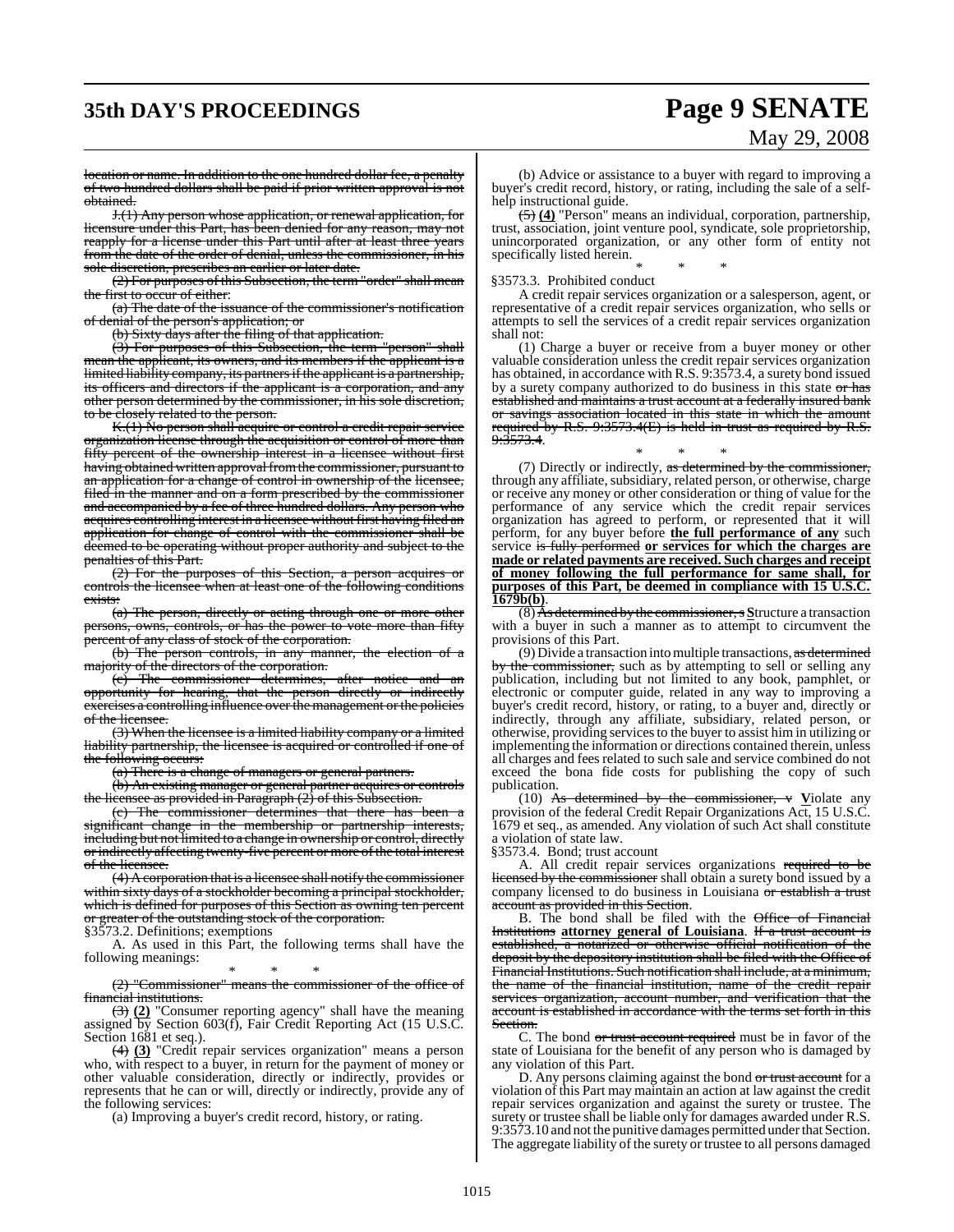# **Page 10 SENATE 35th DAY'S PROCEEDINGS**

May 29, 2008

by a credit repair services organization's violation of this Part shall not exceed the amount of the bond or trust account.

E. The bond or the trust account shall be in the amount of one hundred thousand dollars.

F. A depository holding money in a trust account under this Part may not convey money in the account to the credit repair services organization that established the account or a representative of the credit repair services organization unless the credit repair services organization or representative presents a statement issued by the office of financial institutions indicating that R.S.  $9:3573.5(E)$  has been satisfied in relation to the account. The office of financial institutions may conduct investigations and require submission of information as necessary to enforce this Subsection.

G **F**. The credit repair services organization shall notify the commissioner **attorney general** in writing within thirty days after it has ceased to do business inthis state. The surety bond or trust account shall be maintained for two years after the date that the credit services organization ceases operations or the date that it has filed notice with the Office of Financial Institutions **attorney general of Louisiana**, whichever is later.

\* \* \* §3573.6. Disclosure statement

|  | $(2)$ A statement evolution the buyer |  |  |
|--|---------------------------------------|--|--|

(2) A statement explaining the buyer's right to proceed against the bond  $\sigma r$  trust account required by R.S. 9:3573.4. \* \* \*

§3573.10. Action for damages

\* \* \* C. A person who is entitled to recover damages, costs, or attorney fees from a credit repair services organization may petition the Office of Financial Institutions **attorney general of Louisiana** for relief under any surety bond established pursuant to R.S. 9:3573.4.<br>§3573.11.

Orders, injunctions, and publication; availability of records to the general public

\* \* \* B. The commissioner **attorney general** may, in his discretion, conduct such investigations as he deems necessary to ascertain possible violations of this Part or any rule, regulation, or order promulgated or issued pursuant to this Chapter. Any person who is engaged in or is engaging in or is about to engage in any act or practice which is prohibited by this Part or any rule, regulation, or order promulgated or issued pursuant to this Chapter, or any person who has failed to act or is failing to act or is about to fail to act under any affirmative duty imposed by this Part or any rule, regulation, or order promulgated or issued pursuant to this Chapter, shall be subject to appropriate action by the commissioner **attorney general**. Such action shall include but shall not be limited to the issuance of orders to cease and desist or to assess civil money penalties, entering into compliance agreements, seeking injunctive relief from a court of competent jurisdiction, or any combination thereof.

C. The commissioner **attorney general**shall make available for inspection by the general public, electronically or otherwise, any and all orders or decisions arising from any violation of this Part, with respect to the following exclusively enumerated actions:

(1) Cease and desist orders.

(2) Denial of an application for licensure, notification, or exemption.

(3) Revocation or suspension of a license, notification, or exemption.

(4)(**2**) Assessment of civil money penalties or fines.

 $(5)(\overline{3})$  Obtaining injunctive relief.

(6) Unlicensed activities.

\* \* \* §3573.13. Criminal penalty

\* \* \* B. The commissioner **attorney general** through an administrative action, or the district attorney of any judicial district may maintain an action to enjoin violations of this Part.

C. Costs and reasonable attorney fees shall be awarded to the commissioner **attorney general** or a district attorney in all injunctive actions where the commissioner or district attorney successfully enforces this Part.

\* \* \* §3573.16. Civil money penalties

A person who violates a provision of this Part may be fined up to one thousand dollars for each violation. The commissioner **attorney general** may maintain a civil action in a court of competent jurisdiction to recover such fines, together with his costs and attorney fees incident to such action.

Section 2. R.S. 9:3573.9 and 3573.17 are hereby repealed."

#### AMENDMENT NO. 4

On page 2, delete lines 1 through 3

On motion of Senator Duplessis, the committee amendment was adopted. The amended bill was read by title, ordered engrossed, and passed to a third reading.

# **SENATE BILL NO. 566—** BY SENATOR CROWE

AN ACT

To enact Chapter 34 of Title 25 of the Louisiana Revised Statutes of 1950, to be comprised ofR.S. 25:1311 through 1316, relative to the Louisiana Wetlands Conservation and Hurricane Protection Tourist Center; to provide for legislative intent; to provide for creation, domicile, and membership; to provide for powers and duties; to provide for donations and grants; to provide for operating funds; to provide for rules; and to provide for related matters.

Reported with amendments by the Committee on Commerce, Consumer Protection, and International Affairs.

#### **SENATE COMMITTEE AMENDMENTS**

Amendments proposed by Senate Committee on Commerce, Consumer Protection and International Affairsto Original Senate Bill No. 566 by Senator Crowe

#### AMENDMENT NO. 1

On page 4, line 2, and on page 3, line 12, change "**secretary of the state**" to "**secretary of state**"

On motion of Senator Duplessis, the committee amendment was adopted. The amended bill was read by title, ordered engrossed, and passed to a third reading.

#### **SENATE BILL NO. 642—**

BY SENATOR MARTINY AN ACT

To enact R.S. 15:574.9(G)(2)(e) and Code of Criminal Procedure Article  $900(A)(6)(b)(vi)$ , relative to probation and parole revocation; to amend the definition of a technical violation; to provide that testing positive for the presence of a controlled dangerous substance shall not be included in the definition of a technical violation; and to provide for related matters.

Reported favorably by the Committee on Judiciary B. On motion of Senator Martiny, the bill was read by title, ordered engrossed, and passed to a third reading.

#### **SENATE BILL NO. 652—** BY SENATOR MICHOT

AN ACT

To amend and reenact R.S. 40:1299.41(E)(1), 1299.42(A)(3), (B)(2) and (3)(a), 1299.43(C), 1299.44(A)(4) and (C)(5)(e),  $1299.45(A)(1)$ ,  $1299.47(A)(1)(e)$ ,  $(A)(3)$ through(5), and (M), and to enact R.S.  $40:1299.41(A)(22)$  and  $(23)$ ,  $1299.44(D)(2)(b)(xiv)$  and  $(xv)$ , and  $(E)$  and  $1299.47(A)(6)$ , relative to medical malpractice; to add the definition of claims-made coverage; to allow the board to intervene in lawsuits under certain circumstances; to prevent a stipulation exceeding one hundred thousand dollars from being binding on the patient's compensation fund and providing a right for the patient's compensation fund to appeal the stipulated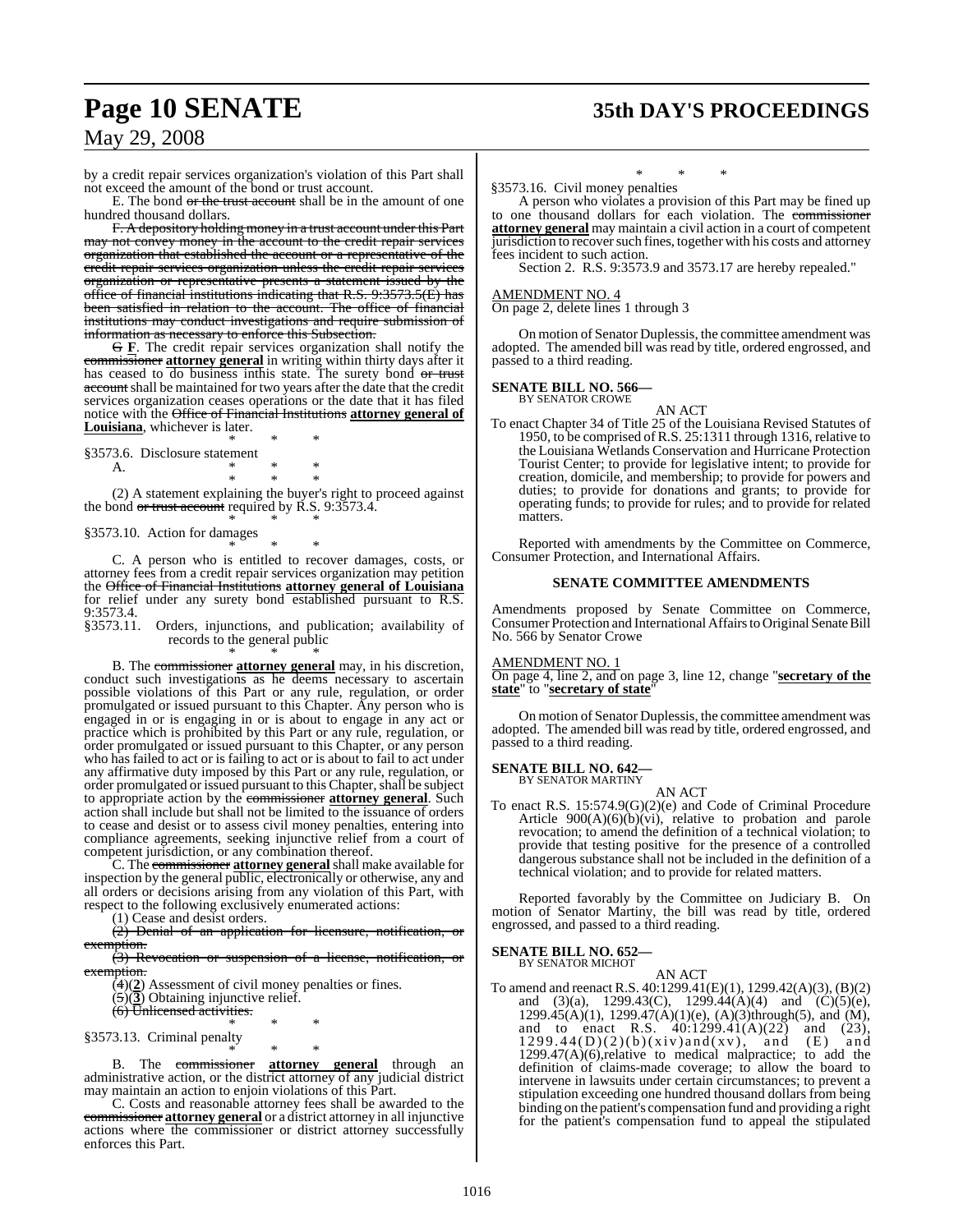# **35th DAY'S PROCEEDINGS Page 11 SENATE**

# May 29, 2008

amount; to provide for the board to receive a copy of the complaint filed in court by a person having a claim subject to the Medical Malpractice Act and notice of the trial date; to provide for an effective date; and to provide for related matters.

Reported with amendments by the Committee on Judiciary A.

#### **SENATE COMMITTEE AMENDMENTS**

Amendments proposed by Senate Committee on Judiciary A to Original Senate Bill No. 652 by Senator Michot

## AMENDMENT NO. 1

On page 1, line 2, delete ", 1299.43(C)"

#### AMENDMENT NO. 2

On page 1, delete lines 3 through 10 and insert "1299.44(A)(4) and  $1299.\overline{47}(A)(1)(e)$ , and to enact R.S.  $40:1299.41(A)(22)$  and  $1299.44(D)(2)(b)(xiv)$  and (xv) and (E), relative to medical malpractice; to provide certain definitions; to provide certain terms, conditions, and procedures; to allowthe Patient's Compensation Fund Oversight Board to intervene in lawsuits under certain circumstances; to provide for the admissibility of certain documents relative to stipulations exceeding one hundred thousand dollars; to provide for the board to receive a copy of the complaint filed in court by"

#### AMENDMENT NO. 3

On page 1, line 14, delete ", 1299.43(C)"

#### AMENDMENT NO. 4

On page 1, delete lines 15 through 17 and insert "1299.44(A)(4) and  $1299.\overline{47}(A)(1)(e)$  are hereby amended and reenacted and R.S. 40:1299.41(A)(22) and 1299.44(D)(2)(b)(xiv) and (xv) and (E) are hereby enacted to read as"

#### AMENDMENT NO. 5

On page 2, delete lines 5 through line 18 and on line 19, change "**(23)**" to "**(22)**"

#### AMENDMENT NO. 6

On page 3, at the end of line 24, after "**Part**" insert "**may be assessed by the court**"

#### AMENDMENT NO. 7 On page 3, line 25, change "**up to**" to "**until**"

AMENDMENT NO. 8 On page 4, delete lines 6 through 20

AMENDMENT NO. 9 On page 5, delete lines 1 through 9

## AMENDMENT NO. 10

On Page 6, delete lines 7 through 14 and insert

"**E. In any instance in which a complaint for bodily injuries to or death of a patient on account of malpractice has been filed in court and the parties enter into a stipulation prior to trial as to the amount of past medical expenses and related benefits and the amount exceeds one hundred thousand dollars, the parties shall also stipulate to the admissibility of the documentssupporting the stipulated amount and shall introduce these documents into evidence at the trial for which the stipulation was entered into.**"

AMENDMENT NO. 11 On page 6, delete lines 15 through 21

AMENDMENT NO. 12 On page 7, delete lines 3 through 29

AMENDMENT NO. 13 On page 8, delete lines 1 through 16

AMENDMENT NO. 14 On Page 8, delete lines 25 through 29

AMENDMENT NO. 15 On Page 9, delete lines 1 through 12

AMENDMENT NO. 16

On Page 9, line 13, change "Section 7." to "Section 3."

On motion of Senator Quinn, the committee amendment was adopted. The amended bill was read by title, ordered engrossed, and passed to a third reading.

## **SENATE BILL NO. 790—**

BY SENATOR CROWE AN ACT

To enact Part 1-A of Chapter 20 of Title 39 of the Louisiana Revised Statutes of 1950, to be comprised ofR.S. 39:2010 through 2021, relative to the Louisiana Initiative for Small Entrepreneurships (Hudson Initiative); to provide for small entrepreneurship procurements; to provide for goals and objectives; to provide for an effective date; and to provide for related matters.

Reported with amendments by the Committee on Commerce, Consumer Protection, and International Affairs.

#### **SENATE COMMITTEE AMENDMENTS**

Amendments proposed by Senate Committee on Commerce, Consumer Protection and International Affairs to Original Senate Bill No. 790 by Senator Crowe

#### AMENDMENT NO. 1

On page 1, line 2 after "To" delete the rest of the line and insert the following: "amend and reenact R.S. 39:2002(7), 2004, the introductory paragraph of  $2006(A)$ ,  $2006(A)(4)$ ,  $2007(A)$ ,  $(B)$ ,  $(C)$ , (D) and  $(E)$ ,  $200\overline{8}$ (A),  $(B)$ , the introductory paragraph of  $(C)$ , and  $(C)(1)$ , and to enact R.S. 39:2008(D)"

#### AMENDMENT NO. 2

On page 1, line 3, delete "comprised of R.S. 39:2010 through 2021"

#### AMENDMENT NO. 3

On page 1, line 8, after "Section 1." delete the rest of the line and delete lines 9 through 17 and insert the following: "R.S. 39:2002(7), 2004, the introductory paragraph of  $2006(A)$ ,  $2006(A)(4)$ ,  $2007(A)$ ,  $(B)$ ,  $(C)$ ,  $(D)$ , and  $(E)$ ,  $200\delta(A)$ ,  $(B)$ , the introductory paragraph of  $(C)$  and  $(C)(1)$  are hereby amended and reenacted and R.S. 39:2008(D) is hereby enacted to read as follows: "§2002. Definitions

#### \* \* \*

(7) "Procurement" means the buying, purchasing, renting, leasing, or otherwise obtaining any materials, supplies, services, or major repairs. **Particularly, but not limited to, procurement and state contracts shall include Information Technology (I.T.) contracts.** It also includes all functions that pertain to the obtaining of any public procurement, including description of requirements, selection and solicitation of sources, preparation and award of contract, and all phases of contract administration.

\* \* \* §2004. State goals for procurements and public contracts

**(A)** The **Small Business Entrepreneurship Commission, created pursuant to R.S. 51:943, with the advice and concurrence ofthe** commissioner of administration shall establish annual goalsfor small entrepreneurship participation in state procurements and public contracts. The commissioner **Small Business Entrepreneurship Commission** shall determine the appropriate level and number of goals for each year. The formulation of each goal shall be based on historical procurement and public contracting data and any other factors which the commissioner deems useful. As part of development of goals, the commissioner **Small Business Entrepreneurship Commission** may consider the capacity of small entrepreneurships available to participate in meeting goals, which may be determined based on past experience, available small entrepreneurship certifications, and recognized industry composition. The commissioner shall provide guidance to agencies with respect to estimation of dollar values for anticipated procurement and contract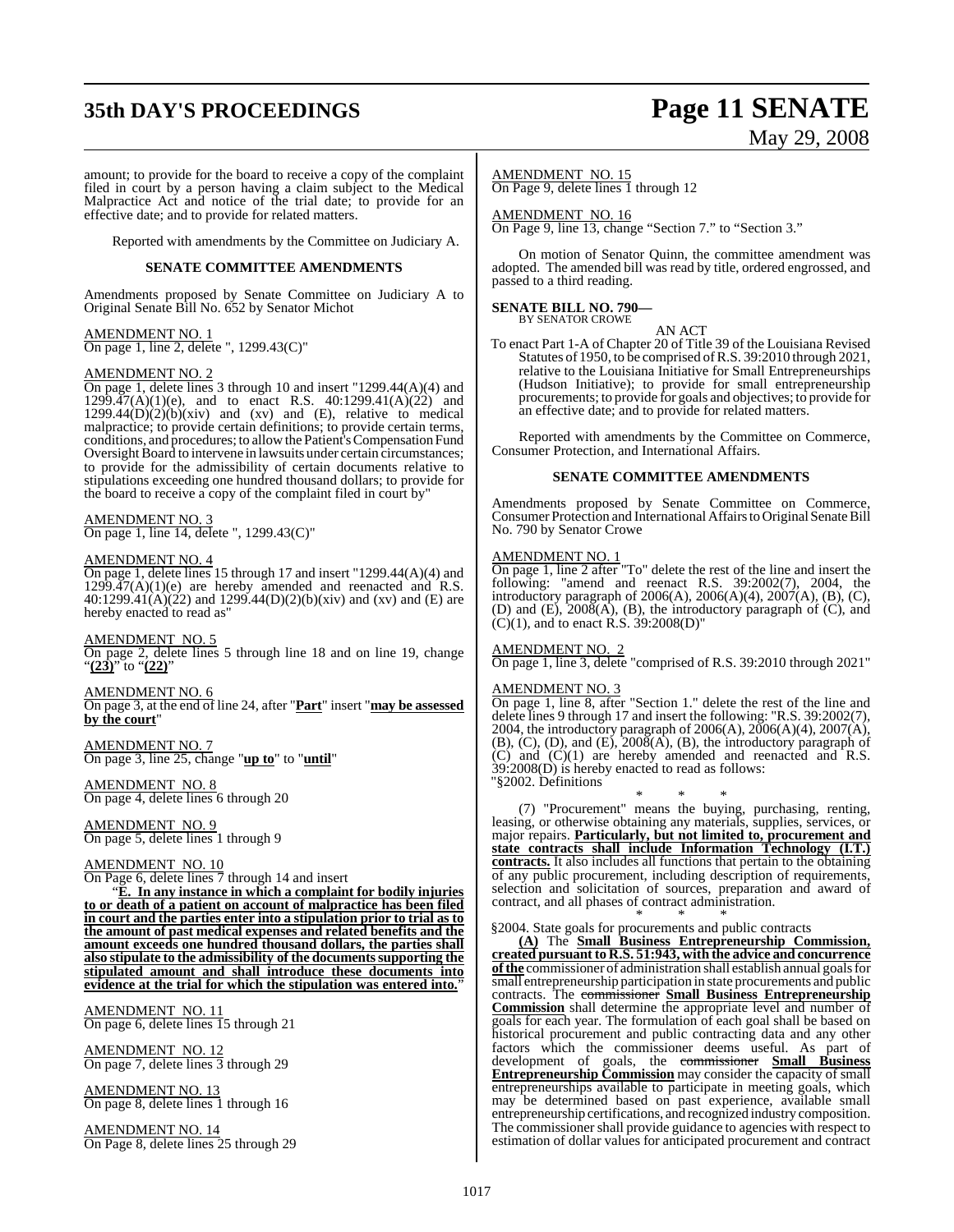# **Page 12 SENATE 35th DAY'S PROCEEDINGS**

May 29, 2008

activity to be used in the development of a goal. Agencies shall report any data required by the commissioner **or the Small Business Entrepreneurship Commission** in this regard in accordance with a schedule established by the commissioner **Small Business Entrepreneurship Commission**.

**(B) No later than the fiscal year beginning in 2009, the Small Business Entrepreneurship Commission shall establish a minimum goal of not less than three percent of total procurement for each agency.**

\* \* \* §2006. Certification of businesses by Department of Economic Development; listing of small entrepreneurships; reporting

A. The secretary of the Department of Economic Development, hereinafter the "department," shall certify businesses as small entrepreneurships for the purposes of this Chapter. "Small entrepreneurship" means any corporation, partnership, individual, sole proprietorship, joint stock company, joint venture, or any other legal entity which meets all of the following criteria:

\* \* \* (4) Together with any of its affiliate entities, has fewer than fifty **seventy-six** full-time employees **and whichever of the following is greater:**

**(a) Qualifying businesses** with average annual gross receipts not exceeding five **twenty** million dollars per year for construction operations and three **ten** million dollars per year for non-construction operations, for each of the previous three tax years.

**(b) Such businesses which did not exceed thirty percent of the median level of annual gross receipts generated by Louisianabased entrepreneurs who had contacts with the state of Louisiana in each of the previous three tax years.** \* \* \*

§2007. Responsibilities of the commissioner of administration; training; reporting

A. **The commissioner shall designate a Commissioner's Hudson Initiative Coordinator.** The **Commissioner's Hudson Initiative Coordinator, under the direction of the** commissioner**,** shall establish policies and procedures necessary for implementing the Louisiana Initiative for Small Entrepreneurships and increasing the use of small entrepreneurships in state procurements and public contracts. This shall include measures to ensure agency adoption and compliance with the requirements of this Chapter.

B. The commissioner **Hudson Initiative Coordinator** shall develop standard contract clauses to be used by agencies in requests for proposals, advertisements, and solicitations for bids as are necessary to carry out the purposes of this Chapter.

C. The commissioner **Commissioner's Hudson Initiative Coordinator** shall provide periodic training for relevant state employees to acquaint them with the requirements of the initiative and administrative law related thereto. Each agency shall ensure that at least one employee from that agency attends such training, in accordance with the training schedule to be established by the commissioner **Commissioner's Hudson Initiative Coordinator**. The commissioner **Commissioner's Hudson Initiative Coordinator** shall include information with respect to actual agency staff participation in such training as part of his annual report to the legislature as provided in Subsection E of this Section.

D. The commissioner **Commissioner's Hudson Initiative Coordinator** shall conduct a training program at least semiannually to acquaint small entrepreneurships with state procurement and public contract proposal and bidding practices. This shall include all state procurements which are governed by Chapter 10 of Title 38, Chapters 16 and 17 of this Title, and Parts XIII and XIII-A of Chapter 1 of Title 48 of the Louisiana Revised Statutes of 1950. The commissioner **Commissioner's Hudson Initiative Coordinator** shall also secure the assistance of staff from either the Department of Transportation and Development, Department of Natural Resources, or Department of Environmental Quality who are knowledgeable about state procurements undertaken pursuant to Chapter 10 of Title 38 and Parts XIII and XIII-A of Chapter 1 of Title 48 of the Louisiana Revised Statutes of 1950, for the purpose of providing practical advice to small entrepreneurships relative to procurements and public contracts governed by such law.

E. The commissioner **Commissioner's Hudson Initiative Coordinator** shall annually prepare a report on the progress of the

initiative in the most recently ended fiscal year, which shall be made available on the Internet and shall be delivered to the House Committee on Appropriations, **the House Committee on Commerce, the Senate Committee on Commerce, Consumer Protection and International Affairs,** and the Senate Committee on Finance by the fifteenth day of January **the first Monday in October of** each year. The commissioner **Commissioner's Hudson Initiative Coordinator** shall establish the reporting requirements for agencies which undertake procurements and public contracts independent of the division of administration, so that data from such agencies will be available to the commissioner for inclusion in this report. The commissioner's **Commissioner's Hudson Initiative Coordinator's** report shall include information which he **or she** deems useful to the legislature and the citizens of Louisiana with respect to analysis of the progress of the initiative, but at a minimum, it shall contain the following elements:

\* \* \* §2008. State agency initiative coordinators and reporting

A. Each agency of the state shall participate in the Louisiana Initiative for Small Entrepreneurships by complying with all provisions ofthisChapter, administrative lawrelated thereto, and any other requirements of the commissioner **or the Commissioner's Hudson Initiative Coordinator**.

B. Each agency shall maintain current data relating to its procurement and public contract activities with respect to the requirements of this Chapter. The agency shall be prepared to provide to the commissioner of administration, **the Commissioner's Hudson Initiative Coordinator and any member of the Legislature** upon request, the total number and dollar value of all contracts awarded to small entrepreneurships in that fiscal year, as well as contracts which provided a good faith small entrepreneurship subcontracting plan.

C. The **agency** initiative coordinator shall be the person serving in the position of undersecretary for a state department or business manager for a state agency. The **agency initiative** coordinator shall undertake any duties the agency head deems necessary to ensure that the agency achieves its maximum potential with respect to usage of small entrepreneurships in its procurements and public contracts. Specifically, the **agency initiative** coordinator shall be responsible for all of the following activities:

(1) Collection and reporting of agency data to the commissioner **Commissioner's Hudson Initiative Coordinator**.

\* \* \* **D. Each agency shall make a good faith effort to achieve the goals set by the Small Business Entrepreneurship Commission pursuant to R.S. 39:2002. Any and all attempts to comply with the provisions of the Chapter shall be documented by each agency. If any agency is unable to meet the goals required in R.S. 39:2004(B), that agency shall prepare a report, no later than the first Monday in September of each year, and deliver that report to the House Committee on Commerce and the Senate Committee on Commerce, Consumer Protection and International Affairs.** 

AMENDMENT NO. 4 On page 2, delete lines 1 through 29

AMENDMENT NO. 5 On page 3, delete lines 1 through 29

AMENDMENT NO. 6 On page 4, delete lines 1 through 29

AMENDMENT NO. 7 On page 5, delete lines 1 through 29

AMENDMENT NO. 8 On page 6, delete lines 1 through 29

AMENDMENT NO. 9 On page 7, delete lines 1 through 29

AMENDMENT NO. 10 On page 8, delete lines 1 through 29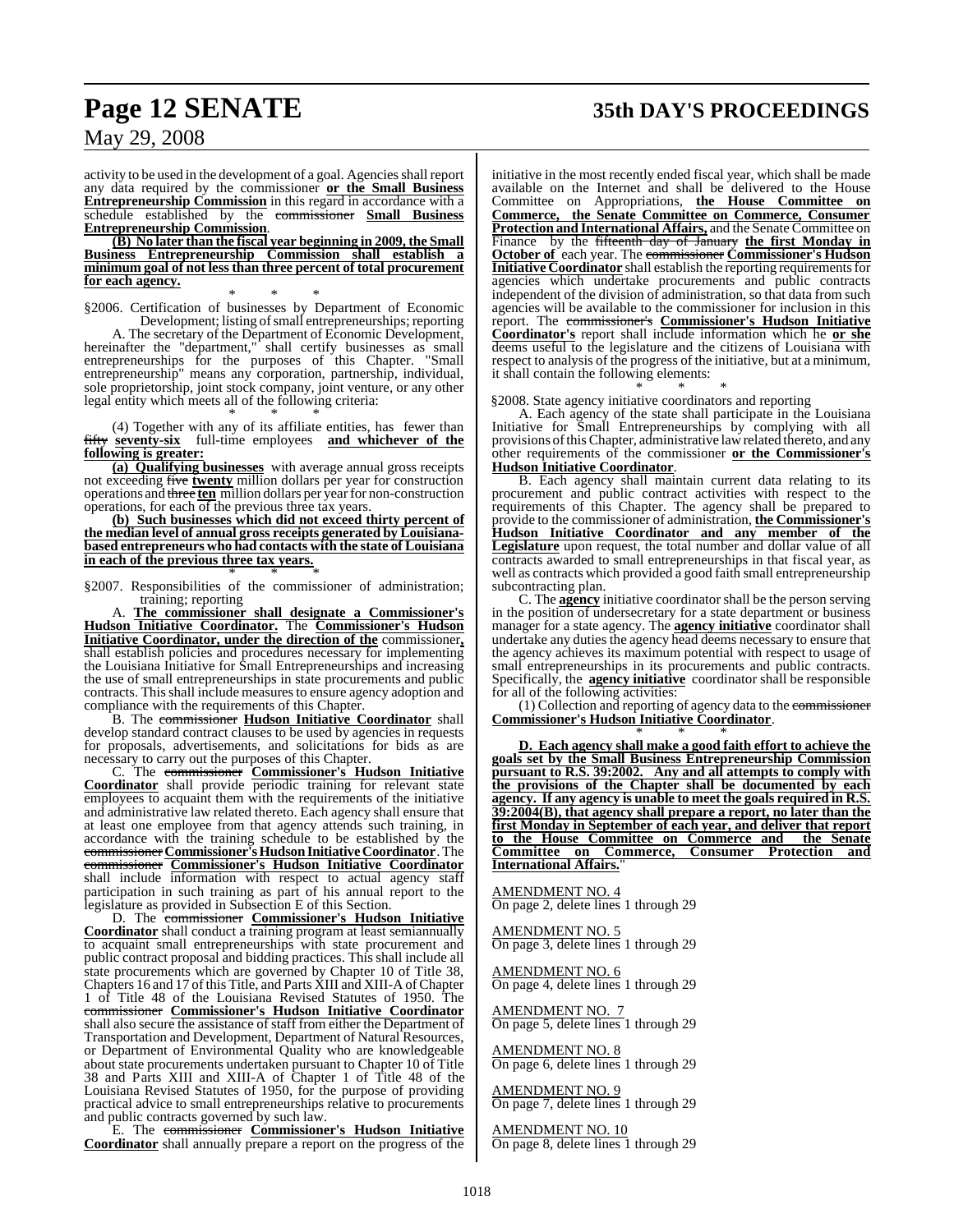# **35th DAY'S PROCEEDINGS Page 13 SENATE**

# May 29, 2008

#### AMENDMENT NO. 11 On page 9, delete lines 1 through 29

AMENDMENT NO. 12 On page 10, delete lines 1 through 29

AMENDMENT NO. 13 On page 11, delete lines 1 through 29

AMENDMENT NO. 14 On page 12, delete lines 1 through 29

#### AMENDMENT NO. 15 On page 13, delete lines 1 through 9

On motion of Senator Duplessis, the committee amendment was adopted. The amended bill was read by title, ordered engrossed, and passed to a third reading.

#### **House Bills and Joint Resolutions on Second Reading Reported by Committees**

The following House Bills and Joint Resolutions reported by Committees were taken up and acted upon as follows:

#### **HOUSE BILL NO. 17—**

BY REPRESENTATIVE ELLINGTON AN ACT

To enact R.S.  $13:961(F)(1)(t)$ , relative to court reporters for the Thirty-Seventh Judicial District Court in Caldwell Parish; to provide for the fees to be charged for transcriptions and copies in all cases; and to provide for related matters.

Reported favorably by theCommittee on JudiciaryA. Under the provisions of Joint Rule No. 3 of the Rules of the Senate, the bill was read by title and referred to the Legislative Bureau.

#### **HOUSE BILL NO. 27—** BY REPRESENTATIVE JOHNSON

AN ACT

To enact R.S. 33:452, relative to mayors' courts; to require the appointment of a court magistrate for the mayor's court in Evergreen; to provide for the powers of the magistrate; to provide for the salary of the magistrate; and to provide for related matters.

Reported favorably by theCommittee on JudiciaryA. Under the provisions of Joint Rule No. 3 of the Rules of the Senate, the bill was read by title and referred to the Legislative Bureau.

#### **HOUSE BILL NO. 39—** BY REPRESENTATIVE HAZEL

AN ACT

To enact R.S. 14:2(B)(41) and (42), relative to crimes of violence; to add battery of a police officer and battery of a correctional facility employee to the list of enumerated crimes of violence; and to provide for related matters.

Reported with amendments by the Committee on Judiciary C.

#### **SENATE COMMITTEE AMENDMENTS**

Amendments proposed by Senate Committee on Judiciary C to Engrossed House Bill No. 39 by Representative Hazel

#### AMENDMENT NO. 1

On page 1, line 2, after " $(41)$ " delete "and  $(42)$ "

#### AMENDMENT NO. 2

On page 1, line 3, after "officer" delete "and battery of a correctional facility employee"

#### AMENDMENT NO. 3

On page 1, line 6, after "(41)" delete "and (42) are" and insert "is"

AMENDMENT NO. 4 On page 1, delete line 18 in its entirety

On motion of Senator Dorsey the committee amendment was adopted. The amended bill was read by title and recommitted to the Committee on Finance.

#### **HOUSE BILL NO. 40—**

BY REPRESENTATIVES HAZEL AND NORTON AN ACT

To amend and reenact R.S. 14:82(B), (C), (D), and (E) and 82.1(B) and to enact R.S. 14:82(F) and 82.1(C), relative to prostitution; to provide with respect to the crimes of prostitution and prostitution involving persons under age seventeen; to provide for a definition of "sexual intercourse"; and to provide for related matters.

Reported favorably by theCommittee on JudiciaryC. Under the provisions of Joint Rule No. 3 of the Rules of the Senate, the bill was read by title and referred to the Legislative Bureau.

**HOUSE BILL NO. 42—** BY REPRESENTATIVE MONTOUCET AN ACT

To amend and reenact R.S. 32:791(I), relative to used motor vehicle dealers; to repeal an exemption that used motor vehicle dealers selling certain all-terrain vehicles not be required to carry minimumgarage liability insurance coverage; and to provide for related matters.

Reported favorably by the Committee on Commerce, Consumer Protection, and International Affairs. Under the provisions of Joint Rule No. 3 of the Rules of the Senate, the bill was read by title and referred to the Legislative Bureau.

**HOUSE BILL NO. 43—** BY REPRESENTATIVE GEYMANN

AN ACT To amend and reenact R.S. 51:1943(A)(1), relative to express warranties on new motor vehicles; to provide for changes in express warranties on new motor vehicles; and to provide for related matters.

Reported favorably by the Committee on Commerce, Consumer Protection, and International Affairs. Under the provisions of Joint Rule No. 3 of the Rules of the Senate, the bill was read by title and referred to the Legislative Bureau.

#### **HOUSE BILL NO. 53—**

BY REPRESENTATIVE MILLS AN ACT

To amend and reenact R.S. 29:735.2(A), relative to immunity of health care providers providing emergency health care during a declared state of emergency; to extend the immunity of health care providers when rendering such care anywhere in the state; to provide for limitations; and to provide for related matters.

Reported with amendments by the Committee on Health and Welfare.

#### **SENATE COMMITTEE AMENDMENTS**

Amendments proposed by Senate Committee on Health and Welfare to Reengrossed House Bill No. 53 by Representative Mills

#### AMENDMENT NO. 1

On page 1, line 12 after "injured" delete the remainder of the line in its entirety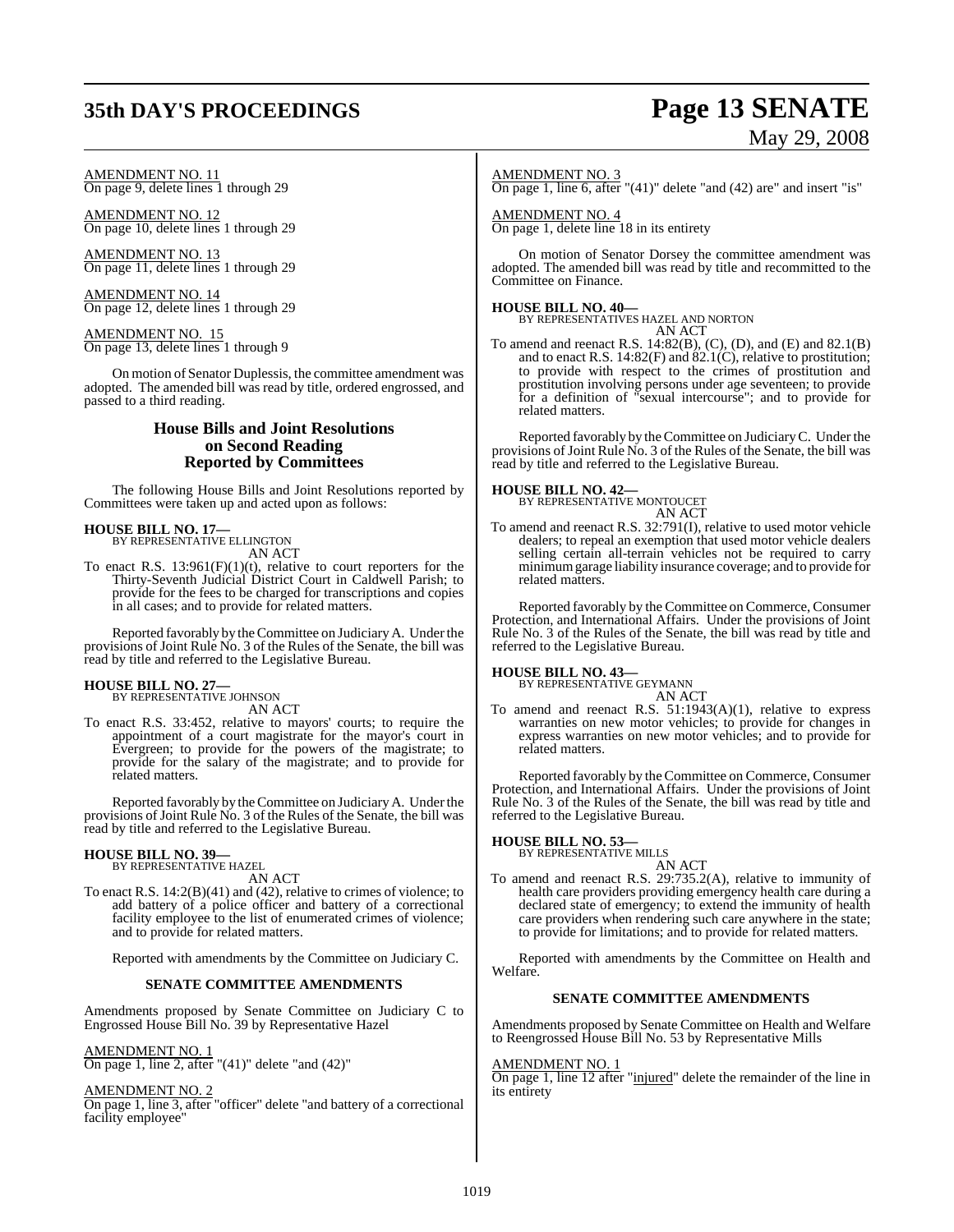# **Page 14 SENATE 35th DAY'S PROCEEDINGS**

## May 29, 2008

#### AMENDMENT NO. 2

On page 1, line 13 delete "the health care provider and"

On motion of Senator Mount, the committee amendment was adopted. Under the provisions of Joint Rule No. 3 of the Rules of the Senate, the amended bill was read by title and referred to the Legislative Bureau.

# **HOUSE BILL NO. 65—** BY REPRESENTATIVE MORRIS

AN ACT

To amend and reenact R.S. 40:1730.22(A) and (D), relative to the Louisiana State Uniform Construction Code Council; to provide for term limits on members of the council and a term limit for its chairman; to provide for payment of expenses and mileage incurred by members while attending council meetings; and to provide for related matters.

Reported favorably by the Committee on Commerce, Consumer Protection, and International Affairs. Under the provisions of Joint Rule No. 3 of the Rules of the Senate, the bill was read by title and referred to the Legislative Bureau.

#### **HOUSE BILL NO. 73—**

BY REPRESENTATIVE AUSTIN BADON AN ACT

To enact R.S. 14:95.1.2, relative to offenses affecting the public safety; to create the crime of illegally supplying a felon with ammunition; to provide for definitions; to provide for penalties; and to provide for related matters.

Reported favorably by theCommittee on JudiciaryC. Under the provisions of Joint Rule No. 3 of the Rules of the Senate, the bill was read by title and referred to the Legislative Bureau.

**HOUSE BILL NO. 98—** BY REPRESENTATIVESLOPINTO,BILLIOT, CONNICK, HENRY, GIROD JACKSON, LABRUZZO, LIGI, TALBOT, AND WOOTON AND SENATOR MARTINY

#### AN ACT

To amend and reenact R.S. 42:1441.3(E) and (G), relative to public liability; to provide for civil liability for political subdivisions; to provide for the determination of master for liability purposes; to provide for political subdivisions acting as third-party payors; and to provide for related matters.

Reported favorably by theCommittee on JudiciaryA. Under the provisions of Joint Rule No. 3 of the Rules of the Senate, the bill was read by title and referred to the Legislative Bureau.

## **HOUSE BILL NO. 143—**

BY REPRESENTATIVE CROMER AN ACT

To enact R.S. 13:5202(E), relative to the City Court of Slidell; to provide for the civil jurisdictional amount for the small claims division; and to provide for related matters.

Reported favorably by theCommittee on JudiciaryA. Under the provisions of Joint Rule No. 3 of the Rules of the Senate, the bill was read by title and referred to the Legislative Bureau.

# **HOUSE BILL NO. 144—** BY REPRESENTATIVE CROMER

AN ACT

To amend and reenact R.S. 13:2487.2, relative to qualifications of office for the City Court of Slidell; to increase the time that a city judge must have been licensed to practice law in the state prior to his election; and to provide for related matters.

Reported favorably by theCommittee on JudiciaryA. Under the provisions of Joint Rule No. 3 of the Rules of the Senate, the bill was read by title and referred to the Legislative Bureau.

#### **HOUSE BILL NO. 154—**

BY REPRESENTATIVE MILLS AN ACT

To enact R.S. 46:437.13(D), relative to the Department of Health and Hospitals; to provide authority for the department to certify that health care providers enrolled in the Medical Assistance Program are out of business; to provide that out-of-business providers cannot collect overpayments; and to provide for related matters.

Reported favorably by the Committee on Health and Welfare. Under the provisions of Joint Rule No. 3 of the Rules of the Senate, the bill was read by title and referred to the Legislative Bureau.

#### **HOUSE BILL NO. 157—**

BY REPRESENTATIVES CONNICK, BILLIOT, HENRY, LABRUZZO, LIGI,<br>LOPINTO, WILLMOTT, AND WOOTON AND SENATORS HEITMEIER AND MARTINY AN ACT

To amend and reenact R.S. 33:1373(D) and (E) and to enact R.S. 33:1373(F) and (G), relative to powers of parish governing authorities; to provide for civil judicial proceedings instituted on the environmental docket; to provide for appeals; to provide for security; to provide for contempt; and to provide for related matters.

Reported favorably by the Committee on JudiciaryA. Under the provisions of Joint Rule No. 3 of the Rules of the Senate, the bill was read by title and referred to the Legislative Bureau.

**HOUSE BILL NO. 177—** BY REPRESENTATIVES PONTI AND SCHRODER AN ACT

To amend and reenact R.S. 40:1573(3) and 1578.7(B), relative to the State Uniform Fire Prevention Code; to provide for definitions; to provide for exemptions to the State Uniform Fire Prevention Code; and to provide for related matters.

Reported favorably by the Committee on Commerce, Consumer Protection, and International Affairs. Under the provisions of Joint Rule No. 3 of the Rules of the Senate, the bill was read by title and referred to the Legislative Bureau.

**HOUSE BILL NO. 188—** BY REPRESENTATIVES KLECKLEY AND MONICA AN ACT

To amend and reenact R.S. 22:215.13(D), relative to group health insurance; to provide for noncontinuation of benefits; and to provide for related matters.

Reported favorably by the Committee on Insurance. Under the provisions of Joint Rule No. 3 of the Rules of the Senate, the bill was read by title and referred to the Legislative Bureau.

# **HOUSE BILL NO. 191—** BY REPRESENTATIVE KLECKLEY

AN ACT

To enact R.S. 22:250.34(E), relative to health insurance; to provide with respect to limitations on retroactive denial and recoupment of health insurance claims; and to provide for related matters.

Reported with amendments by the Committee on Insurance.

#### **SENATE COMMITTEE AMENDMENTS**

Amendments proposed by Senate Committee on Insurance to Engrossed House Bill No. 191 by Representative Kleckley

#### AMENDMENT NO. 1

On page 1, line 2, after " $(E)$ ," insert ",  $(F)$  and  $(G)$ "

#### AMENDMENT NO. 2

On page 1, line 6, change "is" to ",  $(F)$  and  $(G)$  are"

AMENDMENT NO. 3 On page 1, line 12, delete "sixty" and insert "ninety"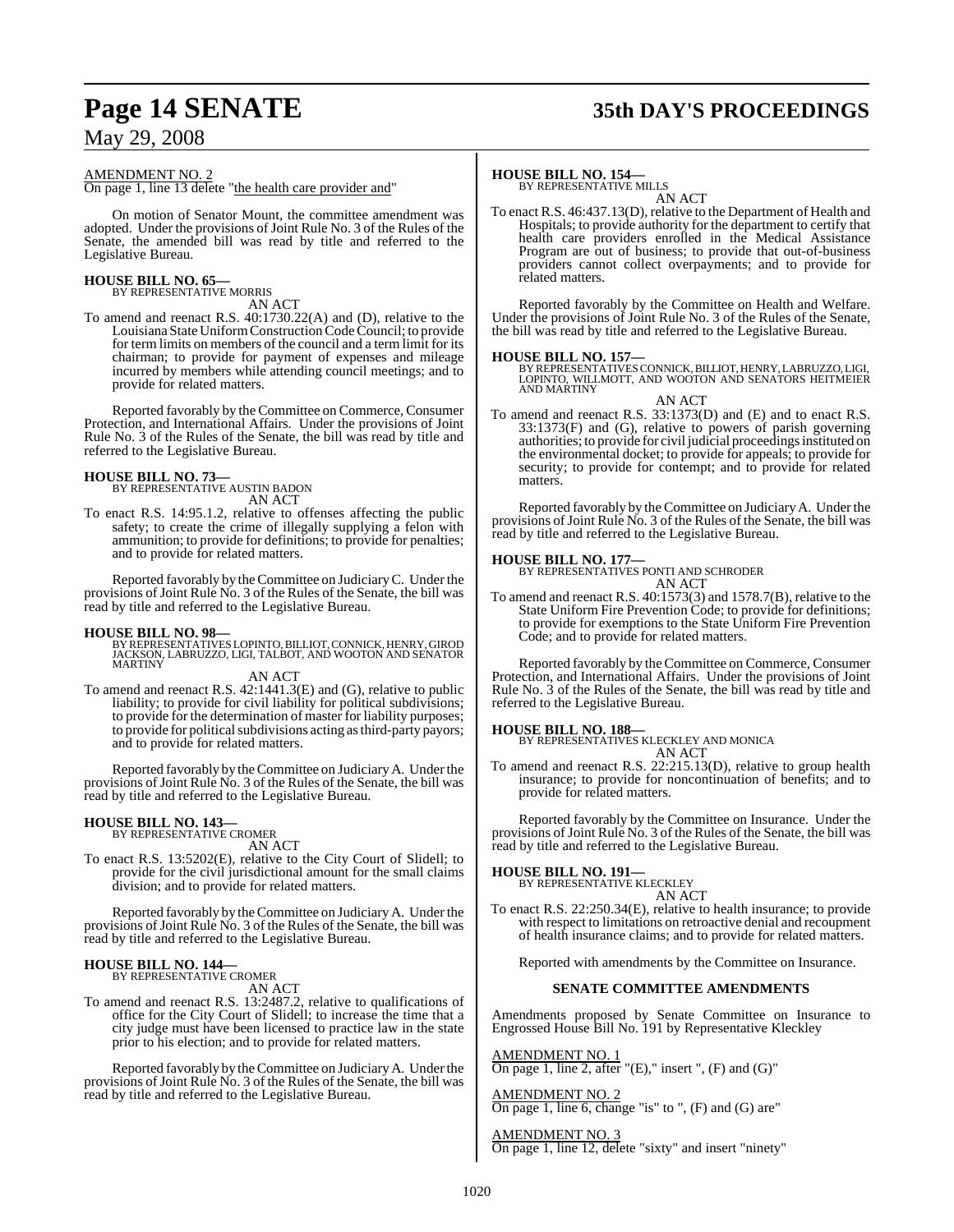# **35th DAY'S PROCEEDINGS Page 15 SENATE**

# May 29, 2008

#### AMENDMENT NO. 4

On page 1, between lines 14 and 15, insert the following:

"F. The provision described in Subsection E shall not apply to the Office of Group Benefits or to the claims of Office of Group Benefits enrollees administered by health insurance issuers.

G. In order to be eligible for credit of premium by a health insurance issuer, an employer that contracts with a health insurance issuer for the issuer's provision or administration of health benefits shall provide notice to the health insurance issuer that an employee, dependent, or retiree is no longer eligible for coverage in the group benefit plan within 90 days of such ineligibility.'

On motion of Senator Cravins, the committee amendment was adopted. Under the provisions of Joint Rule No. 3 of the Rules of the Senate, the amended bill was read by title and referred to the Legislative Bureau.

# **HOUSE BILL NO. 197—** BY REPRESENTATIVE EDWARDS

AN ACT

To amend and reenact R.S. 32:1261(2)(j), relative to the repair of school buses; to allow additional service providers for body work performed on school buses; and to provide for related matters.

Reported with amendments by the Committee on Commerce, Consumer Protection, and International Affairs.

## **SENATE COMMITTEE AMENDMENTS**

Amendments proposed by Senate Committee on Commerce, Consumer Protection and International Affairs to Engrossed House Bill No. 197 by Representative Edwards

#### AMENDMENT NO. 1

On page 1, line 20, after "school bus dealers." add the following: "Further, nothing in this Chapter shall prohibit a manufacturer of school buses licensed by the Louisiana Motor Vehicle Commission from authorizing warranty and other repair or maintenance services to be performed at any location of a motor vehicle dealer licensed under this Chapter which holds a franchise from any affiliate or subsidiary of the school bus manufacturer."

On motion of Senator Duplessis, the committee amendment was adopted. Under the provisions of Joint Rule No. 3 of the Rules of the Senate, the amended bill was read by title and referred to the Legislative Bureau.

#### **HOUSE BILL NO. 198—**

BY REPRESENTATIVE ARNOLD

AN ACT

To amend and reenact R.S. 40:1730.22(C), 1730.26(2), and 1730.28(A)(introductory paragraph) and (C), relative to the adoption of the state uniform construction code; to provide for the adoption of an amendment to the state uniform construction code after a showing that the amendment provides a reasonable degree of affordability; to require the review and evaluation of each new edition of the International Residential Code upon its release; to require the update of the state uniform construction code within two years of the release of the latest edition; to require the evaluation, adoption, and amendment of only the latest editions of the codes and standards comprising the state uniform construction code; to require the evaluation and adoption of the latest edition of the International Residential Code; and to provide for related matters.

Reported with amendments by the Committee on Commerce, Consumer Protection, and International Affairs.

## **SENATE COMMITTEE AMENDMENTS**

Amendments proposed by Senate Committee on Commerce, Consumer Protection and International Affairs to Reengrossed House Bill No. 198 by Representative Arnold

#### AMENDMENT NO. 1

On page 2, line 16, after "review" change "and" to a comma ","

#### AMENDMENT NO. 2

On page 2, line 16, after "evaluate" and before "the state" insert ", and update"

On motion of Senator Duplessis, the committee amendment was adopted. Under the provisions of Joint Rule No. 3 of the Rules of the Senate, the amended bill was read by title and referred to the Legislative Bureau.

**HOUSE BILL NO. 205—** BY REPRESENTATIVES MILLS AND LEBAS AN ACT

To amend and reenact R.S. 37:1207(B), 1208, 1213, 1214, and 1230(C), relative to the Louisiana Pharmacy Practice Act; to provide for applications for renewal of licenses, registrations, certificates, and pharmacy permits; to provide for the waiver of renewal requirements while in military service; to provide for required notifications for changes of employment and mailing address; and to provide for related matters.

Reported with amendments by the Committee on Health and Welfare.

#### **SENATE COMMITTEE AMENDMENTS**

Amendments proposed by Senate Committee on Health and Welfare to Engrossed House Bill No. 205 by Representative Mills

#### AMENDMENT NO. 1

On page 1, line 2 after "1230(C)," and before "relative" insert "and to enact R.S. 37:1224(F)"

#### AMENDMENT NO. 2

On page 1, line 6 after "address;" and before "and" insert "to provide for prescription transfers"

#### AMENDMENT NO. 3

On page 1, line 9 after "reenacted" and before "to" insert "and R.S.  $37:1224(F)$  is hereby enacted"

#### AMENDMENT NO. 4

On page 2, between lines 9 and 10 insert the following:

"§1224. Compounding and filling of prescriptions; absence of pharmacist; prescription transfers \* \* \*

F. A prescription may be filled, compounded, and dispensed at the permitted pharmacy which first received the prescription or at any other permitted pharmacy that shares a common electronic file to maintain required dispensing information in real-time. Pharmacies using such common electronic file are not required to physically or electronically transfer prescriptions for information dispensing purposes between or among pharmacies participating in the same common prescription file; provided, however, any such common file must contain complete and adequate records of such prescription. This accommodation shall comply with all state and federal laws and regulations regarding controlled dangerous substance prescription transfers.

On motion of Senator Mount, the committee amendment was adopted. Under the provisions of Joint Rule No. 3 of the Rules of the Senate, the amended bill was read by title and referred to the Legislative Bureau.

\* \* \*"

**HOUSE BILL NO. 208—** BY REPRESENTATIVE ARNOLD

AN ACT

To amend and reenact R.S. 36:746(A)(introductory paragraph), (B), (C), and (D) and R.S.  $49:229(A)$  and  $(C)(introducing$ paragraph) and (3), relative to the First Stop Shop within the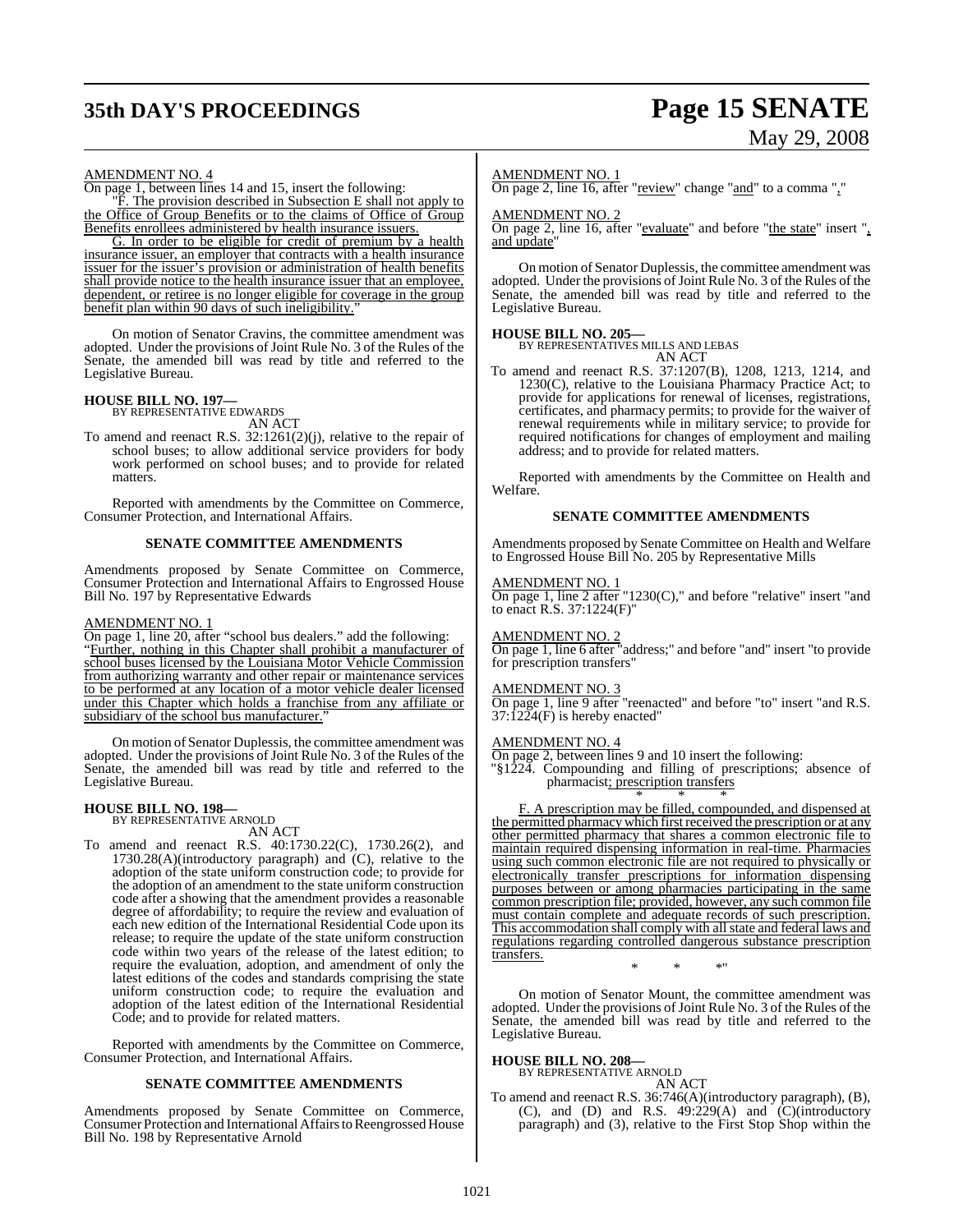# **Page 16 SENATE 35th DAY'S PROCEEDINGS**

## May 29, 2008

Department of State; to change the name from the First Stop Shop to the office of GeauxBiz; and to provide for related matters

Reported favorably by the Committee on Commerce, Consumer Protection, and International Affairs. Under the provisions of Joint Rule No. 3 of the Rules of the Senate, the bill was read by title and referred to the Legislative Bureau.

**HOUSE BILL NO. 216—** BY REPRESENTATIVE GALLOT AND SENATOR KOSTELKA AN ACT

To amend and reenact R.S. 13:312(2) and 312.1(B), relative to the courts of appeal; to provide election sections for the election of judges to the second district of the Court of Appeal for the Second Circuit; to provide for the assignment of judgeships for election purposes; to provide for the election of such judges; and to provide for related matters.

Reported unfavorably by the Committee on Senate and Governmental Affairs. The bill was read by title. On motion of Senator Kostelka, the bill was recommitted to the Committee on Senate and Governmental Affairs.

# **HOUSE BILL NO. 220—** BY REPRESENTATIVE ARNOLD

- AN ACT
- To amend and reenact R.S. 37:2156(A), 2168, and 2188(A), relative to licensing by the Louisiana State Licensing Board for Contractors; to provide for single or multiple year licensing of contractors; to provide for new expiration dates on a contractor's license; to provide for certain options for new licenses; and to provide for related matters.

Reported with amendments by the Committee on Commerce, Consumer Protection, and International Affairs.

#### **SENATE COMMITTEE AMENDMENTS**

Amendments proposed by Senate Committee on Commerce, Consumer Protection and International Affairs to Engrossed House Bill No. 220 by Representative Arnold

#### AMENDMENT NO. 1

On page 1, delete lines 12 through 14 and insert the following: "Chapter shall expire December 31 of the year in which they are on the anniversary of the date on which the license was originally issued. Licensees shall elect upon renewal one-, two-, or three-"

#### AMENDMENT NO. 2

On page 1, delete lines 19 and 20 and insert the following: "the person to whom such license was issued shall have until the second Tuesday of January next fifteen days following the expiration date to file an application for the"

#### AMENDMENT NO. 3

On page 2, delete line 3 and insert "after the second Tuesday of January next fifteen days following the expiration date of"

#### AMENDMENT NO. 4

On page 2, delete lines 13 through 15 and insert the following: "Chapter shall expire December thirty-first of the year in which they are on the anniversary of the date on which the license was originally issued. Licensees shall elect upon renewal one-, two-, or three-

#### AMENDMENT NO. 5

On page 2, delete lines 20 and 21 and insert the following: "such license was issued shall have until the second Tuesday of January next fifteen days following the expiration date to file an application for the renewal of such"

#### AMENDMENT NO. 6

On page 2, delete lines 23 and 24 and insert the following: "person who makes an application for renewal of a license after the second Tuesday of January fifteen days following the expiration date of the license may, at the"

#### AMENDMENT NO. 7

On page 3, delete lines 4 and 5 and insert the following: "of the year in which they are on the anniversary date on which the license was originally issued. Licensees shall elect

#### AMENDMENT NO. 8

On page 3, delete lines 8 through 10 and insert the following: "license. <del>Licenses which are not renewed shall be considered to be</del> expired, and any mold remediation activity which would require a license to perform which occurs after expiration of the license shall be deemed a violation of this Chapter. The license becomes invalid on the last day of the term for which it was issued, unless renewed; however, after a license has expired, the person to whom such license was issued shall have fifteen days following the expiration date to file an application for the renewal of such license without the payment of a penalty and without further examination, and any person who makes an application for renewal of a license after fifteen days following the expiration date of the license may, at the discretion of the board, have his license renewed after paying the required license fees and such penalty, not exceeding the sum of fifty dollars, that the board may impose. New applicants for licensing may elect upon application the renewal term of their license.

On motion of Senator Duplessis, the committee amendment was adopted. Under the provisions of Joint Rule No. 3 of the Rules of the Senate, the amended bill was read by title and referred to the Legislative Bureau.

**HOUSE BILL NO. 224—** BY REPRESENTATIVES KLECKLEY AND MONICA AN ACT

To amend and reenact R.S. 22:1078(B)(2), relative to fees assessed by the commissioner of insurance; to provide that each health maintenance organization shall pay an annual financial regulation fee; and to provide for related matters.

Reported favorably by the Committee on Insurance. Under the provisions of Joint Rule No. 3 of the Rules of the Senate, the bill was read by title and referred to the Legislative Bureau.

# **HOUSE BILL NO. 241—** BY REPRESENTATIVE WOOTON

To enact R.S. 14:72.1.1, relative to misappropriation without violence; to create the crime of forgery of insurance or an insurance identification card; to provide for definitions; to provide for penalties; and to provide for related matters.

AN ACT

Reported favorably by the Committee on JudiciaryC. Under the provisions of Joint Rule No. 3 of the Rules of the Senate, the bill was read by title and referred to the Legislative Bureau.

**HOUSE BILL NO. 247—** BY REPRESENTATIVE WOOTON AN ACT

To amend and reenact R.S. 27:306(A)(4)(b)(introductory paragraph) and (7)(a), relative to the Video Draw Poker Devices Control Law; to provide for the determination of the number of video draw poker devices operated at truck stops based upon average monthly fuel sales calculated annually; to provide for the operation of twenty-five video draw poker devices at new truck stop facilities for ninety days without average fuel sale requirements; to provide for average monthly fuel sales calculated quarterly for the first year of operation and for monthly fuel sales calculated annually thereafter; and to provide for related matters.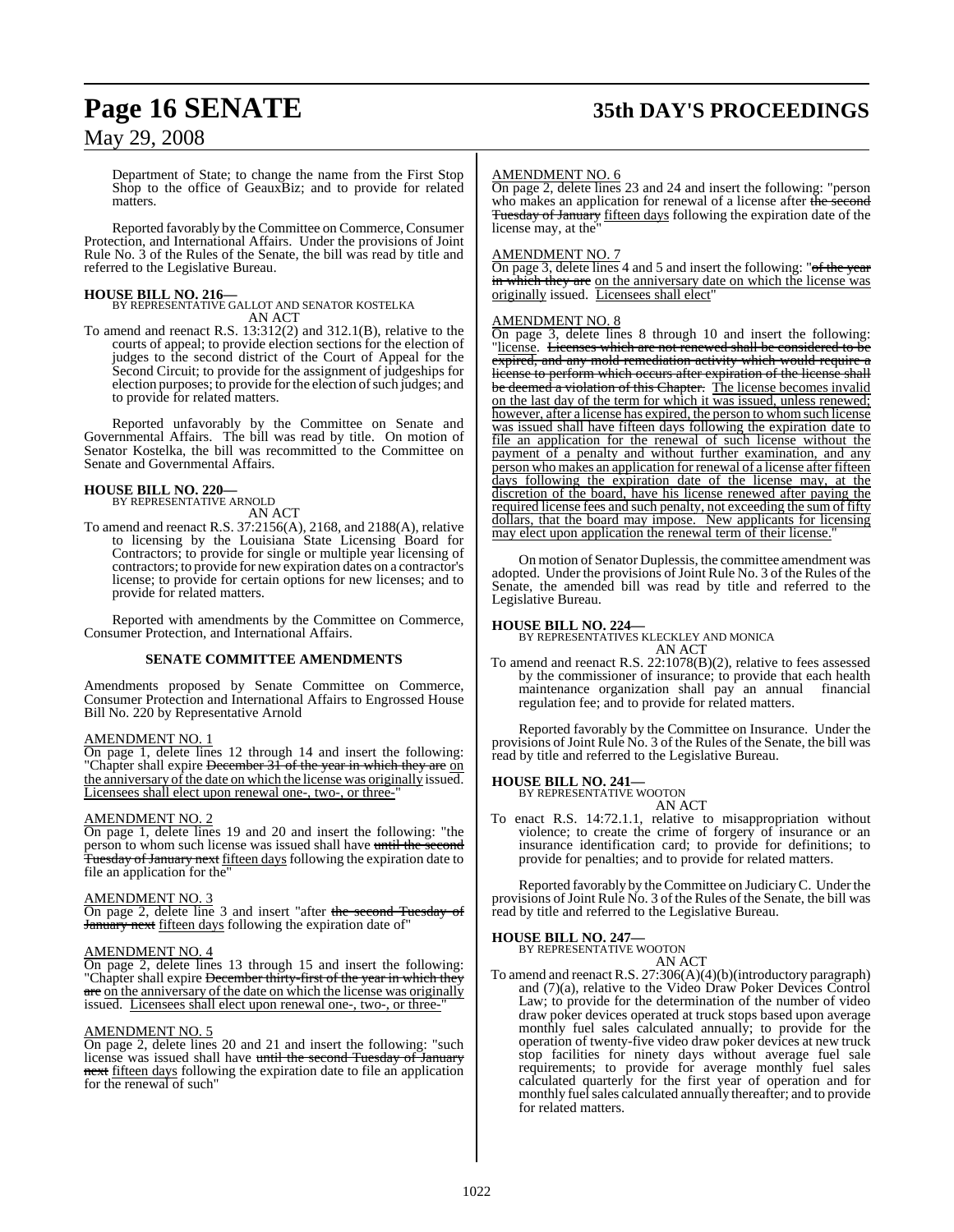# **35th DAY'S PROCEEDINGS Page 17 SENATE**

Reported favorably by the Committee on JudiciaryB. Under the provisions of Joint Rule No. 3 of the Rules of the Senate, the bill was read by title and referred to the Legislative Bureau.

**HOUSE BILL NO. 251—** BY REPRESENTATIVES WOOTON AND BALDONE AN ACT

To amend and reenact R.S. 15:574.10, relative to conviction of a felony while on parole; to provide that a new sentence of imprisonment of a conviction while a person is on parole shall be served concurrently; and to provide for related matters.

Reported favorably by theCommittee on JudiciaryC. Under the provisions of Joint Rule No. 3 of the Rules of the Senate, the bill was read by title and referred to the Legislative Bureau.

**HOUSE BILL NO. 290—** BY REPRESENTATIVES DIXON AND TUCKER AN ACT

To amend and reenact R.S.  $42:1141(B)(1)(a)$  and  $(C)(1), (2)$ , and  $(3)$ , relative to the enforcement of laws within the jurisdiction of the Board of Ethics; to require the board to provide certain information to the accused and the complainant; to provide relative to deadlines for the provision of such information; to provide relative to the issuance of charges by the board; to provide relative to the content of such charges; to provide relative to hearings on such charges; to require the board to consider offering consent opinions; and to provide for related matters.

Reported favorably by the Committee on Senate and Governmental Affairs. Under the provisions of Joint Rule No. 3 of the Rules of the Senate, the bill was read by title and referred to the Legislative Bureau.

# **HOUSE BILL NO. 298—** BY REPRESENTATIVE ELLINGTON

AN ACT

To enact R.S. 13:2115, relative to the City Court of Winnsboro; to authorize the transfer of surplus or unclaimed funds from the court's civil fee account to the court's general operational fund; and to provide for related matters.

Reported favorably by theCommittee on Judiciary A. Under the provisions of Joint Rule No. 3 of the Rules of the Senate, the bill was read by title and referred to the Legislative Bureau.

#### **HOUSE BILL NO. 371—** BY REPRESENTATIVE CONNICK

AN ACT

To enact R.S. 18:1505.2(I)(5), relative to the use of campaign funds for payments or expenditures to family members of a candidate; to prohibit the use of a campaign contribution, loan, or transfer of funds by a candidate or the principal or any subsidiary political committee of a candidate to make any payment or expenditure to any immediate family member of the candidate; to provide definitions and exceptions; to provide for penalties; and to provide for related matters.

Reported favorably by the Committee on Senate and Governmental Affairs. Under the provisions of Joint Rule No. 3 of the Rules of the Senate, the bill was read by title and referred to the Legislative Bureau.

# **HOUSE BILL NO. 375—** BY REPRESENTATIVE DOVE

AN ACT

To amend and reenact R.S. 3:4383(C), R.S. 30:6.1(C), 77, 90(A), 101.10(A), 142(E)(3), 144(B), 1355(C)(4), 1356, 1402(A), 2004(9), 2011(D)(16) and (21)(e), 2050.7(E)(3), 2058(1), 2060(N)(10), 2106(B)(3), 2117(D) and (G), 2162(A)(2), 2179(C), 2191.1, 2195(B) and (E), 2195.9(A)(6), 2226(B)(introductory paragraph) and (E), 2377 (introductory paragraph),  $2378(B)$ ,  $2413(A)(8)$  and  $(9)(b)$ ,  $2418(H)$ (introductory paragraph) and (3) and (J),  $2457(C)(1)$ ,  $2458(A)(1)(c), 2525(C)(18),$  and  $2551(H),$  R.S.  $31:149(A),$  R.S.

# May 29, 2008

38:245(B)(3), 3097.3(C)(10), and 3097.6(A), R.S. 41:16(B), 134(D), 140(B), (C), and (F), 151(B), (C), (G), and (H),1702(D)(2)(d), and 1733(D), R.S. 49:213.4(A)(3), 213.6(D)(1), 214.7(C), 214.9(C), 214.12(A)(1)(o), 214.37,  $953(F)(3)(h)$ , and  $968(B)(11)$ ,  $(13)$ , and  $(22)$ , and R.S. 56:109.2(B), 266(F), 279(E), 360.3(A)(5), 409.1(C), 431.1(A)(2)(c), 575, 699.21(B)(12), 700.2(A)(3), 700.3(C), and 700.14(C), relative to the House Committee on Natural Resources and Environment; to provide for the oversight of rules and regulations, the receipt of certain reports, and the approval of certain actions by the House Committee on Natural Resources and Environment; to provide for instructions to the Louisiana State LawInstitute; and to provide forrelated matters.

Reported favorably by the Committee on Senate and Governmental Affairs. Under the provisions of Joint Rule No. 3 of the Rules of the Senate, the bill was read by title and referred to the Legislative Bureau.

#### **HOUSE BILL NO. 385—**

BY REPRESENTATIVE KLECKLEY AN ACT

To amend and reenact R.S. 22:1430.12(A)(2) and (C) and R.S. 44:4.1(B)(10), relative to the Louisiana Citizens Property Insurance Corporation; to provide for information required for ratemaking; to provide for confidentiality; to provide for the effective date of rate changes; and to provide for related matters.

Reported favorably by the Committee on Insurance. Under the provisions of Joint Rule No. 3 of the Rules of the Senate, the bill was read by title and referred to the Legislative Bureau.

#### **HOUSE BILL NO. 391—**

BY REPRESENTATIVE WOOTON

AN ACT To amend and reenact R.S. 15:542(D) and 542.1.4(A)(1) and to enact R.S. 15:542.1.4(A)(3), relative to sex offender registration; to provide with respect to the annual registration fee; to provide that the crime of failure to register as a sex offender shall include the failure to pay the registration fee; to provide for criminal penalties; and to provide for related matters.

Reported favorably by the Committee on JudiciaryC. Under the provisions of Joint Rule No. 3 of the Rules of the Senate, the bill was read by title and referred to the Legislative Bureau.

**HOUSE BILL NO. 392—**<br>
BY REPRESENTATIVES GALLOT, AUBERT, BILLIOT, BURRELL, CARMODY, DIXON, GISCLAIR, GREENE, HARRISON, HONEY, GIROD<br>
JACKSON, MICHAEL JACKSON, ROSALIND JONES, KATZ, LEGER,<br>
LORUSSO, MORRELL, PETERSON, PONT

To amend and reenact R.S.  $42:7(A)(1)(b)(i)$  and (ii), relative to public meetings; to provide relative to a provision authorizing a public body to consider matters not on the agenda of a meeting under certain circumstances; to provide for certain actions and requirements relative to such matters; and to provide for related matters.

Reported favorably by the Committee on Senate and Governmental Affairs. Under the provisions of Joint Rule No. 3 of the Rules of the Senate, the bill was read by title and referred to the Legislative Bureau.

#### **HOUSE BILL NO. 400—**

BY REPRESENTATIVE WOOTON AN ACT

To amend and reenact R.S. 14:207(B), relative to motor vehicles; to provide relative to the removal or alteration of identifying numbers; to provide for penalties; and to provide for related matters.

Reported favorably by theCommittee on JudiciaryC. Under the provisions of Joint Rule No. 3 of the Rules of the Senate, the bill was read by title and referred to the Legislative Bureau.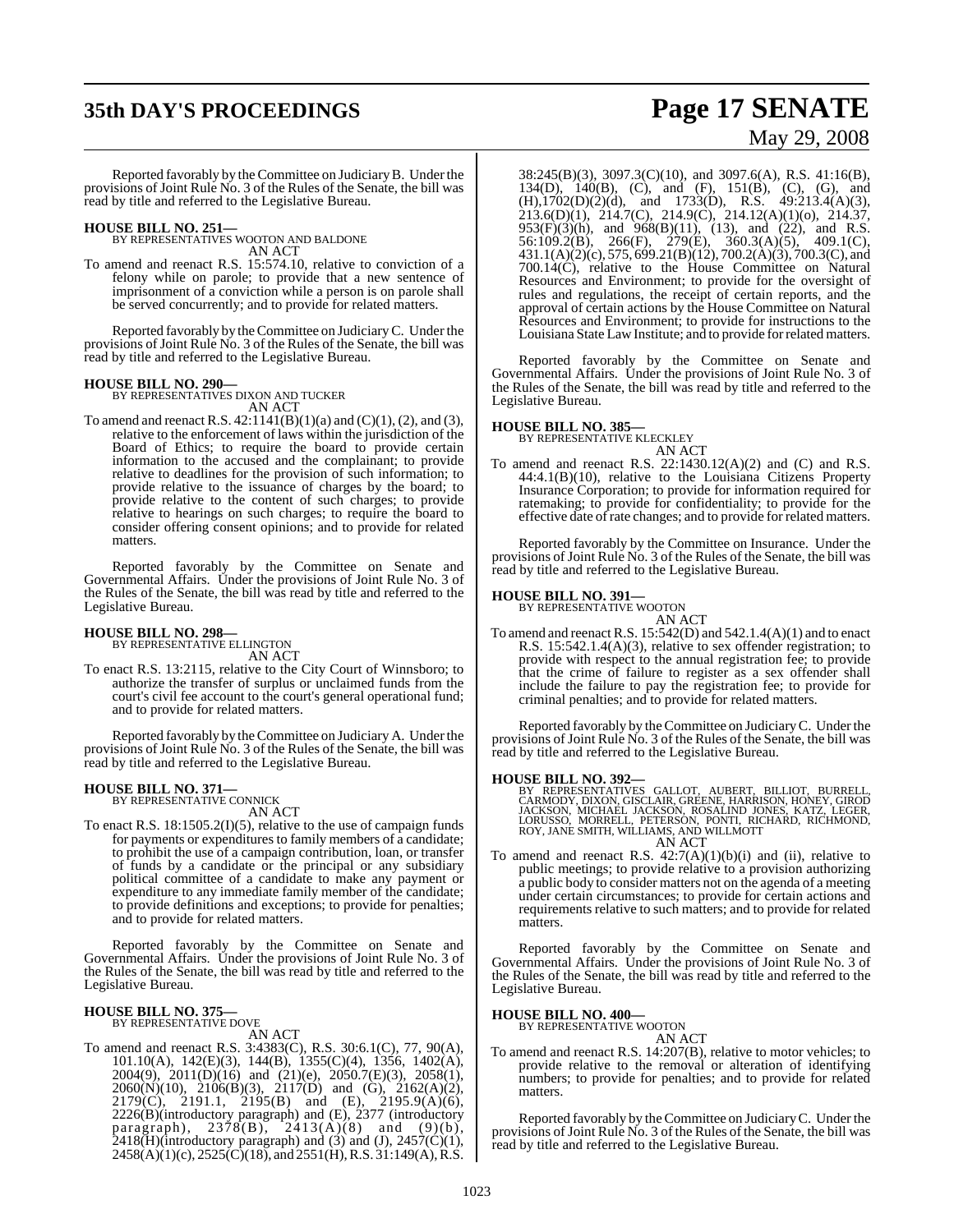# **Page 18 SENATE 35th DAY'S PROCEEDINGS**

## May 29, 2008

#### **HOUSE BILL NO. 413—** BY REPRESENTATIVE WOOTON

AN ACT

To enact R.S. 14:67.26, relative to the theft of a motor vehicle; to create the crime of theft of a motor vehicle; to provide for the procedure for reporting a theft of a motor vehicle; to provide for penalties; and to provide for related matters.

Reported favorably by the Committee on JudiciaryC. Under the provisions ofJoint Rule No. 3 of the Rules of the Senate, the bill was read by title and referred to the Legislative Bureau.

## **HOUSE BILL NO. 434—**

BY REPRESENTATIVES WOOTON AND NORTON AN ACT

To amend and reenact R.S. 15:1352(A)(introductory paragraph) and R.S. 51:723(A) and (B) and to enact R.S. 15:1352(A)(18), relative to securities violations; to provide for racketeering provisions to be included in violations of Louisiana Securities Law; to provide criminal penalties for violations of Louisiana Securities Law; to provide for restitution; and to provide for related matters.

Reported favorably by the Committee on JudiciaryC. Under the provisions of Joint Rule No. 3 of the Rules of the Senate, the bill was read by title and referred to the Legislative Bureau.

# **HOUSE BILL NO. 448—** BY REPRESENTATIVE PONTI

AN ACT

To amend and reenact R.S. 37:3283(A)(1) and (C) and to enact R.S. 37:3272(A)(19), relative to security operations managers; to define security operations managers; to require the registration of security operations managers; to require administrative rules regarding the registration card; and to provide for related matters.

Reported favorably by the Committee on Commerce, Consumer Protection, and International Affairs. Under the provisions of Joint Rule No. 3 of the Rules of the Senate, the bill was read by title and referred to the Legislative Bureau.

#### **HOUSE BILL NO. 449—**

BY REPRESENTATIVE PONTI AN ACT

To amend and reenact R.S. 37:3276(A)(4) and 3276.1(A), relative to the licensing suitability requirements of owners, officers, and directors of private security companies; to provide for minimum qualifications for licensing and suitability; and to provide for related matters.

Reported favorably by the Committee on Commerce, Consumer Protection, and International Affairs. Under the provisions of Joint Rule No. 3 of the Rules of the Senate, the bill was read by title and referred to the Legislative Bureau.

**HOUSE BILL NO. 478—** BY REPRESENTATIVE HENRY BURNS AN ACT

To enact R.S. 14:108.2, relative to offenses affecting law enforcement; to create the crime of resisting a police officer with force or violence; to provide for definitions; to provide for penalties; and to provide for related matters.

Reported with amendments by the Committee on Judiciary C.

#### **SENATE COMMITTEE AMENDMENTS**

Amendments proposed by Senate Committee on Judiciary C to Engrossed House Bill No. 478 by Representative Henry Burns

AMENDMENT NO. 1

On page 1, line 16, after "opposition" and before "to" insert "using force or violence"

On motion of Senator Dorsey, the committee amendment was adopted. Under the provisions of Joint Rule No. 3 of the Rules of the Senate, the amended bill was read by title and referred to the Legislative Bureau.

**HOUSE BILL NO. 495—**<br>BY REPRESENTATIVES LOPINTO, BILLIOT, CONNICK, LABRUZZO,<br>LIGI, TALBOT, AND WOOTON AND SENATORS ALARIO, MARTINY,<br>AND QUINN

AN ACT

To amend and reenact R.S. 29:723(3.1) and to enact R.S. 29:723(3.2), (3.3), and (3.4) and 730.3, relative to providing for evacuations and curfews during a disaster or state of emergency; to provide for definitions for voluntary, mandatory, and forced evacuations, and for essential or critical workforce; to authorize a parish president to issue evacuation orders; to authorize the governor to order evacuations; to provide for exceptions to a mandatory evacuation order; to authorize the forcible removal or arrest of personsin violation; to authorize the implementation of curfews; to authorize the regulation of assembly and sale of specific items; to provide for the lifting of the evacuation order; and to provide for related matters.

Reported favorably by theCommittee on JudiciaryA. Under the provisions of Joint Rule No. 3 of the Rules of the Senate, the bill was read by title and referred to the Legislative Bureau.

## **HOUSE BILL NO. 497—**

BY REPRESENTATIVE EDWARDS AN ACT

To amend and reenact R.S. 13:841.2, relative to the clerk of court of the Twenty-First Judicial District; to provide for the expenditure of certain fees; and to provide for related matters.

Reported favorably by theCommittee on JudiciaryA. Under the provisions of Joint Rule No. 3 of the Rules of the Senate, the bill was read by title and referred to the Legislative Bureau.

**HOUSE BILL NO. 500—** BY REPRESENTATIVE ARNOLD

## AN ACT

To amend and reenact R.S. 34:1121(B)(introductory paragraph) and (3) and (9), relative to the composition of the Pilotage Fee Commission; to add an alternate at-large member to the commission; to provide for the level of participation of the alternate; and to provide for related matters.

Reported with amendments by the Committee on Commerce, Consumer Protection, and International Affairs.

#### **SENATE COMMITTEE AMENDMENTS**

Amendments proposed by Senate Committee on Commerce, Consumer Protection and International Affairs to Engrossed House Bill No. 500 by Representative Arnold

#### AMENDMENT NO. 1

On page 2, at the end of line 4, change " $\text{in}$ " to a period "." and delete line<sup>5</sup>

On motion of Senator Duplessis, the committee amendment was adopted. Under the provisions of Joint Rule No. 3 of the Rules of the Senate, the amended bill was read by title and referred to the Legislative Bureau.

#### **HOUSE BILL NO. 502—**

BY REPRESENTATIVE ARNOLD

AN ACT To enact R.S. 32:702(16) and 718, relative to the sale of auto hulks; to provide for the definition of auto hulk; to provide for regulation of the sale of an auto hulk to a scrap metal processor or a licensed automotive dismantler and parts recycler; and to provide for related matters.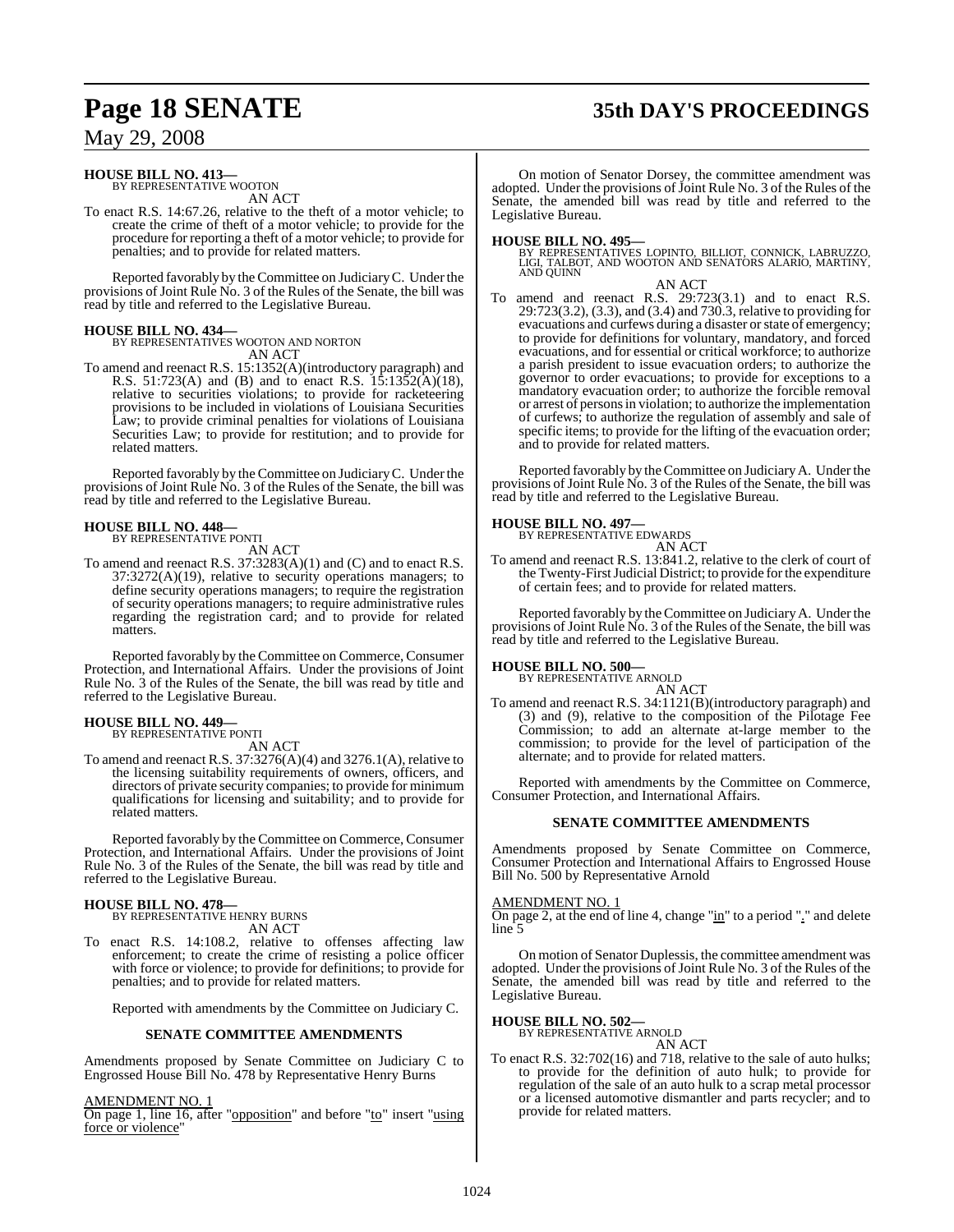# **35th DAY'S PROCEEDINGS Page 19 SENATE**

# May 29, 2008

Reported favorably by the Committee on Commerce, Consumer Protection, and International Affairs. Under the provisions of Joint Rule No. 3 of the Rules of the Senate, the bill was read by title and referred to the Legislative Bureau.

# **HOUSE BILL NO. 516—** BY REPRESENTATIVE CORTEZ

AN ACT

To amend and reenact R.S. 22:230.1(A), relative to health insurance; to provide with respect to coverage of rehabilitative services, physical therapy, occupational therapy, and speech and language pathology therapy; and to provide for related matters.

Reported favorably by the Committee on Insurance. Under the provisions of Joint Rule No. 3 of the Rules of the Senate, the bill was read by title and referred to the Legislative Bureau.

# **HOUSE BILL NO. 517—** BY REPRESENTATIVE WHITE

AN ACT

To amend and reenact R.S. 37:599(B), relative to per diem paid by the Louisiana Board of Cosmetology; to provide for changes to per diem paid to members of the board; and to provide for related matters.

Reported favorably by the Committee on Commerce, Consumer Protection, and International Affairs. Under the provisions of Joint Rule No. 3 of the Rules of the Senate, the bill was read by title and referred to the Legislative Bureau.

**HOUSE BILL NO. 527—** BY REPRESENTATIVE TIM BURNS AN ACT

To amend and reenact Chapter 1 of Title II of Book III of the Civil Code, to be comprised of Articles 1467 through 1469, and Chapter 5 of Title II of Book III of the Civil Code, to be comprised of Articles 1523 through 1569.1, relative to donations; to provide relative to methods of acquiring property gratuitously; to provide rules on donations; to provide formal requirements for making donations; to provide for effectiveness of donations; to provide rules for the acceptance of donations; to provide for exceptions to the rule of irrevocability of donations; to provide for revocation for ingratitude; to provide for dissolution of donations; to provide actions for dissolving donations; and to provide for related matters.

Reported favorably by theCommittee on JudiciaryA. Under the provisions of Joint Rule No. 3 of the Rules of the Senate, the bill was read by title and referred to the Legislative Bureau.

# **HOUSE BILL NO. 545—** BY REPRESENTATIVE ARNOLD

AN ACT

To amend and reenact R.S. 51:912.21(6) and (8), 912.22(5), (6), and (9), 912.23(1)(e), 912.24, 912.25(3), and 912.27(C) and to enact R.S. 51:912.21(10), relative to minimum standards for installation of manufactured homes; to provide for definitions; to provide for minimum standards for installation of manufactured homes; to provide for the design of foundations and piers; to provide for installation standards for anchors and tie-downs; to provide for installation standards for used manufactured homes in hurricane zones; to provide for installation permit stickers; and to provide for related matters.

Reported favorably by the Committee on Commerce, Consumer Protection, and International Affairs. Under the provisions of Joint Rule No. 3 of the Rules of the Senate, the bill was read by title and referred to the Legislative Bureau.

# **HOUSE BILL NO. 548—** BY REPRESENTATIVE FOIL

AN ACT

To amend and reenact Code of Civil Procedure Articles 927, 1005, 1354, 1355, 1471, 1551(A), 1916, and 2592 and to repeal Code of Civil Procedure Article 1913(E), relative to the continuous revision of the Code of Civil Procedure; to provide for the peremptory exception; to provide for affirmative defenses; to provide for subpoenas duces tecum; to provide for service of subpoenas by private person; to provide for the failure to comply with an order compelling discovery; to provide for pretrial conferences and orders; to provide for the preparation of judgments and signing of judgments; to provide for the use of summary proceedings; and to provide for related matters.

Reported favorably by the Committee on JudiciaryA. Under the provisions of Joint Rule No. 3 of the Rules of the Senate, the bill was read by title and referred to the Legislative Bureau.

**HOUSE BILL NO. 553—** BY REPRESENTATIVE ARNOLD

AN ACT To amend and reenact R.S. 51:911.22(10)(introductory paragraph), 911.24(J)(2) and (L), and 911.34 and to enact  $\hat{R}$ .S. 51:911.22(13) and (14), relative to the Uniform Standards Code for Manufactured Housing; to provide for definitions; to provide for changes in guidelines for a retailer's license; to provide for guidelines for suits filed by the Louisiana Manufactured Housing Commission; to provide for a venue for a suit filed by the commission; to provide for reasonable costs payable to the commission; and to provide for related matters.

Reported with amendments by the Committee on Commerce, Consumer Protection, and International Affairs.

## **SENATE COMMITTEE AMENDMENTS**

Amendments proposed by Senate Committee on Commerce, Consumer Protection and International Affairs to Engrossed House Bill No. 553 by Representative Arnold

#### AMENDMENT NO. 1

On page 1, delete line 3, and insert the following: "911.26 $(F)(3)$ , 911.32(A)(1), 911.34, and 911.44, to enact R.S. 51:911.22(13) and (14), and to repeal R.S. 51:911.42, relative to the Uniform"

#### AMENDMENT NO. 2

On page 1, line 5, after "retailer's license;" and before "to provide" insert the following: "to provide for powers and duties of the Louisiana Manufactured Housing Commission; to provide for administration and enforcement;"

#### AMENDMENT NO. 3

On page 1, line 8, after "commission" and before "to provide" insert the following: "to provide for monitoring and inspection fees;"

#### AMENDMENT NO. 4

On page 1, at the end of line 10, change "and" to "911.26 $(F)(3)$ ,  $911.32(A)(1)$ ,"

#### AMENDMENT NO. 5

On page 1, line 11, after "911.34" and before "are hereby" insert ", and 911.44"

#### AMENDMENT NO. 6

On page3, between lines 3 and 4, insert the following: "§911.26. Louisiana Manufactured Housing Commission

\* \* \* F. The powers and duties of the commission shall include but are not limited to the following:

\* \* \* (3) Working with manufactured home consumers, manufacturers, retailers, developers, salesmen, and installers to hear complaints and make determinations relating to construction defects, warranty issues and, service complaints, and other matters which are not set forth pursuant to 24 CFR Part 3280 and 24 CFR Part 3282. \* \* \*

§911.32. Administration and enforcement of Part; powers of commission; cease and desist orders; applicability of Administrative Procedure Act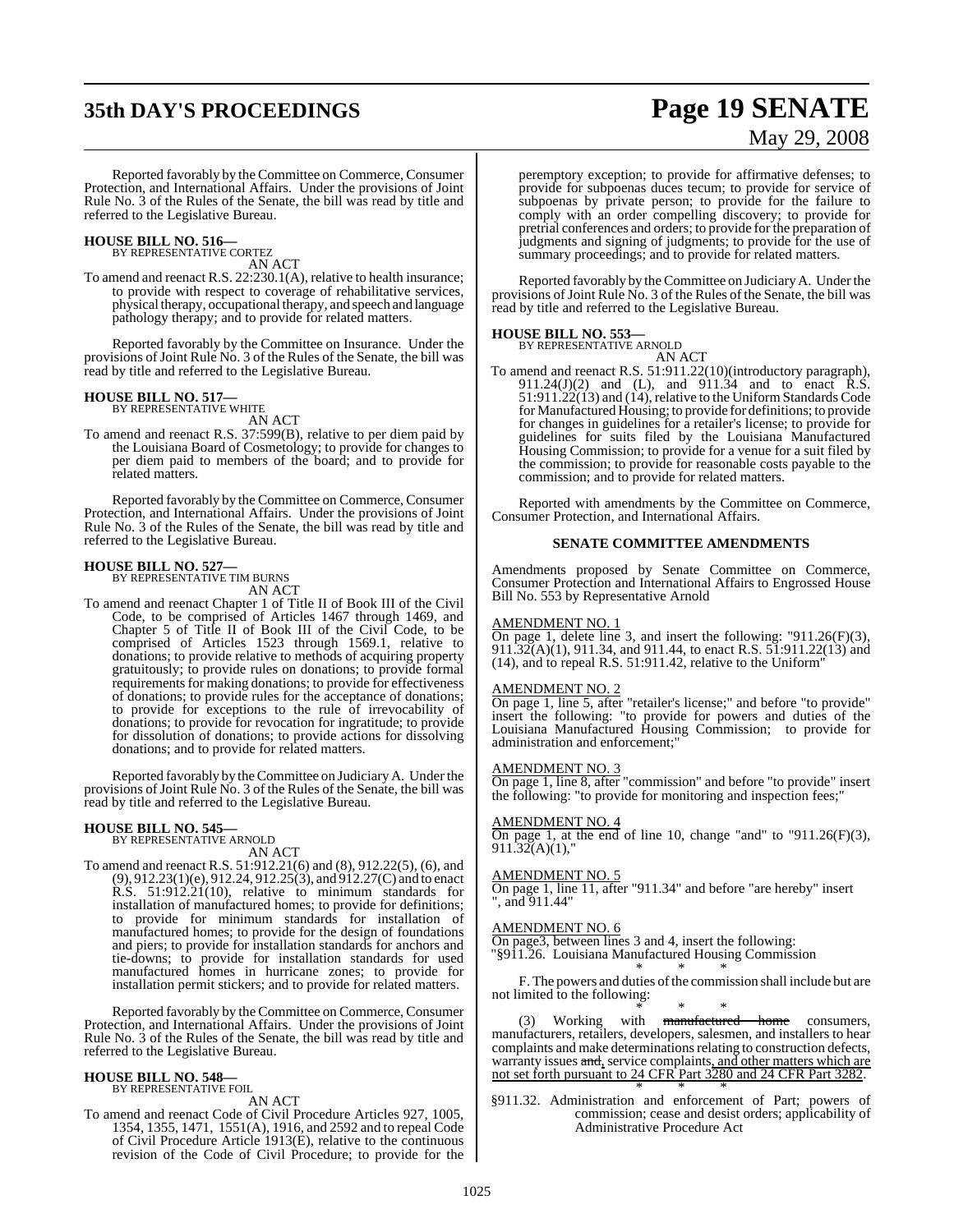# **Page 20 SENATE 35th DAY'S PROCEEDINGS**

## May 29, 2008

A.(1) The commission is charged with the adoption, administration, and enforcement of manufactured housing construction and safety standards and any other rules and regulations necessary for the administration and enforcement of this Part which are not set forth pursuant to 24 CFR Part 3280 and CFR Part 328 Subpart I. The standards adopted shall be in conformity with the standards promulgated pursuant to the National Manufactured Housing Construction and Safety Standards Act of 1974, 42 U.S.C. Section 5401, et seq. The commission shall discharge this duty consistent with the rules and regulations promulgated by the U.S. Department of Housing and Urban Development. \* \* \*"

#### AMENDMENT NO. 7

On page 3, after line 29, add the following:

"\* \* \* §911.44. Monitoring inspection fees

A. The commission shall may establish a monitoring inspection fee in an amount recommended by the secretary of the United States Department of Housing and Urban Development. This monitoring inspection fee shall be an amount paid by the manufacturer for each manufactured home produced in the state by rule, adopted in accordance with the Administrative Procedure Act.

B. The monitoring inspection fee shall be paid by the manufacturer to the secretary of the United States Department of Housing and Urban Development who shall distribute the fees collected from all manufactured home manufacturers among the approved and conditionally approved states based on the number of the new manufactured homes whose first location after leaving the manufacturing plant is on the premises of a distributor, retailer, developer, or purchaser in that state.

Section 2. R.S. 51:911.42 is hereby repealed."

On motion of Senator Duplessis, the committee amendment was adopted. Under the provisions of Joint Rule No. 3 of the Rules of the Senate, the amended bill was read by title and referred to the Legislative Bureau.

# **HOUSE BILL NO. 586—** BY REPRESENTATIVE HARDY

AN ACT

To amend and reenact R.S. 15:262(C), relative to the protection of witnesses; to provide that witness protection may include the establishment of a new identity and relocation and twenty-fourhour security; to provide for legislative appropriation of funds; and to provide for related matters.

Reported favorably by the Committee on JudiciaryC. Under the provisions of Joint Rule No. 3 of the Rules of the Senate, the bill was read by title and referred to the Legislative Bureau.

#### **HOUSE BILL NO. 641—**

BY REPRESENTATIVE GIROD JACKSON AN ACT

To amend and reenact R.S. 40:1734(B), relative to accessibility to public or governmental facilities; to provide for changes to accessibility standards for new public facilities or governmental entities; and to provide for related matters.

Reported favorably by the Committee on Health and Welfare. Under the provisions of Joint Rule No. 3 of the Rules of the Senate, the bill was read by title and referred to the Legislative Bureau.

**HOUSE BILL NO. 648—** BY REPRESENTATIVES GALLOT, JOHNSON, AND TUCKER AN ACT

To amend and reenact R.S. 42:1124.2(A) and 1124.3(A) and to enact R.S. 42:1124.2(G)(5) and 1124.3(D)(3), relative to financial disclosure; to require certain disclosures by certain public servants; to require certain disclosures by members of certain boards and commissions; to provide for definitions; to provide for penalties; and to provide for related matters.

Reported favorably by the Committee on Senate and Governmental Affairs. Under the provisions of Joint Rule No. 3 of the Rules of the Senate, the bill was read by title and referred to the Legislative Bureau.

#### **HOUSE BILL NO. 653—**

BY REPRESENTATIVES LABRUZZO, ABRAMSON, AUSTIN BADON,<br>BARROW, BILLIOT, BURFORD, TIM BURNS, BURRELL, CHANEY,<br>CROMER,DOERGE,GISCLAIR,HARRISON,HAZEL,HINES,JOHNSON,<br>KATZ, LEBAS, LIGI, LORUSSO, MILLS, NOWLIN, PETERSON, POPE,<br>RIC WILLMOTT

AN ACT

To amend and reenact R.S.  $28:53(B)(1)$ ,  $(F)$ ,  $(G)(2)$ , and  $(J)(1)$  and (3) and to enact R.S.  $28:53(B)(4)$ , relative to mental health admissions by emergency certificate; to allow for the actual examination of a patient conducted by a health care provider, parish coroner, or authorized physician to be conducted by telemedicine utilizing video conferencing technology; to make certain requirements for telemedicine examinations; to provide for procedures related to the issuance of a certificate; to require an in-person independent examination by the coroner in certain cases; and to provide for related matters.

Reported favorably by the Committee on Health and Welfare. Under the provisions of Joint Rule No. 3 of the Rules of the Senate, the bill was read by title and referred to the Legislative Bureau.

HOUSE BILL NO. 654—<br>
BY REPRESENTATIVES WOOTON, ABRAMSON, ANDERS, ARMES, ARNOLD, AUBERT, AUSTIN BADON, BOBBY BADON, BALDONE, BILLIOT, BURFORD, HENRY BURNS, BURRELL, CARMODY, CHANPAGNE, CHANEY, CONNICK, DOWNS, GALLOT, GISCL

To amend and reenact R.S. 14:67.4(C), (D), and (E), 67.16(C)(4), (D), (E), (F), and (G), 67.22(C), 70.4(E)(1), (2), and (3), 71.1(B), and 72.2(B) and to enact R.S. 14:67.16(H), 67.22(D),  $70.4(E)(4)$ ,  $71.1(\dot{C})$ , and  $72.2(D)$ , relative to offenses against property; to amend the criminal penalties for certain offenses against property; to require that persons convicted of certain offenses against property be ordered to make restitution; to provide for periodic payment plans when the offender is found to be indigent; and to provide for related matters.

Reported favorably by theCommittee on JudiciaryC. Under the provisions of Joint Rule No. 3 of the Rules of the Senate, the bill was read by title and referred to the Legislative Bureau.

#### **HOUSE BILL NO. 751—**

BY REPRESENTATIVE WOOTON

AN ACT To enact R.S. 15:1352(A)(18), relative to racketeering; to add the crime of identity theft to the definition of "racketeering activity"; and to provide for related matters.

Reported favorably by theCommittee on JudiciaryC. Under the provisions of Joint Rule No. 3 of the Rules of the Senate, the bill was read by title and referred to the Legislative Bureau.

# **HOUSE BILL NO. 752—** BY REPRESENTATIVE MONICA

AN ACT

To amend and reenact R.S. 14:102.8(D) and (E), relative to the crime of injuring or killing of a police animal; to amend the criminal penalties for the crime of injuring or killing of a police animal; to require the offender to pay restitution; and to provide for related matters.

Reported favorably by theCommittee on JudiciaryC. Under the provisions of Joint Rule No. 3 of the Rules of the Senate, the bill was read by title and referred to the Legislative Bureau.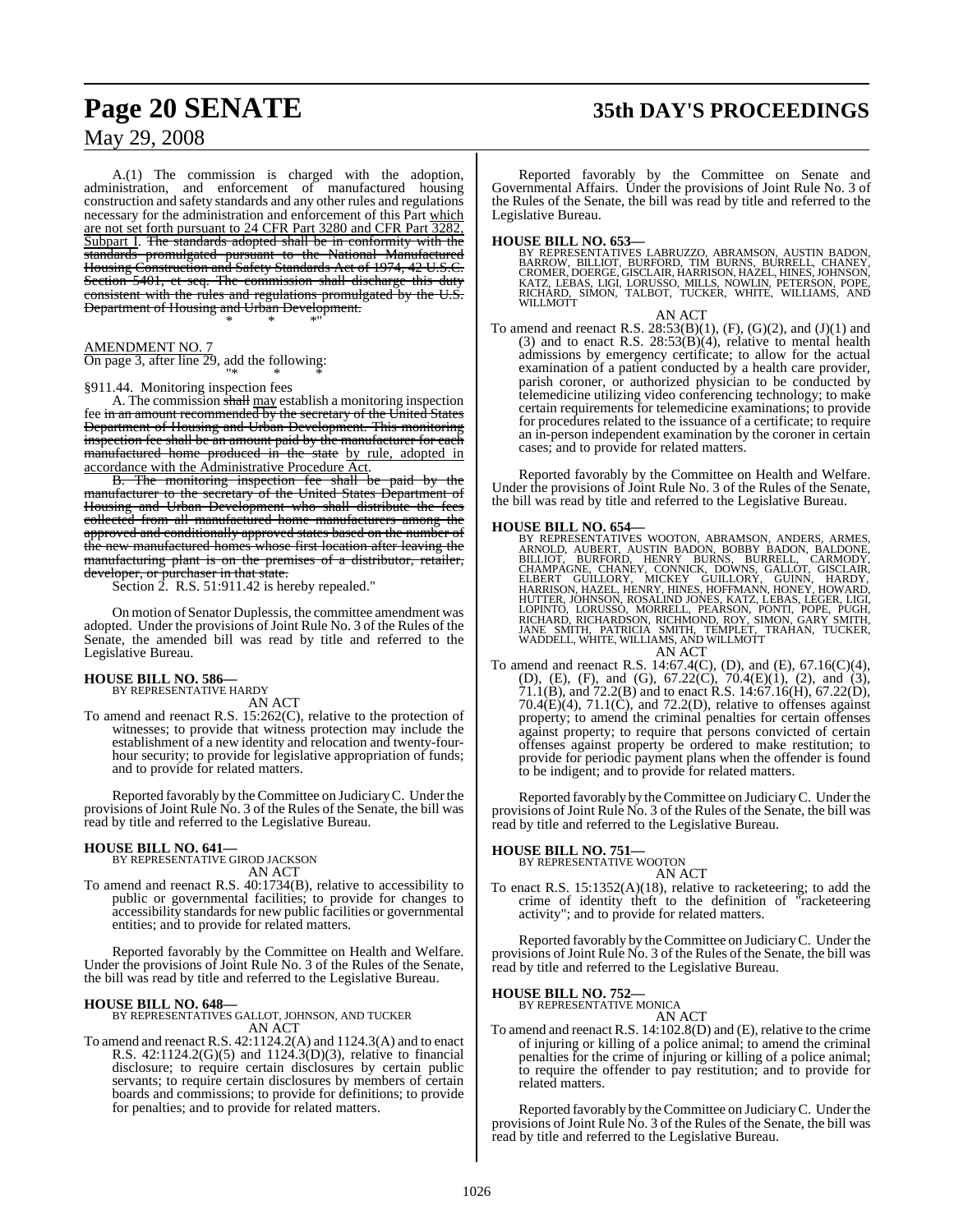# **35th DAY'S PROCEEDINGS Page 21 SENATE** May 29, 2008

# **HOUSE BILL NO. 762—** BY REPRESENTATIVE CONNICK

AN ACT

To amend and reenact R.S. 42:1120, relative to ethics; to provide relative to recusal of elected officials under certain circumstances; to allow for certain participation under certain circumstances; and to provide for related matters.

Reported favorably by the Committee on Senate and Governmental Affairs. Under the provisions of Joint Rule No. 3 of the Rules of the Senate, the bill was read by title and referred to the Legislative Bureau.

# **HOUSE BILL NO. 786—** BY REPRESENTATIVE PONTI

AN ACT

To amend and reenact R.S.  $14:98(D)(1)(a)$  and (b)(introductory paragraph) and  $(E)(1)(a)$  and  $(b)(introductory)$  paragraph), relative to offenses involving operating a vehicle while intoxicated; to provide with respect to the crime of operating a vehicle while intoxicated; to amend the criminal penalties for such crime; to provide relative to community service; and to provide for related matters.

Reported favorably by the Committee on JudiciaryC. Under the provisions of Joint Rule No. 3 of the Rules of the Senate, the bill was read by title and referred to the Legislative Bureau.

#### **HOUSE BILL NO. 877—**

BY REPRESENTATIVE MILLS AND SENATOR MICHOT AN ACT

To amend and reenact R.S. 37:3461, 3462(2) through (5), 3463(C), 3467(A)(2) and (3), 3469, 3470, 3472, 3473, 3474.1(A)(1), (2), (5), and (6) and (B), 3478(C), 3479(A), and 3480 and to enact R.S. 37:3462(6) through (16), 3467(B)(5), 3474, 3474.1(A)(7) and (8) and (C) through (F), 3474.2, 3474.3, 3474.4, and 3477, relative to the Louisiana Wholesale Drug Distributors Act; to provide for a short title; to provide for definitions; to set the terms of board members; to provide for the powers and duties of the board; to provide for qualifications and requirements for licensure; to provide for inspections; to provide for applicants from other states; to provide for the denial, revocation, or suspension of a license; to provide for enforcement proceedings; to provide for injunction proceedings; to provide for quarantine of a legend drug or device; to authorize the board to obtain criminal history record information; to provide for penalties; to provide for fees; to provide for unauthorized sales; and to provide for related matters.

Reported favorably by the Committee on Health and Welfare. Under the provisions of Joint Rule No. 3 of the Rules of the Senate, the bill was read by title and referred to the Legislative Bureau.

# **HOUSE BILL NO. 920—** BY REPRESENTATIVE FANNIN

AN ACT

To amend and reenact R.S. 40:1730.22(A), 1730.23(A) and (C), 1730.24(B), 1730.25, 1730.30(A) and (B), and 1730.35(B), relative to the Louisiana State Uniform Construction Code; to prohibit a per diem or other compensation for the Louisiana State Uniform Construction Code Council; to provide for registration of third-party providers; to prohibit officers or providers from conducting a plan review or inspections in certain circumstances; to provide for discretionary acts by government agencies, employees, and officials; to define residential accessory structure; to exempt certain residential accessory structures from regulation; to provide for changes to the application and issuance of certificates of registration; and to provide for related matters.

Reported with amendments by the Committee on Commerce, Consumer Protection, and International Affairs.

#### **SENATE COMMITTEE AMENDMENTS**

Amendments proposed by Senate Committee on Commerce, Consumer Protection and International Affairs to Reengrossed House Bill No. 920 by Representative Fannin

#### AMENDMENT NO. 1

On page 2, line 14, after "A" and before "code" insert "building"

On motion of Senator Duplessis, the committee amendment was adopted. Under the provisions of Joint Rule No. 3 of the Rules of the Senate, the amended bill was read by title and referred to the Legislative Bureau.

#### **HOUSE BILL NO. 925—**

BY REPRESENTATIVE CORTEZ

provide for related matters.

AN ACT To enact R.S. 22:669.1, relative to health insurance; to provide relative to benefits for certain health-related services lawfully performed by a licensed marriage and family therapist; and to

Reported favorably by the Committee on Insurance. Under the provisions of Joint Rule No. 3 of the Rules of the Senate, the bill was read by title and referred to the Legislative Bureau.

#### **HOUSE BILL NO. 937—**

BY REPRESENTATIVES ST. GERMAIN AND AUBERT AN ACT

To amend and reenact R.S. 4:211(5) and R.S. 27:353(4) and to enact R.S. 18:1300.24, relative to conducting live horse racing and pari-mutuel wagering in Iberville Parish; to provide for the calling and conducting of certain referendum elections in Iberville Parish relative to authorizing the conducting of horse racing and pari-mutuel wagering in the parish, authorizing the operation of an offtrack wagering facility in Iberville Parish, and authorizing an eligible horse racing facility in Iberville Parish to conduct slot machine gaming; to provide for the submission of propositions by the governing authority of Iberville Parish; to provide relative to the approval of the propositions by the voters; to provide for applicability; to amend the definition of eligible facility for the purposes of conducting slot machine gaming; to amend the definition of pari-mutuel facility for the purpose of offtrack wagering; and to provide for related matters.

Reported favorably by the Committee on Judiciary B. The bill was read by title and recommitted to the Committee on Finance.

# **HOUSE BILL NO. 939—** BY REPRESENTATIVE ARNOLD

AN ACT

To amend and reenact R.S. 45:1162, relative to the salaries of the Louisiana Public Service Commission; to increase the salaries for the members of the Louisiana Public Service Commission; and to provide for related matters.

Reported favorably by the Committee on Commerce, Consumer Protection, and International Affairs. Under the provisions of Joint Rule No. 3 of the Rules of the Senate, the bill was read by title and referred to the Legislative Bureau.

# **HOUSE BILL NO. 941—** BY REPRESENTATIVE TALBOT

AN ACT

To enact R.S. 40:1730.40, relative to enforcement of building codes by municipalities and parishes; to provide for provisions of the state constitution and home rule charters in relation to the state construction code; and to provide for related matters.

Reported favorably by the Committee on Commerce, Consumer Protection, and International Affairs. Under the provisions of Joint Rule No. 3 of the Rules of the Senate, the bill was read by title and referred to the Legislative Bureau.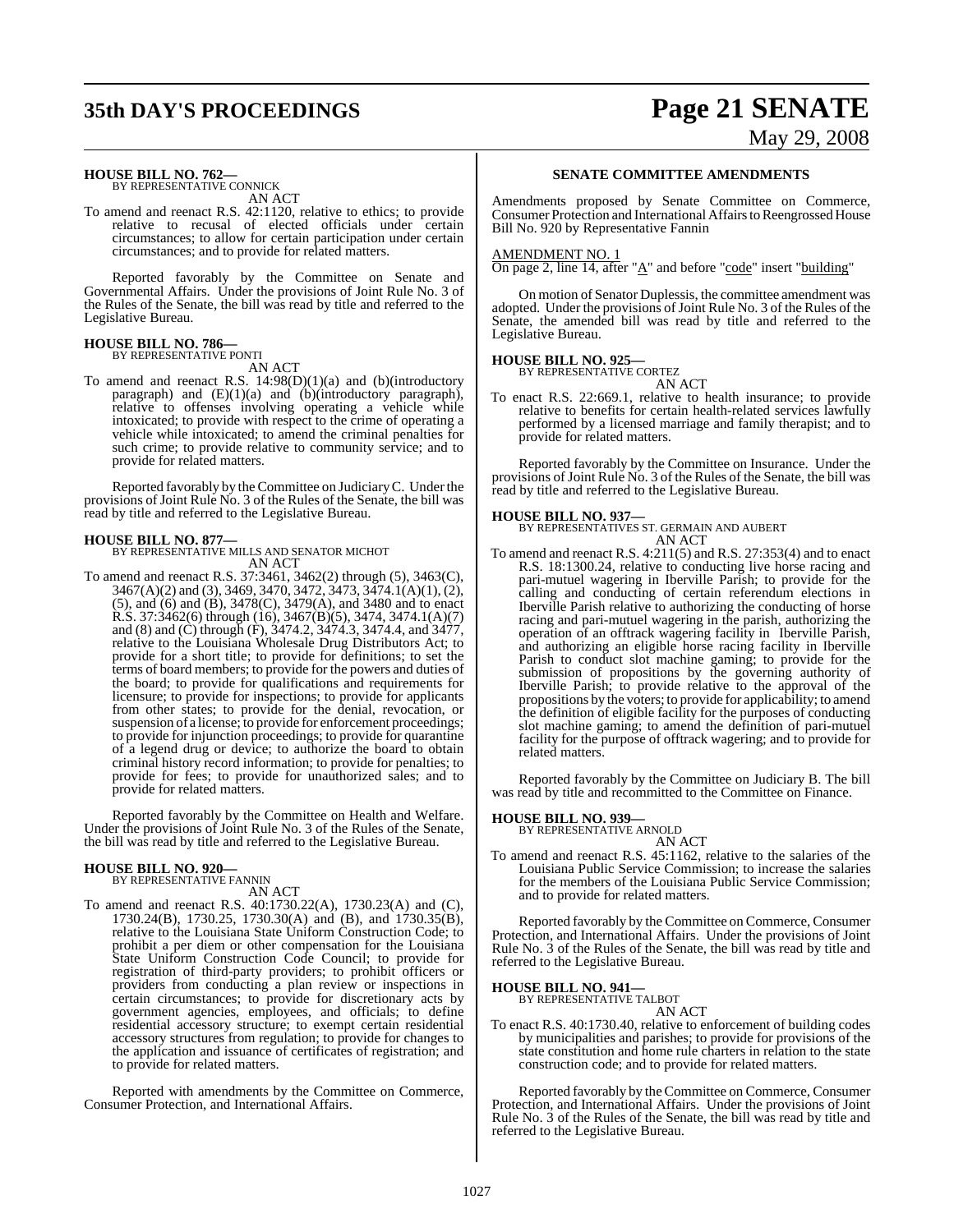# **HOUSE BILL NO. 967—** BY REPRESENTATIVE SIMON

AN ACT

To amend and reenact R.S. 46:2116.2(C)(4), relative to the State Personal Assistance Services Program; to allow individuals with significant disabilities eligible for the program to choose a qualified provider anywhere in the state; and to provide for related matters.

Reported favorably by the Committee on Health and Welfare. Under the provisions of Joint Rule No. 3 of the Rules of the Senate, the bill was read by title and referred to the Legislative Bureau.

# **HOUSE BILL NO. 1020—** BY REPRESENTATIVE GALLOT

AN ACT

To amend and reenact R.S. 24:51(2) and 55(E)(2) and R.S. 49:72(5), relative to lobbying; to provide relative to expenditures for the purpose of lobbying; to provide for the definition of expenditure; to provide relative to expenditure reporting requirements; to provide for effectiveness; and to provide for related matters.

Reported favorably by the Committee on Senate and Governmental Affairs. Under the provisions of Joint Rule No. 3 of the Rules of the Senate, the bill was read by title and referred to the Legislative Bureau.

# **HOUSE BILL NO. 1114—** BY REPRESENTATIVE GALLOT

- AN ACT
- To amend and reenact R.S. 36:475.1(B) and to enact R.S.  $36:8(E)(2)$ (d) and  $474(A)(12)$ , relative to organization of the Department of Social Services; to transfer certain powers, functions, and responsibilities for the department from the department undersecretary to the department secretary; to provide for their respective powers and responsibilities; and to provide for related matters.

Reported favorably by the Committee on Senate and Governmental Affairs. Under the provisions of Joint Rule No. 3 of the Rules of the Senate, the bill was read by title and referred to the Legislative Bureau.

# **HOUSE BILL NO. 1118—** BY REPRESENTATIVE CHAMPAGNE

AN ACT

To amend and reenact R.S. 16:17(C), relative to the salary of victims assistance coordinators; to increase their annual salary; and to provide for related matters.

Reported favorably by theCommittee on JudiciaryA. Under the provisions of Joint Rule No. 3 of the Rules of the Senate, the bill was read by title and referred to the Legislative Bureau.

**HOUSE BILL NO. 1122—**<br>BY REPRESENTATIVES BOBBY BADON, ABRAMSON, ARNOLD,<br>BARROW,HENRY BURNS, BURRELL,CARMODY,CHANDLER,DIXON,<br>EDWARDS, GALLOT, GISCLAIR, ELBERT GUILLORY, HARDY, HINES,<br>GIROD JACKSON, ROSALIND JONES, SAM JONE AN ACT

To amend and reenact R.S. 18:1309(A)(2) and 1400.8, relative to voting; to provide for the office hours of the registrar of voters during the early voting period; to provide relative to certain election expenses related to early voting; and to provide for related matters.

Reported favorably by the Committee on Senate and Governmental Affairs. Under the provisions of Joint Rule No. 3 of the Rules of the Senate, the bill was read by title and referred to the Legislative Bureau.

# **Page 22 SENATE 35th DAY'S PROCEEDINGS**

#### **HOUSE BILL NO. 1131— (Substitute for HouseBill No. 450 by Representative Wooton)** BY REPRESENTATIVE WOOTON

AN ACT

To amend and reenact R.S. 27:44.1(D) and (G), relative to riverboat inspections; to provide for alternative inspections for riverboats licensed to conduct gaming activities; and to provide for related matters.

Reported favorably by theCommittee on JudiciaryB. Under the provisions of Joint Rule No. 3 of the Rules of the Senate, the bill was read by title and referred to the Legislative Bureau.

#### **HOUSE BILL NO. 1147—** BY REPRESENTATIVE CROMER



To amend and reenact R.S. 40:1429, relative to the insurance fraud investigation unit within the Department of Public Safety and Corrections, public safety services, office of state police; to extend the termination date of the unit; and to provide for related matters.

Reported with amendments by the Committee on Judiciary B.

#### **SENATE COMMITTEE AMENDMENTS**

Amendments proposed by Senate Committee on Judiciary B to Engrossed House Bill No. 1147 by Representative Cromer

#### AMENDMENT NO. 1

On page 1, line 9, change "2012" to "2010"

On motion of Senator Martiny, the committee amendment was adopted. Under the provisions of Joint Rule No. 3 of the Rules of the Senate, the amended bill was read by title and referred to the Legislative Bureau.

#### **HOUSE BILL NO. 1170—**

BY REPRESENTATIVE ARNOLD AN ACT

To enact R.S. 32:1274(E), relative to licensing fees charged by the Louisiana Motor Vehicle Commission; to provide for licensing fees of warrantors; and to provide for related matters.

Reported favorably by the Committee on Commerce, Consumer Protection, and International Affairs. Under the provisions of Joint Rule No. 3 of the Rules of the Senate, the bill was read by title and referred to the Legislative Bureau.

#### **HOUSE BILL NO. 1179—**

BY REPRESENTATIVE FOIL AN ACT

To amend and reenact the heading of Part X of Chapter 1 of Code Title II of Code Book III of Title 9 of the Louisiana Revised Statutes of 1950 and to enact R.S. 9:2242, relative to trusts; to provide for service of process; to provide for the appointment of a registered agent; to provide for the resignation of a registered agent; to provide forsuccessor agents; and to provide for related matters.

Reported favorably by theCommittee on JudiciaryA. Under the provisions of Joint Rule No. 3 of the Rules of the Senate, the bill was read by title and referred to the Legislative Bureau.

**HOUSE BILL NO. 1203—** BY REPRESENTATIVES HAZEL, HOWARD, AND DOWNS AN ACT

To amend and reenact R.S. 14:67.12, relative to the theft of timber; to provide for the elements of the offense; to provide for criminal penalties for the theft of timber; and to provide for related matters.

Reported favorably by theCommittee on JudiciaryC. Under the provisions of Joint Rule No. 3 of the Rules of the Senate, the bill was read by title and referred to the Legislative Bureau.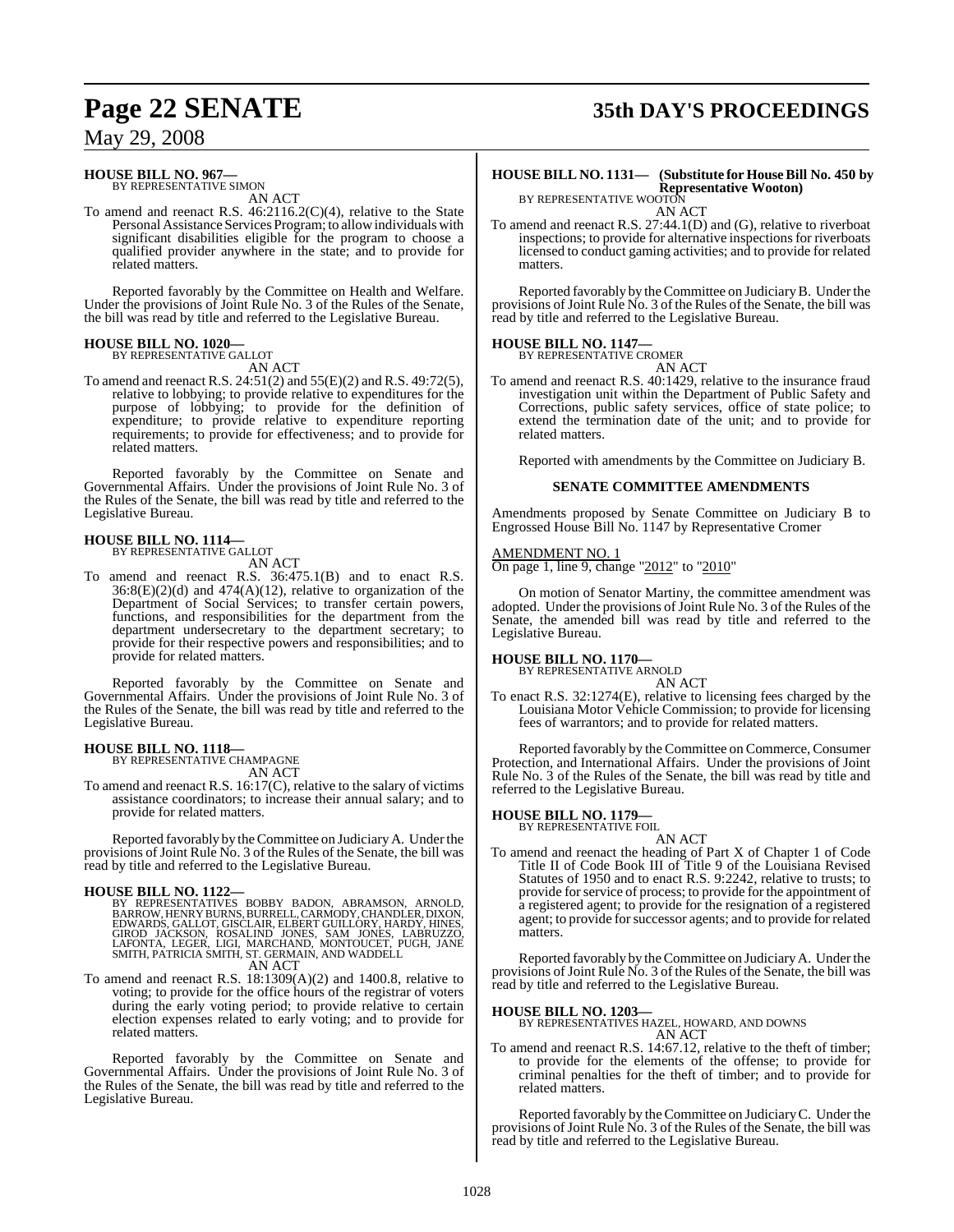# **35th DAY'S PROCEEDINGS Page 23 SENATE**

# May 29, 2008

# **HOUSE BILL NO. 1204—** BY REPRESENTATIVE WILLIAMS

AN ACT

To enact R.S.  $13:2586(C)(5)$  and  $2589(C)$ , relative to justice of the peace courts in Caddo Parish; to provide for jurisdiction over property standards violations; to provide for summons and subpoenas by constables; to provide for reimbursement; and to provide for related matters.

Reported favorably by theCommittee on Judiciary A. Under the provisions of Joint Rule No. 3 of the Rules of the Senate, the bill was read by title and referred to the Legislative Bureau.

#### **HOUSE BILL NO. 1224—** BY REPRESENTATIVE NOWLIN

AN ACT

To enact R.S. 40:2120.8, relative to home- and community-based service providers; to place a moratorium on licensure of new home- and community-based service providers that provide personal care attendant services, respite care services, and supervised independent living program services, with certain exceptions; to provide that the Department of Health and Hospitals may license new or additional home- and communitybased service providers if a need is determined to exist; to provide forthe promulgation ofrules and regulations; to provide a special effective date; and to provide for related matters.

Reported favorably by the Committee on Health and Welfare. Under the provisions of Joint Rule No. 3 of the Rules of the Senate, the bill was read by title and referred to the Legislative Bureau.

# **HOUSE BILL NO. 1269—** BY REPRESENTATIVE MILLS

AN ACT

To amend and reenact R.S. 40:2006.1(B), relative to Medicare surveys for health care providers; to require approval from the Centers for Medicare and Medicaid Services for the Department of Health and Hospitals to conduct initial Medicare surveys; and to provide for related matters.

Reported favorably by the Committee on Health and Welfare. Under the provisions of Joint Rule No. 3 of the Rules of the Senate, the bill was read by title and referred to the Legislative Bureau.

# **HOUSE BILL NO. 1273—** BY REPRESENTATIVE TUCKER

AN ACT

To enact Chapter 62 of Title 46 of the Louisiana Revised Statutes of 1950, to be comprised of R.S. 46:2781 and 2782, relative to long-term care services; to provide for legislative findings; to direct the Department of Health and Hospitals to develop and implement cost control mechanisms for the Long-Term Personal Care Services program and the New Opportunities Waiver; to provide for the convening of a stakeholder group; to allow the department to promulgate and adopt rules and regulations to implement cost control mechanisms; to provide for a presentation to the Joint Legislative Committee on the Budget and the House and Senate committees on health and welfare relative to implementation of such mechanisms; and to provide for related matters.

Reported favorably by the Committee on Health and Welfare. Under the provisions of Joint Rule No. 3 of the Rules of the Senate, the bill was read by title and referred to the Legislative Bureau.

# **HOUSE BILL NO. 1308—** BY REPRESENTATIVE ELLINGTON

AN ACT

To amend and reenact R.S. 40:1730.23(A), relative to inspections of commercial and residential structures; to allow the office of state fire marshal to conduct plan reviews and inspections on commercial structures; and to provide for related matters.

Reported with amendments by the Committee on Commerce, Consumer Protection, and International Affairs.

#### **SENATE COMMITTEE AMENDMENTS**

Amendments proposed by Senate Committee on Commerce, Consumer Protection and International Affairs to Reengrossed House Bill No. 1308 by Representative Ellington

#### AMENDMENT NO. 1

On page 2, line 6, change "in Part III of the" to "in the" and change "Residential" to "Building"

On motion of Senator Duplessis the committee amendment was adopted. The amended bill was read by title and recommitted to the Committee on Finance.

#### **HOUSE BILL NO. 1311—**

BY REPRESENTATIVE PONTI

AN ACT To amend and reenact R.S. 14:95(H), relative to the crime of illegal carrying of weapons; to provide for exceptions for United States attorneys and assistant United States attorneys and investigators when POST certified; and to provide for related matters.

Reported favorably by theCommittee on JudiciaryC. Under the provisions of Joint Rule No. 3 of the Rules of the Senate, the bill was read by title and referred to the Legislative Bureau.

#### **HOUSE BILL NO. 1324—**

BY REPRESENTATIVE GIROD JACKSON AN ACT

To amend and reenact R.S. 14:80(A) and 80.1(A), relative to carnal knowledge of a juvenile; to amend the elements of felony carnal knowledge of a juvenile; to amend the elements of misdemeanor carnal knowledge of a juvenile; and to provide for related matters.

Reported favorably by the Committee on JudiciaryC. Under the provisions of Joint Rule No. 3 of the Rules of the Senate, the bill was read by title and referred to the Legislative Bureau.

#### **HOUSE BILL NO. 1333—**

BY REPRESENTATIVE MILLS AN ACT

To enact Part II-A of Chapter 1 of Title 28 of the Louisiana Revised Statutes of 1950, to be comprised of R.S. 28:31 through 37, relative to forensic supervised transitional residential and aftercare facilities; to provide for definitions; to provide for the licensure of such facilities; to authorize the Department of Health and Hospitals to promulgate rules and regulations; to authorize inspections; to provide for licensing fees; to provide for the punishment of violators; and to provide for related matters.

Reported favorably by the Committee on Health and Welfare. Under the provisions of Joint Rule No. 3 of the Rules of the Senate, the bill was read by title and referred to the Legislative Bureau.

# **HOUSE BILL NO. 1336—** BY REPRESENTATIVE AUBERT

| ITATIVE AUBERT |  |
|----------------|--|
| AN ACT         |  |

To enact R.S. 42:1123(40), relative to the Code of Governmental Ethics; to provide for an exception to the Code of Governmental Ethics to allow a person to obtain a permit, and enter into certain incidental transactions, under the state uniform construction code; and to provide for related matters.

Reported favorably by the Committee on Senate and Governmental Affairs. Under the provisions of Joint Rule No. 3 of the Rules of the Senate, the bill was read by title and referred to the Legislative Bureau.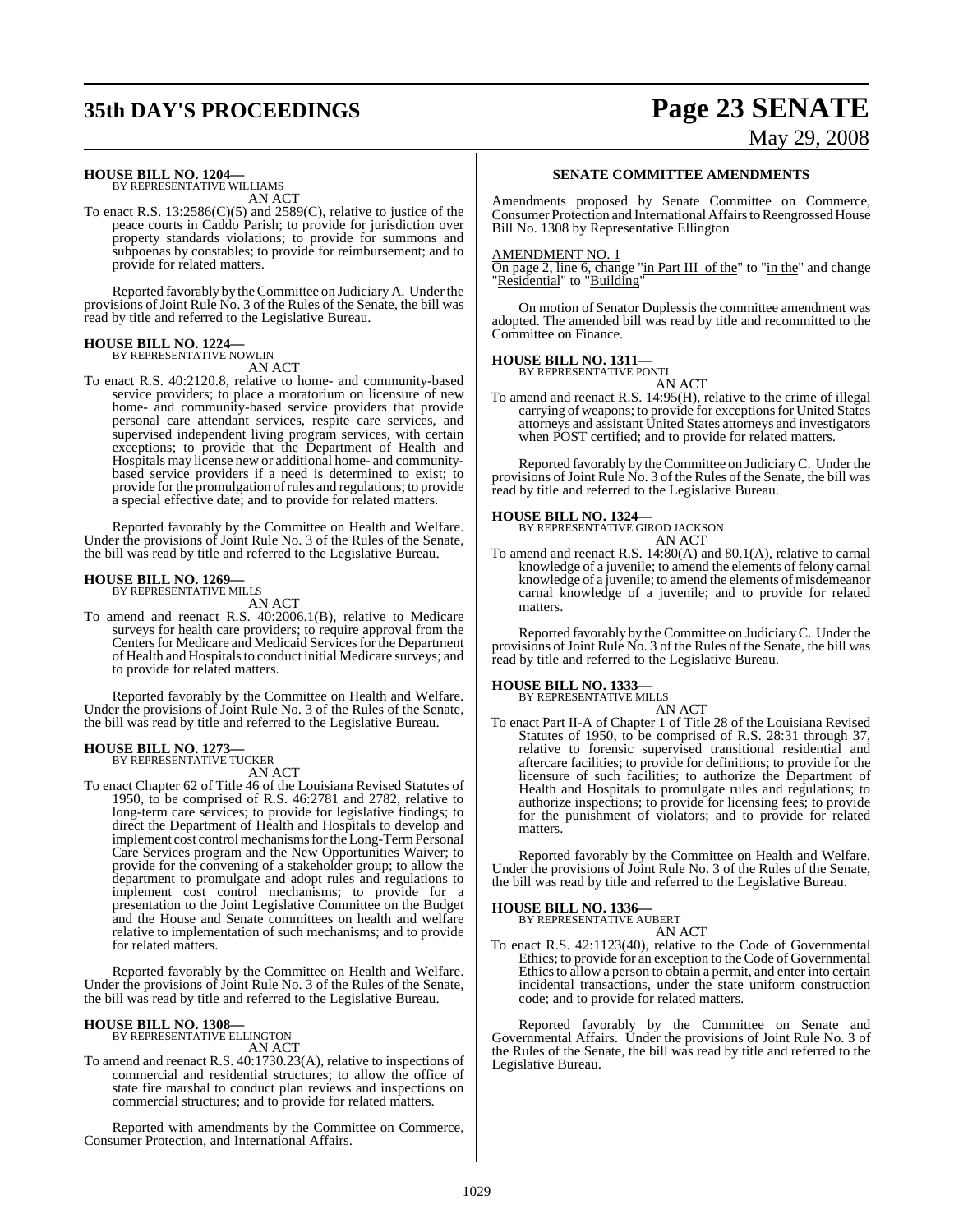# **Page 24 SENATE 35th DAY'S PROCEEDINGS**

## May 29, 2008

#### **HOUSE BILL NO. 1341—** BY REPRESENTATIVE TUCKER

AN ACT

To amend and reenact R.S. 40:2179(B), relative to direct service workers; to provide for minimum mandatory criteria for relatives serving as direct service workers; and to provide for related matters.

Reported favorably by the Committee on Health and Welfare. Under the provisions of Joint Rule No. 3 of the Rules of the Senate, the bill was read by title and referred to the Legislative Bureau.

#### **HOUSE BILL NO. 1359— (Substitute for HouseBill No. 162 by Representative Girod Jackson)** BY REPRESENTATIVE GIROD JACKSON

AN ACT

To amend and reenact R.S. 15:542(F), relative to sex offender registration and notification requirements; to authorize certain persons convicted of carnal knowledge of a juvenile to petition the court to waive sex offender registration and notification provisions; to provide for procedures; to provide for eligibility; to provide for a contradictory hearing; and to provide for related matters.

Reported with amendments by the Committee on Judiciary C.

#### **SENATE COMMITTEE AMENDMENTS**

Amendments proposed by Senate Committee on Judiciary C to Engrossed House Bill No. 1359 by Representative Girod Jackson

#### AMENDMENT NO. 1

On page 2, line 16, after "establish" and before "the age" insert "that"

AMENDMENT NO. 2

On page 2, line 17, after "committed" delete the remainder of the line and delete lines 18 through 21 in their entirety and insert "are within the parameters set forth in R.S. 14:80.1.

On motion of Senator Dorsey, the committee amendment was adopted. Under the provisions of Joint Rule No. 3 of the Rules of the Senate, the amended bill was read by title and referred to the Legislative Bureau.

#### **Reconsideration**

On motion of Senator McPherson, pursuant to the previous notice given, the vote by which the following bill failed to pass on Wednesday, May 28, 2008, was reconsidered.

# **SENATE BILL NO. 292—** BY SENATOR MCPHERSON

AN ACT

To enact R.S. 9:2791.1, relative to access on navigable waters; to allow access to the overflow waters of navigable waters for the purposes of certain activities; to provide definitions, terms, and conditions; to provide relative to liability; and to provide for related matters.

On motion of Senator McPherson, the bill was read by title and returned to the Calendar, subject to call.

#### **Senate Concurrent Resolutions on Second Reading Reported by Committees**

The following Senate Concurrent Resolutions reported by Committees were taken up and acted upon as follows:

#### **SENATE CONCURRENT RESOLUTION NO. 70—** BY SENATOR MOUNT

A CONCURRENT RESOLUTION

To create the Nurse-Family Partnership Advisory Council and to urge and request the Department of Health and Hospitals in conjunction with the Nurse-Family Partnership Advisory Council to study the expansion of the evidence-based Nurse-Family Partnership program and to report to the House and Senate committees on health and welfare prior to November 1, 2008.

Reported with amendments by the Committee on Health and Welfare.

#### **SENATE COMMITTEE AMENDMENTS**

Amendments proposed by Senate Committee on Health and Welfare to Original Senate Concurrent Resolution No. 70 by Senator Mount

#### **AMENDMENT NO. 1**

On page 2, between lines 29 and 30 insert the following:

WHEREAS, an independent study conducted by the Rand Corporation has demonstrated that the cost of the program is recovered by the time the child has reached the age of four and a savings of four dollars is realized for every dollar spent by the time the child reaches the age of fifteen; and"

#### AMENDMENT NO. 2

On page 3, line 17 after "Community" change "Ministers" to "Ministries"

#### AMENDMENT NO. 3

On page 3, line 26 after "Health" delete "Organization" and insert 'Coalition" in lieu thereof

AMENDMENT NO. 4 On page 4, line 18 after "Partnership" insert "Advisory"

#### AMENDMENT NO. 5

On page 5, line 1 after "Partnership" and before "Council" insert "Advisory"

On motion of Senator Mount, the committee amendment was adopted.

The resolution was read by title. Senator Mount moved to adopt the amended Senate Concurrent Resolution.

## **ROLL CALL**

The roll was called with the following result:

#### YEAS

| Erdey<br><b>Gautreaux B</b><br>Gautreaux N<br>Gray<br>Hebert<br>Heitmeier<br>Jackson<br>Kostelka<br>LaFleur<br>Long<br>Marionneaux<br><b>NAYS</b> | McPherson<br>Morrish<br>Mount<br>Murray<br><b>Nevers</b><br>Ouinn<br>Riser<br>Shaw<br>Thompson<br>Walsworth |
|---------------------------------------------------------------------------------------------------------------------------------------------------|-------------------------------------------------------------------------------------------------------------|
| <b>ABSENT</b>                                                                                                                                     |                                                                                                             |
|                                                                                                                                                   |                                                                                                             |

Cassidy Total - 6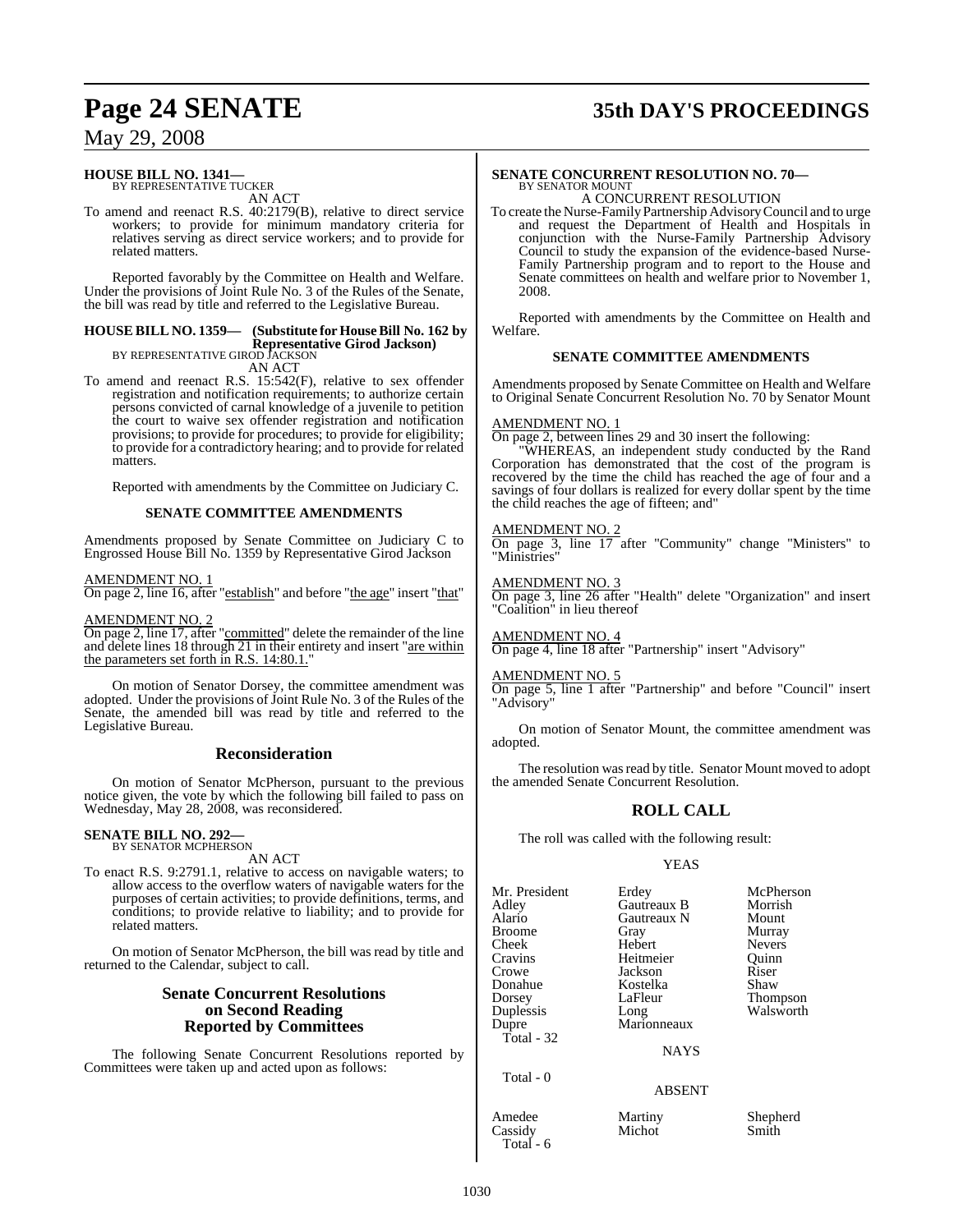# **35th DAY'S PROCEEDINGS Page 25 SENATE**

The Chair declared the Senate had adopted the amended Senate Concurrent Resolution and ordered it engrossed and sent to the House.

## **Senate Bills and Joint Resolutions on Third Reading and Final Passage**

The following Senate Bills and Joint Resolutions on Third Reading and Final Passage were taken up and acted upon as follows:

# **SENATE BILL NO. 286—** BY SENATOR DUPLESSIS

AN ACT

To amend and reenact R.S. 17:24.10(B)(2), (D), (H)(2), and  $(I)(1)(a)(i)$  and  $(5)$  and to enact R.S. 17:24.10 $(I)(1)(a)(iii)$ , relative to early childhood education; to provide relative to universal access to the Cecil J. Picard LA 4 Early Childhood Education Program; to provide for timelines and eligibility requirements; to provide for participation by non-school system providers; to provide for local school system duties and responsibilities; to provide for reporting requirements; to provide relative to funding; and to provide for related matters.

#### **Floor Amendments Sent Up**

Senator Marionneaux sent up floor amendments which were read.

#### **SENATE FLOOR AMENDMENTS**

Amendments proposed by Senator Marionneaux on behalf of the Legislative Bureau to Reengrossed Senate Bill No. 286 by Senator Duplessis

AMENDMENT NO. 1 On page 3, line 29, following "**personnel**" insert "**,**"

AMENDMENT NO. 2 On page 4, line 1, before "**and supplies**" change "**and/or materials**" to "**materials**,"

AMENDMENT NO. 3 On page 4, line 3, following "**personnel**" and before "**and supplies**" change "**and materials**" to ", **materials**,"

AMENDMENT NO. 4 On page 4, line 10, following "**Paragraph**" and before "**of this**" change "**(3) of Subsection C**" to "**(C)(3)**"

AMENDMENT NO. 5 On page 5, line 6, following "**to the**" and before "**of the**" change "**type(s) and amount(s)**" to "**types and amounts**"

AMENDMENT NO. 6 On page 8, line 5, following "**Paragraph**" and before "**of this**" change "**(2) of Subsection B**" to "**(B)(3)**"

AMENDMENT NO. 7 On page 8, line 21, following **"provisions of,**" change "**Subsection**"

to "**Item**"

AMENDMENT NO. 8 On page 8, line 22, following "**(D)(1)(a)(vi)**"and before "**apply**" insert "**of this Section**"

On motion of Senator Marionneaux, the amendments were adopted.

The bill was read by title. Senator Duplessis moved the final passage of the amended bill.

# May 29, 2008

## **ROLL CALL**

The roll was called with the following result:

YEAS

| Erdey<br>Gautreaux B | McPherson<br>Michot                        |
|----------------------|--------------------------------------------|
|                      | Morrish                                    |
|                      | Mount                                      |
|                      | Murray                                     |
|                      | <b>Nevers</b>                              |
| Jackson              | Ouinn                                      |
| Kostelka             | Riser                                      |
| LaFleur              | Shaw                                       |
| Long                 | <b>Thompson</b>                            |
| Marionneaux          | Walsworth                                  |
|                      |                                            |
| <b>NAYS</b>          |                                            |
|                      |                                            |
| <b>ABSENT</b>        |                                            |
| Martiny              | Smith                                      |
|                      | Gautreaux N<br>Gray<br>Hebert<br>Heitmeier |

The Chair declared the amended bill was passed, ordered reengrossed, and sent to the House. Senator Duplessis moved to reconsider the vote by which the bill was passed and laid the motion on the table.

#### **SENATE BILL NO. 521—** BY SENATOR MARTINY

Cassidy Shepherd

Total - 5

AN ACT To amend and reenact R.S. 32:667(D), relative to driver's licenses; to provide for an administrative hearing; to provide for the administrative suspension, revocation, or cancellation proceedings; to provide for responsibilities of the Department of Public Safety and Corrections; and to provide for related matters.

On motion of Senator Mount, the bill was read by title and returned to the Calendar, subject to call.

**SENATE BILL NO. 615—**

BY SENATOR JACKSON AN ACT

To amend and reenact R.S. 46:2604(A) through (D) and to enact R.S. 46:2604(G), relative to the Children's Cabinet; to provide with respect to the preparation and submission of the budget; and to provide for related matters.

## **Floor Amendments Sent Up**

Senator Marionneaux sent up floor amendments which were read.

#### **SENATE FLOOR AMENDMENTS**

Amendments proposed by Senator Marionneaux on behalf of the Legislative Bureau to Engrossed Senate Bill No. 615 by Senator Jackson

AMENDMENT NO. 1 On page 2, line 29, following "**the**" and before "**Cabinet**" insert "**Children's**"

AMENDMENT NO. 2 On page 3, line 1, following "**amended**" and before "**adopted**" change "**and/or**" to "**or**"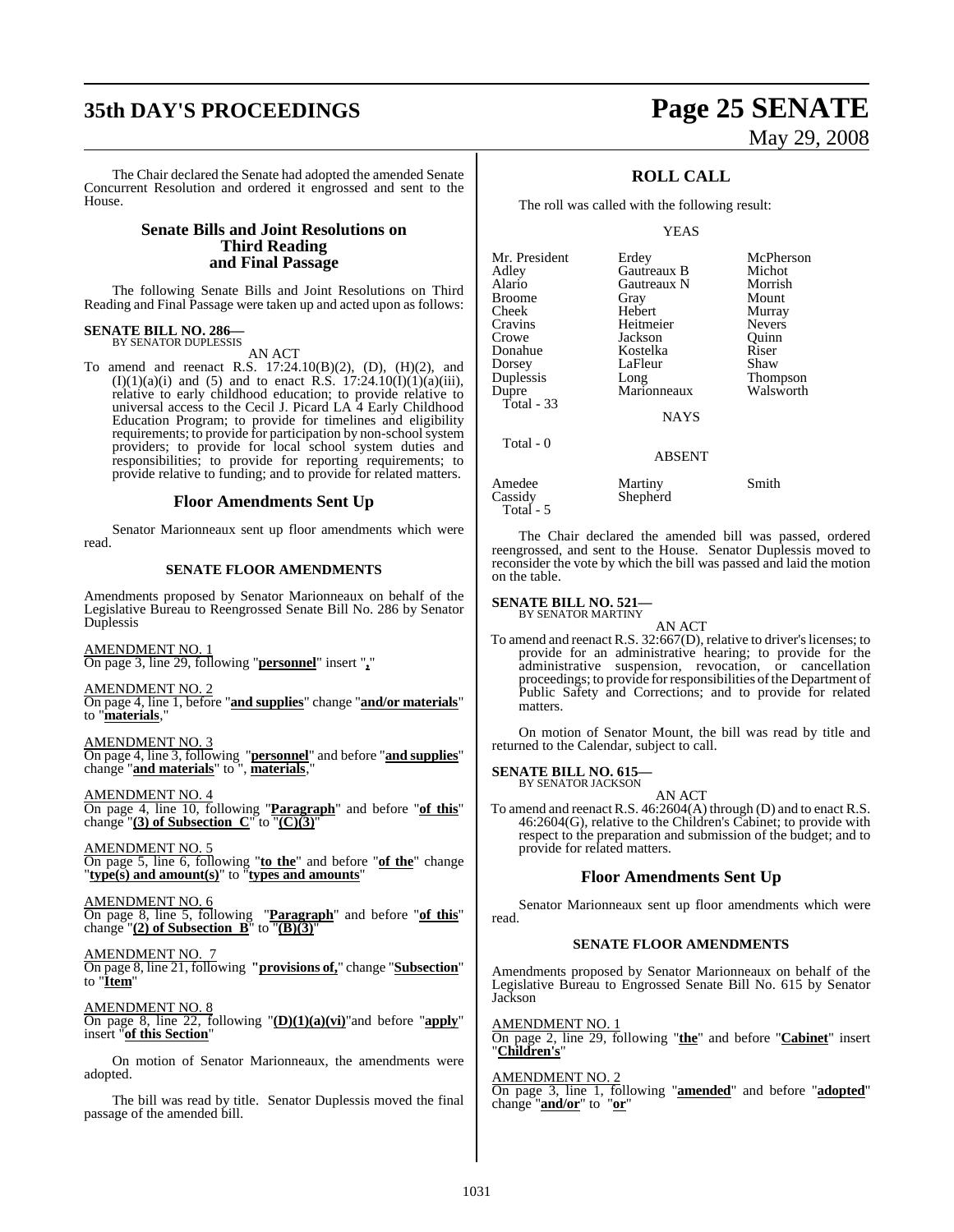# **Page 26 SENATE 35th DAY'S PROCEEDINGS**

#### ABSENT

AMENDMENT NO. 3 On page 3, line 29, following "**The**" and before "**shall**" change "**Division of Administration**" to "**division of administration**"

AMENDMENT NO. 4 On page 4, line 2 following "**initiative**" change "**.**" to "**,**"

AMENDMENT NO. 5 On page 4, line 3, before "**Louisiana's**" delete "**Bright Start is**"

AMENDMENT NO. 6 On page 4, line 14, following "**collaboration**" and before "**partnerships**" change "**and/or**" to "**and**"

AMENDMENT NO. 7 On page 4, line 20, following "**trend**" and before "**in**" delete "**(increasing/decreasing)**"

AMENDMENT NO. 8 On page 5, line 1, following "**development**/" and before "**health**" change "**Mental**" to "**mental**"

AMENDMENT NO. 9 On page 5, line 2, following "**(c) Early**" change "**Care and Education.**" to "**care and education.**"

AMENDMENT NO. 10 On page 5, line 3, following "**(d) Family**" change "**Support and Parenting Education.**" to "**support and parenting education.**"

AMENDMENT NO. 11 On page 5, line 4, following "**the**" and before "**will**" change "**Children's Budget**" to "**children's budget**"

AMENDMENT NO. 12 On page 5, line 16, following "**The**" and before "**of the**" change "**Executive Director**" to "**executive director**"

AMENDMENT NO. 13 On page 5, line 17, before "**to the**" change "**Children's Budget**" to "**children's budget**"

AMENDMENT NO. 14 On page 5, line 17, following "**Appropriations**" and before "**and the**" insert "**Committee**"

On motion of Senator Marionneaux, the amendments were adopted.

The bill was read by title. Senator Jackson moved the final passage of the amended bill.

## **ROLL CALL**

The roll was called with the following result:

#### YEAS

| Mr. President | Dupre       | McPherson     |
|---------------|-------------|---------------|
| Adley         | Erdey       | Michot        |
| Alario        | Gautreaux B | Morrish       |
| <b>Broome</b> | Gautreaux N | Mount         |
| Cassidy       | Hebert      | Murray        |
| Cheek         | Heitmeier   | <b>Nevers</b> |
| Cravins       | Jackson     | Ouinn         |
| Crowe         | Kostelka    | Riser         |
| Donahue       | LaFleur     | Shaw          |
| Dorsey        | Long        | Thompson      |
| Duplessis     | Marionneaux | Walsworth     |
| Total $-33$   |             |               |
|               | NAYS        |               |

Total - 0

#### Amedee Martiny Smith Gray Shepherd Total - 5

The Chair declared the amended bill was passed, ordered reengrossed, and sent to the House. Senator Jackson moved to reconsider the vote by which the bill was passed and laid the motion on the table.

**SENATE BILL NO. 726—** BY SENATORS JACKSON, CHEEK AND WALSWORTH AN ACT

To amend and reenact R.S. 17:1517.1, relative to Louisiana State University Health Sciences Center at Shreveport; to provide for utilization of hospital revenues; to provide for an effective date; and to provide for related matters.

#### **Floor Amendments Sent Up**

Senator Marionneaux sent up floor amendments which were read.

#### **SENATE FLOOR AMENDMENTS**

Amendments proposed by Senator Marionneaux on behalf of the Legislative Bureau to Engrossed Senate Bill No. 726 by Senator Jackson

#### AMENDMENT NO. 1

On page l, line 2, following "To" and before "R.S. 17:1517.1" change "amend and reenact" to "enact"

On motion of Senator Marionneaux, the amendments were adopted.

The bill was read by title. Senator Jackson moved the final passage of the amended bill.

## **ROLL CALL**

The roll was called with the following result:

#### YEAS

| Mr. President<br>Adley<br>Alario<br><b>Broome</b><br>Cassidy<br>Cheek<br>Cravins<br>Crowe<br>Donahue<br>Dorsey<br>Duplessis<br>Dupre<br>Total - $34$ | Erdey<br>Gautreaux B<br>Gautreaux N<br>Gray<br>Hebert<br>Heitmeier<br>Jackson<br>Kostelka<br>LaFleur<br>Long<br>Marionneaux<br>McPherson<br><b>NAYS</b> | Michot<br>Morrish<br>Mount<br>Murray<br><b>Nevers</b><br>Ouinn<br>Riser<br>Shaw<br>Thompson<br>Walsworth |
|------------------------------------------------------------------------------------------------------------------------------------------------------|---------------------------------------------------------------------------------------------------------------------------------------------------------|----------------------------------------------------------------------------------------------------------|
| Total - 0                                                                                                                                            | <b>ABSENT</b>                                                                                                                                           |                                                                                                          |
| Amedee<br>Martiny<br>Total - 4                                                                                                                       | Shepherd<br>Smith                                                                                                                                       |                                                                                                          |

The Chair declared the amended bill was passed, ordered reengrossed, and sent to the House. Senator Jackson moved to reconsider the vote by which the bill was passed and laid the motion on the table.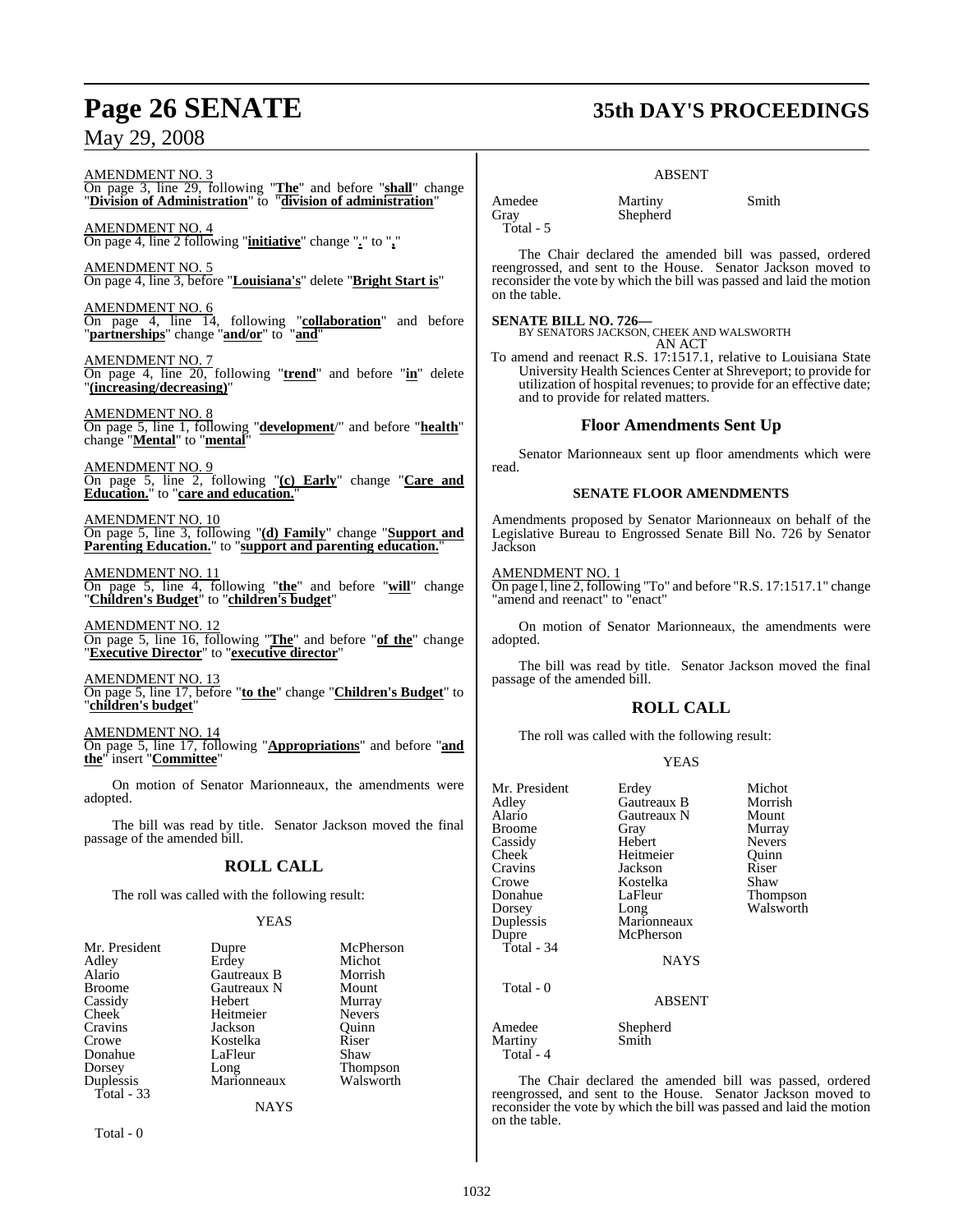# **35th DAY'S PROCEEDINGS Page 27 SENATE**

# May 29, 2008

Walsworth

## **Mr. President in the Chair**

## **House Concurrent Resolutions on Second Reading Reported by Committees**

The following House Concurrent Resolutions reported by Committees were taken up and acted upon as follows:

#### **HOUSE CONCURRENT RESOLUTION NO. 11—** BY REPRESENTATIVE HILL

A CONCURRENT RESOLUTION

To urge and request the Louisiana Department of Transportation and Development to designate the portion of Louisiana Highway 165 North from Oakdale city limits to the Rapides Parish line as the "Staff Sergeant Timothy B. Cole, Jr. Memorial Highway" and to erect signage along this route reflecting this designation.

Reported favorably by the Committee on Transportation, Highways and Public Works.

The resolution was read by title. Senator LaFleur moved to concur in the House Concurrent Resolution.

## **ROLL CALL**

The roll was called with the following result:

#### **YEAS**

| Mr. President | Dupre       | Marionneaux     |
|---------------|-------------|-----------------|
| Adley         | Erdey       | Michot          |
| Alario        | Gautreaux B | Morrish         |
| <b>Broome</b> | Gautreaux N | Mount           |
| Cassidy       | Gray        | Murray          |
| Cheek         | Hebert      | <b>Nevers</b>   |
| Cravins       | Heitmeier   | Ouinn           |
| Crowe         | Jackson     | Riser           |
| Donahue       | Kostelka    | Shaw            |
| Dorsey        | LaFleur     | <b>Thompson</b> |
| Duplessis     | Long        | Walsworth       |
| Total - 33    |             |                 |
|               | NAYS        |                 |
| Total - 0     |             |                 |

ABSENT Amedee McPherson Smith<br>
Martiny Shepherd Shepherd

Total - 5

The Chair declared the Senate had concurred in the House Concurrent Resolution and ordered it returned to the House.

## **HOUSE CONCURRENT RESOLUTION NO. 21—** BY REPRESENTATIVE GARY SMITH A CONCURRENT RESOLUTION

To urge and request the Louisiana Department of Transportation and Development to study the feasibility of constructing center turn lanes on certain portions ofLouisiana Highway 48 in St.Charles Parish.

Reported favorably by the Committee on Transportation, Highways and Public Works.

The resolution was read by title. Senator Chaisson moved to concur in the House Concurrent Resolution.

## **ROLL CALL**

The roll was called with the following result:

YEAS

| Mr. President | Erdey       | <b>Michot</b> |
|---------------|-------------|---------------|
| Adley         | Gautreaux B | Morrish       |
| Alario        | Gautreaux N | Mount         |
| <b>Broome</b> | Gray        | Murray        |
| Cassidy       | Hebert      | <b>Nevers</b> |
| Cheek         | Heitmeier   | Ouinn         |
| Cravins       | Jackson     | Riser         |
| Crowe         | Kostelka    | Shaw          |
| Donahue       | LaFleur     | <b>Thomps</b> |
| Dorsey        | Long        | Walswo        |
| Duplessis     | Marionneaux |               |
| Dupre         | McPherson   |               |
| Total - 34    |             |               |
|               | <b>NAYS</b> |               |
| Total - 0     |             |               |

Hebert Nevers<br>
Heitmeier Quinn Heitmeier Quinn<br>
Jackson Riser Jackson Riser<br>Kostelka Shaw LaFleur Thompson<br>Long Walsworth

#### ABSENT

| Amedee    | Shepherd |
|-----------|----------|
| Martiny   | Smith    |
| Total - 4 |          |

The Chair declared the Senate had concurred in the House Concurrent Resolution and ordered it returned to the House.

## **HOUSE CONCURRENT RESOLUTION NO. 63—**

BY REPRESENTATIVE HARDY A CONCURRENT RESOLUTION

To urge and request the United States Congress to increase penalties for any person who knowingly hires, or recruits or refers for a fee, for employment within this state, an individual who is not authorized to work in the United States, or who knowingly continues to employ an unauthorized alien.

Reported favorably by the Committee on Labor and Industrial Relations.

The resolution was read by title. Senator N. Gautreaux moved to concur in the House Concurrent Resolution.

## **ROLL CALL**

The roll was called with the following result:

#### YEAS

| Adley      | Erdey       | Marionneaux   |
|------------|-------------|---------------|
| Alario     | Gautreaux B | McPherson     |
| Broome     | Gautreaux N | Morrish       |
| Cheek      | Gray        | Murray        |
| Cravins    | Hebert      | <b>Nevers</b> |
| Crowe      | Heitmeier   | Quinn         |
| Donahue    | Jackson     | Riser         |
| Dorsey     | Kostelka    | Shaw          |
| Duplessis  | LaFleur     | Thompson      |
| Dupre      | Long        | Walsworth     |
| Total - 30 |             |               |
|            | <b>NAYS</b> |               |
|            |             |               |

#### ABSENT

Mr. President Martiny Shepherd<br>Amedee Michot Smith Amedee Michot<br>Cassidy Mount Cassidy Total - 8

Total - 0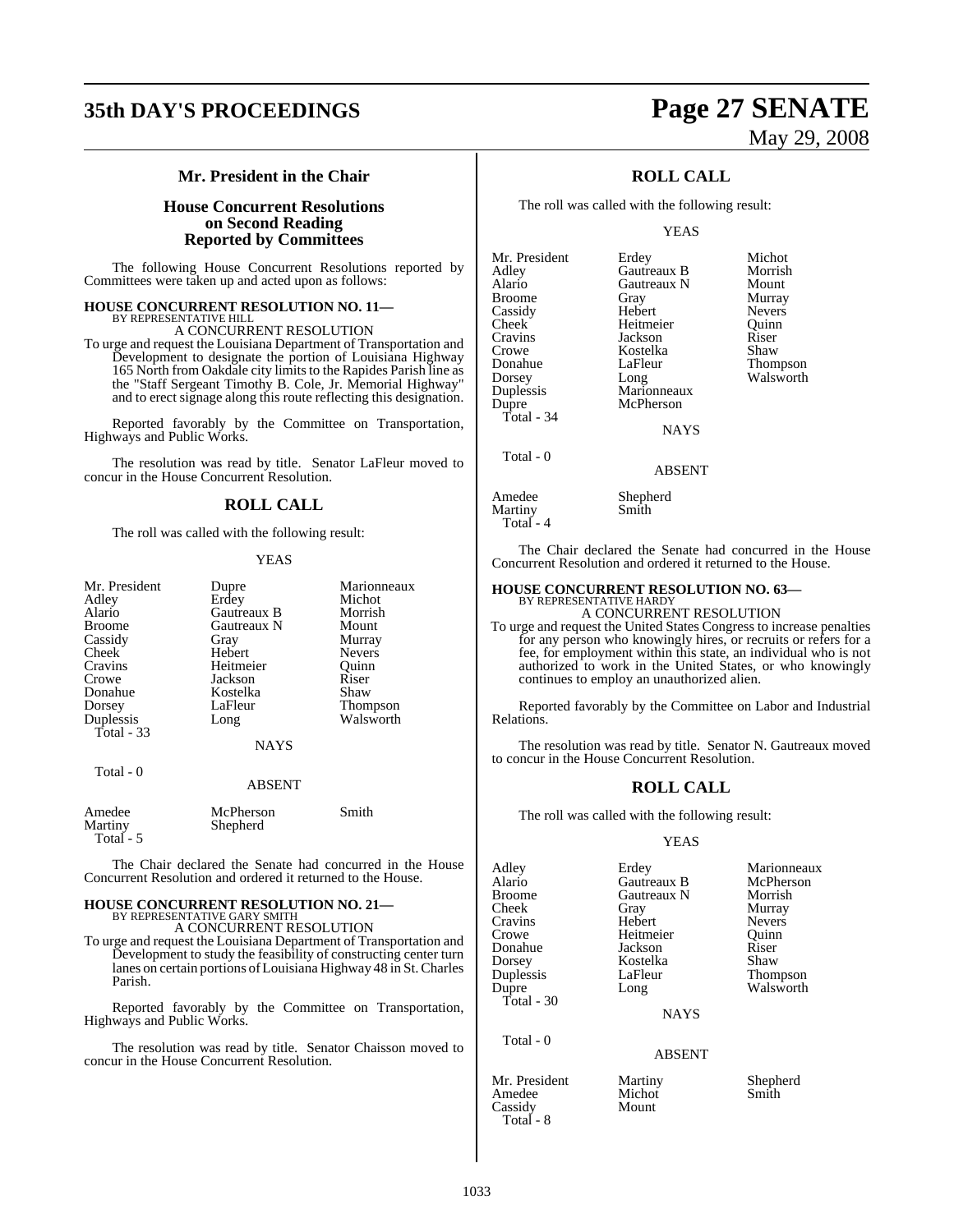The Chair declared the Senate had concurred in the House Concurrent Resolution and ordered it returned to the House.

# **HOUSE CONCURRENT RESOLUTION NO. 27—** BY REPRESENTATIVES CONNICK AND MORRELL A CONCURRENT RESOLUTION

To urge and request the Department of Public Safety and Corrections to develop and implement a policy which allows for certified copies of state identification cards to be used as substantiating documentation in obtaining a duplicate or replacement identification card.

Reported favorably by the Committee on Judiciary A.

The resolution was read by title. Senator Alario moved to concur in the House Concurrent Resolution.

## **ROLL CALL**

The roll was called with the following result:

#### YEAS

| Mr. President | Dupre       | Michot        |
|---------------|-------------|---------------|
| Adley         | Erdey       | Morrish       |
| Alario        | Gautreaux B | Mount         |
| <b>Broome</b> | Gautreaux N | Murray        |
| Cassidy       | Gray        | <b>Nevers</b> |
| Cheek         | Hebert      | Ouinn         |
| Cravins       | Jackson     | Riser         |
| Crowe         | LaFleur     | Shaw          |
| Donahue       | Long        | Thompson      |
| Dorsey        | Marionneaux | Walsworth     |
| Duplessis     | McPherson   |               |
| Total - 32    |             |               |
|               | <b>NAYS</b> |               |
|               |             |               |

#### Total - 0 ABSENT Amedee Kostelka Shepherd<br>
Heitmeier Martiny Smith Martiny

Total - 6

The Chair declared the Senate had concurred in the House Concurrent Resolution and ordered it returned to the House.

# **HOUSE CONCURRENT RESOLUTION NO. 57—** BY REPRESENTATIVE FOIL

A CONCURRENT RESOLUTION

To urge and request the Louisiana State Law Institute to study and make recommendations on the revision, reorganization, and consolidation of the laws on registry with particular emphasis on the laws relative to the cancellation of mortgage and privilege inscriptions.

Reported favorably by the Committee on Judiciary A.

The resolution was read by title. Senator Broome moved to concur in the House Concurrent Resolution.

## **ROLL CALL**

The roll was called with the following result:

#### YEAS

| Erdey       | Michot        |
|-------------|---------------|
| Gautreaux B | Morrish       |
| Gautreaux N | Mount         |
| Gray        | Murray        |
| Hebert      | <b>Nevers</b> |
| Heitmeier   | Ouinn         |
| Jackson     | Riser         |
|             |               |

# **Page 28 SENATE 35th DAY'S PROCEEDINGS**

| Crowe      | Kostelka      | Shaw            |
|------------|---------------|-----------------|
| Donahue    | LaFleur       | <b>Thompson</b> |
| Dorsey     | Long          | Walsworth       |
| Duplessis  | Marionneaux   |                 |
| Dupre      | McPherson     |                 |
| Total - 34 |               |                 |
|            | <b>NAYS</b>   |                 |
| Total - 0  |               |                 |
|            | <b>ABSENT</b> |                 |
| Amedee     | Shepherd      |                 |
| Martiny    | Smith         |                 |

Total - 4

The Chair declared the Senate had concurred in the House Concurrent Resolution and ordered it returned to the House.

# **HOUSE CONCURRENT RESOLUTION NO. 70—** BY REPRESENTATIVE LABRUZZO

## A CONCURRENT RESOLUTION

To amend the Department of Health and Hospitals, office of management and finance, bureau of health services financing rule  $(LAC 48:1.7441(A)(1))$ , which provides for the core requirements for certain addiction treatment programs, and to direct the office of the state register to print the amendments in the Louisiana Administrative Code.

Reported favorably by the Committee on Health and Welfare.

The resolution was read by title. Senator Quinn moved to concur in the House Concurrent Resolution.

## **ROLL CALL**

The roll was called with the following result:

#### YEAS

| Mr. President | Dupre              | Marionneaux     |
|---------------|--------------------|-----------------|
| Adley         | Erdey              | McPherson       |
| Alario        | <b>Gautreaux B</b> | Michot          |
| <b>Broome</b> | Gautreaux N        | Morrish         |
| Cassidy       | Gray               | Murray          |
| <b>Cheek</b>  | Hebert             | <b>Nevers</b>   |
| Cravins       | Heitmeier          | Quinn           |
| Crowe         | Jackson            | Riser           |
| Donahue       | Kostelka           | Shaw            |
| Dorsey        | LaFleur            | <b>Thompson</b> |
| Duplessis     | Long               | Walsworth       |
| Total - $33$  |                    |                 |
|               | <b>NAYS</b>        |                 |
| Total - 0     |                    |                 |
|               | ABSENT             |                 |

| Amedee    | Mount    | Smith |
|-----------|----------|-------|
| Martiny   | Shepherd |       |
| Total - 5 |          |       |

The Chair declared the Senate had concurred in the House Concurrent Resolution and ordered it returned to the House.

## **HOUSE CONCURRENT RESOLUTION NO. 80—** BY REPRESENTATIVE MICKEY GUILLORY A CONCURRENT RESOLUTION

To authorize the Acadiana Region Supports and Services Center to enter into a cooperative endeavor agreement with the Acadiana Region Supports and Services Center Families Association, Inc., in the development of the Acadiana Region Institute for Community Growth, a nonprofit organization.

Reported favorably by the Committee on Health and Welfare.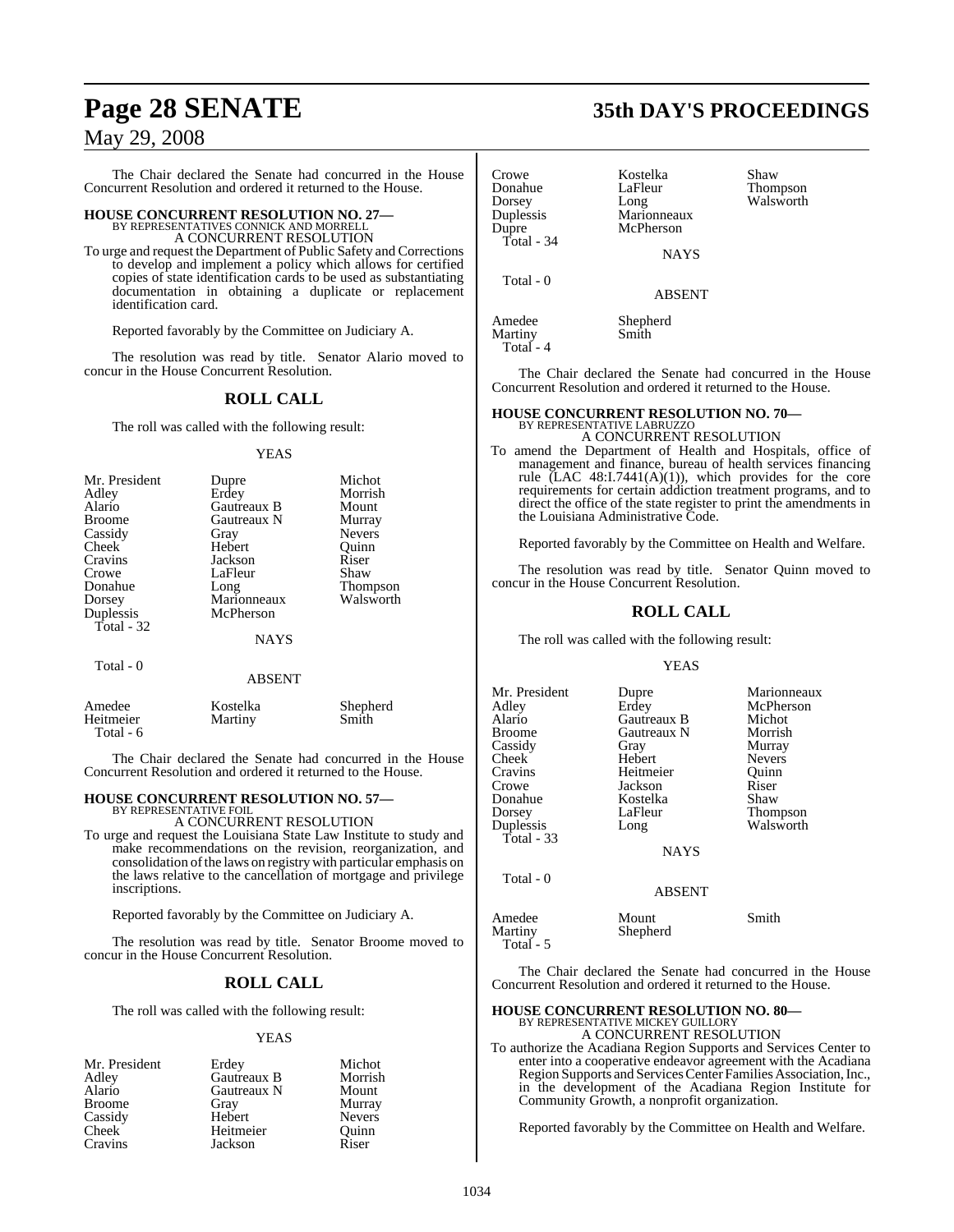# **35th DAY'S PROCEEDINGS Page 29 SENATE**

#### The resolution was read by title. Senator Cravins moved to concur in the House Concurrent Resolution.

YEAS

| Mr. President<br>Adley<br>Alario<br><b>Broome</b><br>Cassidy<br>Cheek<br>Cravins<br>Crowe<br>Donahue<br>Dorsey<br>Duplessis | Erdey<br>Gautreaux B<br>Gautreaux N<br>Gray<br>Hebert<br>Heitmeier<br>Jackson<br>Kostelka<br>LaFleur<br>Long<br>Marionneaux | Michot<br>Morrish<br>Mount<br>Murray<br><b>Nevers</b><br>Ouinn<br>Riser<br>Shaw<br>Thompson<br>Walsworth |
|-----------------------------------------------------------------------------------------------------------------------------|-----------------------------------------------------------------------------------------------------------------------------|----------------------------------------------------------------------------------------------------------|
| Dupre<br>Total - 34                                                                                                         | McPherson<br><b>NAYS</b>                                                                                                    |                                                                                                          |
| Total - 0                                                                                                                   | <b>ABSENT</b>                                                                                                               |                                                                                                          |
| Amedee<br>Martiny                                                                                                           | Shepherd<br>Smith                                                                                                           |                                                                                                          |

Total - 4

The Chair declared the Senate had concurred in the House Concurrent Resolution and ordered it returned to the House.

#### **Bagneris Rule**

Senator Thompson moved to suspend the rules to temporarily pass over controversial House Bills on Third Reading and Final Passage with the intention of taking them up later, in their regular order.

Without objection, so ordered.

#### **House Bills and Joint Resolutions on Third Reading and Final Passage**

The following House Bills and Joint Resolutions on Third Reading and Final Passage were taken up and acted upon as follows:

# **HOUSE BILL NO. 91—** BY REPRESENTATIVE ARNOLD

AN ACT

To amend and reenact R.S. 6:2(16) and 4 and to enact R.S. 6:2(17), relative to financial institution employment references; to provide that trust companies may release certain information to other financial institutions; and to provide for related matters.

The bill was read by title. Senator Duplessis moved the final passage of the bill.

#### **ROLL CALL**

The roll was called with the following result:

#### YEAS

| Mr. President      | Erdey       | Michot        |
|--------------------|-------------|---------------|
| Adley              | Gautreaux B | Morrish       |
| Alario             | Gautreaux N | Mount         |
| <b>Broome</b>      | Gray        | Murray        |
| Cassidy            | Hebert      | <b>Nevers</b> |
| Cheek <sup>7</sup> | Heitmeier   | Ouinn         |
| Cravins            | Jackson     | Riser         |
| Crowe              | Kostelka    | Shaw          |

# May 29, 2008

Donahue LaFleur Thompson<br>Dorsey Long Walsworth Dorsey Long Walsworth<br>
Duplessis Marionneaux Duplessis Marionneaux McPherson Total - 34 **NAYS**  Total - 0 ABSENT Amedee Shepherd<br>Martiny Smith

The Chair declared the bill was passed and returned to the House. Senator Duplessis moved to reconsider the vote by which the bill was passed and laid the motion on the table.

Martiny Total - 4

**HOUSE BILL NO. 140—** BY REPRESENTATIVES KLECKLEY AND MONICA AN ACT

To amend and reenact R.S.  $22:680(1)(a)(iv)$  and (4), relative to uninsured motorist coverage; to delete reference to repealed statute; and to provide for related matters.

The bill was read by title. Senator LaFleur moved the final passage of the bill.

#### **ROLL CALL**

The roll was called with the following result:

#### YEAS

| Mr. President | Erdey         | Michot        |
|---------------|---------------|---------------|
| Adley         | Gautreaux B   | Morrish       |
| Alario        | Gautreaux N   | Mount         |
| <b>Broome</b> | Gray          | Murray        |
| Cassidy       | Hebert        | <b>Nevers</b> |
| Cheek         | Heitmeier     | Quinn         |
| Cravins       | Jackson       | Riser         |
| Crowe         | Kostelka      | Shaw          |
| Donahue       | LaFleur       | Thompson      |
| Dorsey        | Long          | Walsworth     |
| Duplessis     | Marionneaux   |               |
| Dupre         | McPherson     |               |
| Total - 34    |               |               |
|               | <b>NAYS</b>   |               |
| Total - 0     |               |               |
|               | <b>ABSENT</b> |               |
| Amedee        | Shepherd      |               |
| Martiny       | Smith         |               |
| Total - 4     |               |               |

The Chair declared the bill was passed and returned to the House. Senator LaFleur moved to reconsider the vote by which the bill was passed and laid the motion on the table.

# **HOUSE BILL NO. 141—** BY REPRESENTATIVES KLECKLEY AND MONICA

AN ACT

To amend and reenact R.S. 22:667.1(A), relative to residential property insurance policies; to correct statutory reference to homeowner's insurance; and to provide for related matters.

The bill was read by title. Senator LaFleur moved the final passage of the bill.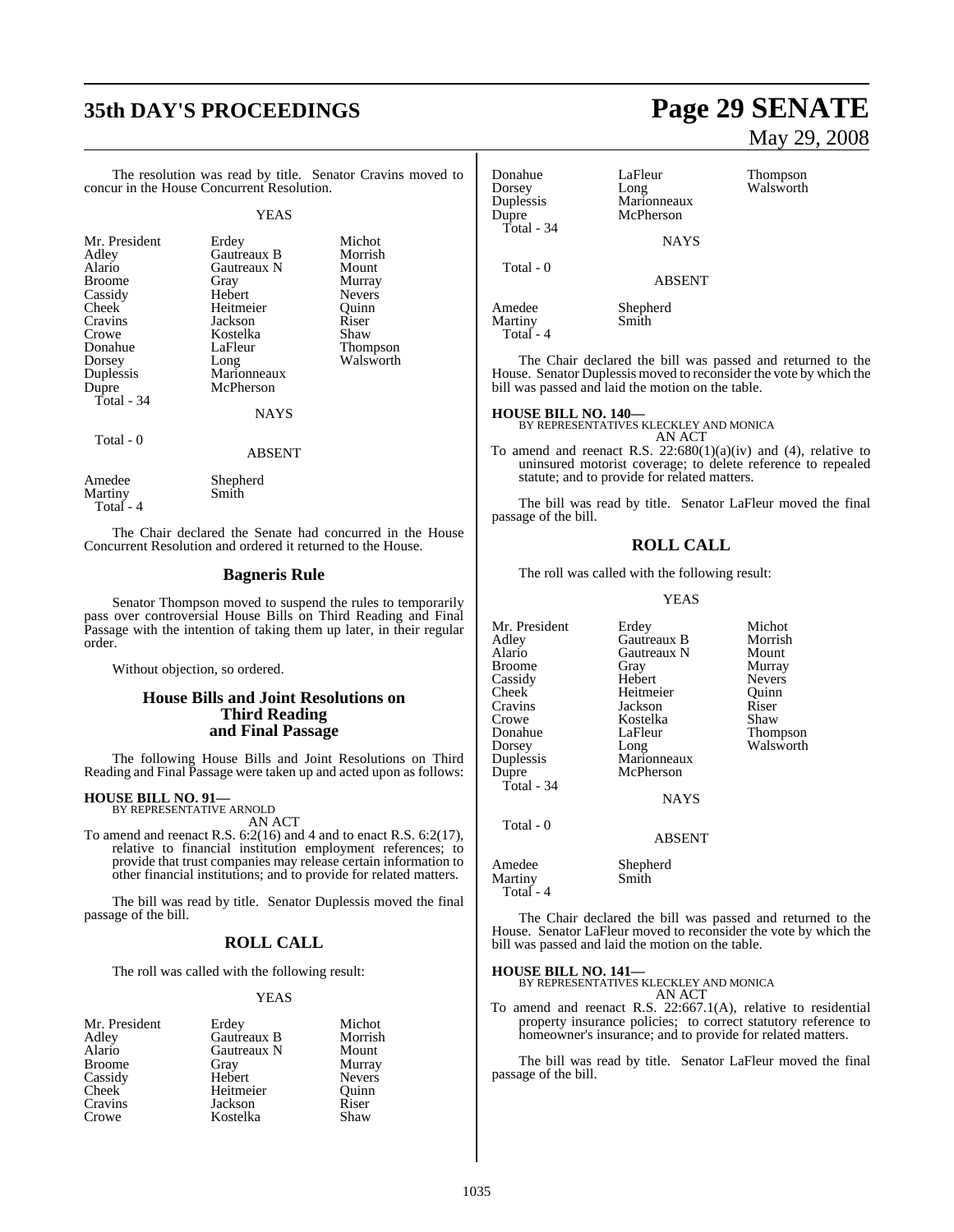## **ROLL CALL**

The roll was called with the following result:

#### YEAS

| Mr. President<br>Adley<br>Alario<br><b>Broome</b><br>Cassidy<br>Cheek<br>Cravins<br>Crowe<br>Dorsey<br>Duplessis<br>Dupre | Erdey<br>Gautreaux B<br>Gautreaux N<br>Gray<br>Hebert<br>Heitmeier<br>Jackson<br>LaFleur<br>Long<br>Marionneaux<br>McPherson | Michot<br>Morrish<br>Mount<br>Murray<br><b>Nevers</b><br>Quinn<br>Riser<br>Shaw<br>Thompson<br>Walsworth |
|---------------------------------------------------------------------------------------------------------------------------|------------------------------------------------------------------------------------------------------------------------------|----------------------------------------------------------------------------------------------------------|
| Total - 32                                                                                                                | <b>NAYS</b>                                                                                                                  |                                                                                                          |
| Total - 0                                                                                                                 | <b>ABSENT</b>                                                                                                                |                                                                                                          |
| Amedee<br>Donahue                                                                                                         | Kostelka<br>Martiny                                                                                                          | Shepherd<br>Smith                                                                                        |

Total - 6

The Chair declared the bill was passed and returned to the House. Senator LaFleur moved to reconsider the vote by which the bill was passed and laid the motion on the table.

#### **HOUSE BILL NO. 155—** BY REPRESENTATIVE KATZ

AN ACT

To amend and reenact R.S.  $40:2116(B)(1)$  and (C), relative to the facility need review process; to provide for facility need review approval for nursing facilities; to change reference to community and group home beds for the mentally retarded to community and group home beds for the developmentally disabled; and to provide for related matters.

The bill was read by title. Senator Mount moved the final passage of the bill.

## **ROLL CALL**

The roll was called with the following result:

#### YEAS

| Mr. President    | Erdey           | McPherson       |
|------------------|-----------------|-----------------|
| Adley            | Gautreaux B     | Michot          |
| Alario           | Gautreaux N     | Morrish         |
| <b>Broome</b>    | Gray            | Mount           |
| Cassidy          | Hebert          | Murray          |
| Cheek            | Heitmeier       | <b>Nevers</b>   |
| Cravins          | Jackson         | Ouinn           |
| Donahue          | Kostelka        | Riser           |
| Dorsey           | LaFleur         | Shaw            |
| Duplessis        | Long            | <b>Thompson</b> |
| Dupre            | Marionneaux     | Walsworth       |
| Total $-33$      |                 |                 |
|                  | <b>NAYS</b>     |                 |
| Total - 0        |                 |                 |
|                  | <b>ABSENT</b>   |                 |
| Amedee           | Martiny         | Smith           |
| $C_{\text{r}_0}$ | <b>Chaphard</b> |                 |

Crowe Shepherd Total - 5

The Chair declared the bill was passed and returned to the House. Senator Mount moved to reconsider the vote by which the bill was passed and laid the motion on the table.

# **Page 30 SENATE 35th DAY'S PROCEEDINGS**

# **HOUSE BILL NO. 156—** BY REPRESENTATIVE ARNOLD

AN ACT

To enact R.S. 37:3395.1, relative to the Louisiana Real Estate Appraisers Board; to create the Peer Review Committee within the Louisiana Real Estate Appraisers Board; to provide for powers and duties of the committee; to provide for reimbursement of expenses and mileage; to provide for exclusion from liability or damages; and to provide for related matters.

The bill was read by title. Senator Duplessis moved the final passage of the bill.

#### **ROLL CALL**

The roll was called with the following result:

YEAS

| Mr. President<br>Adley<br>Alario<br><b>Broome</b><br>Cassidy<br>Cheek<br>Cravins<br>Crowe<br>Donahue<br>Dorsey<br>Duplessis<br>Total - 33 | Dupre<br>Erdey<br>Gautreaux B<br>Gautreaux N<br>Gray<br>Hebert<br>Heitmeier<br>Jackson<br>Kostelka<br>LaFleur<br>Long<br><b>NAYS</b> | Marionneaux<br>McPherson<br>Michot<br>Morrish<br>Mount<br>Murray<br><b>Nevers</b><br>Riser<br>Shaw<br><b>Thompson</b><br>Walsworth |
|-------------------------------------------------------------------------------------------------------------------------------------------|--------------------------------------------------------------------------------------------------------------------------------------|------------------------------------------------------------------------------------------------------------------------------------|
| Total $-0$                                                                                                                                | <b>ABSENT</b>                                                                                                                        |                                                                                                                                    |
| Amedee<br>Martiny<br>Total - 5                                                                                                            | Ouinn<br>Shepherd                                                                                                                    | Smith                                                                                                                              |

The Chair declared the bill was passed and returned to the House. Senator Duplessis moved to reconsider the vote by which the bill was passed and laid the motion on the table.

#### **HOUSE BILL NO. 180—**

BY REPRESENTATIVE GALLOT AN ACT

To enact R.S. 49:191(3)(m), relative to the termination and recreation of statutory entities; to provide relative to the termination of the Department of Veterans Affairs and statutory entities made a part of the department; and to provide for related matters.

The bill was read by title. Senator Walsworth moved the final passage of the bill.

#### **ROLL CALL**

The roll was called with the following result:

#### YEAS

| Mr. President      | Erdey       | Michot        |
|--------------------|-------------|---------------|
| Adley              | Gautreaux B | Morrish       |
| Alario             | Gautreaux N | Mount         |
| <b>Broome</b>      | Gray        | Murray        |
| Cassidy            | Hebert      | <b>Nevers</b> |
| Cheek <sup>-</sup> | Heitmeier   | Ouinn         |
| Cravins            | Jackson     | Riser         |
| Crowe              | Kostelka    | Shaw          |
| Donahue            | LaFleur     | Thompson      |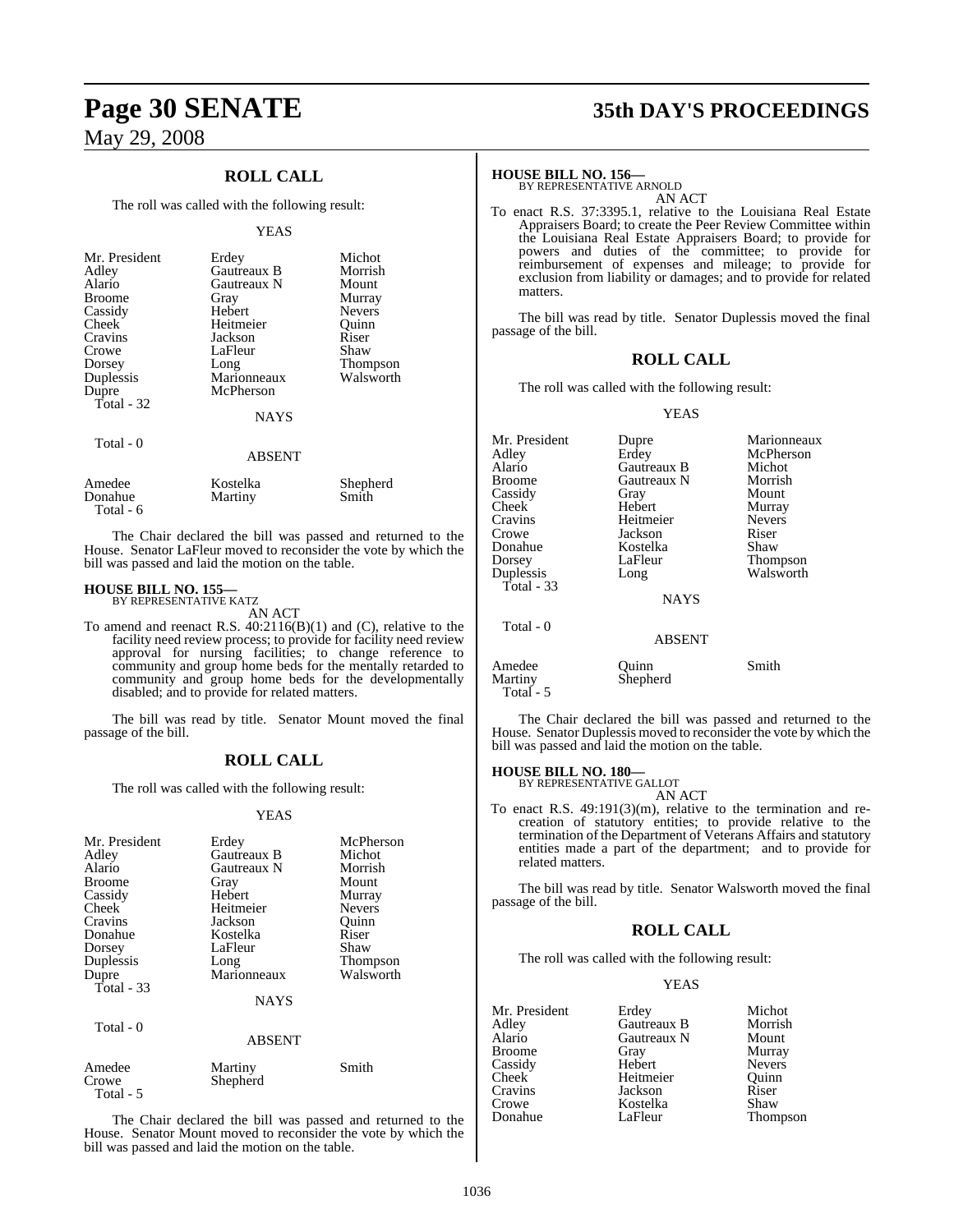# **35th DAY'S PROCEEDINGS Page 31 SENATE**

| Dorsey<br>Duplessis<br>Dupre<br>Total - 34 | Long<br>Marionneaux<br>McPherson<br><b>NAYS</b> | Walsworth |
|--------------------------------------------|-------------------------------------------------|-----------|
| Total - 0                                  | <b>ABSENT</b>                                   |           |
| Amedee<br>Martiny<br>$Total - 4$           | Shepherd<br>Smith                               |           |

The Chair declared the bill was passed and returned to the House. Senator Walsworth moved to reconsider the vote by which the bill was passed and laid the motion on the table.

# **HOUSE BILL NO. 192—** BY REPRESENTATIVE ARNOLD

AN ACT

To amend and reenact R.S.  $37:1437(C)(2)(a)$  and (c), (5)(b), and (6)(a), relative to licensing by the Louisiana Real Estate Commission; to provide for changes to the initial licensing requirements of a real estate broker; to provide for changes to post-license educational requirements of real estate brokers and salespersons; to remove free courses offered by the commission; and to provide for related matters.

The bill was read by title. Senator Duplessis moved the final passage of the bill.

## **ROLL CALL**

The roll was called with the following result:

#### YEAS

| Mr. President<br>Adley | Erdey<br>Gautreaux B | Michot<br>Morrish |
|------------------------|----------------------|-------------------|
| Alario                 | Gautreaux N          | Mount             |
| <b>Broome</b>          | Gray                 | Murray            |
| Cassidy                | Hebert               | <b>Nevers</b>     |
| Cheek                  | Heitmeier            | Ouinn             |
| Cravins                | Jackson              | Riser             |
| Crowe                  | Kostelka             | Shaw              |
| Donahue                | LaFleur              | <b>Thompson</b>   |
| Dorsey                 | Long                 | Walsworth         |
| Duplessis              | Marionneaux          |                   |
| Dupre                  | McPherson            |                   |
| Total $-34$            |                      |                   |
|                        | <b>NAYS</b>          |                   |
| Total - 0              |                      |                   |
|                        | <b>ABSENT</b>        |                   |

| Amedee<br>Martiny | Shepherd<br>Smith |  |
|-------------------|-------------------|--|
| $Total - 4$       |                   |  |

The Chair declared the bill was passed and returned to the House. Senator Duplessis moved to reconsider the vote by which the bill was passed and laid the motion on the table.

# **HOUSE BILL NO. 194—** BY REPRESENTATIVE KATZ

AN ACT

To enact R.S. 40:2116.36(E), relative to home health care providers; to provide for the denial, revocation, or nonrenewal of a home health agency license; and to provide for related matters.

The bill was read by title. Senator Mount moved the final passage of the bill.

# May 29, 2008

## **ROLL CALL**

The roll was called with the following result:

YEAS

| Mr. President | Erdey         | Michot        |
|---------------|---------------|---------------|
| Adley         | Gautreaux B   | Morrish       |
| Alario        | Gautreaux N   | Mount         |
| Broome        | Gray          | Murray        |
| Cassidy       | Hebert        | <b>Nevers</b> |
| Cheek         | Heitmeier     | Ouinn         |
| Cravins       | Jackson       | Riser         |
| Crowe         | Kostelka      | Shaw          |
| Donahue       | LaFleur       | Thompson      |
| Dorsey        | Long          | Walsworth     |
| Duplessis     | Marionneaux   |               |
| Dupre         | McPherson     |               |
| Total - 34    |               |               |
|               | <b>NAYS</b>   |               |
| Total - 0     | <b>ABSENT</b> |               |
|               |               |               |
|               |               |               |

| Amedee    | Shepherd |
|-----------|----------|
| Martiny   | Smith    |
| Total - 4 |          |

The Chair declared the bill was passed and returned to the House. Senator Mount moved to reconsider the vote by which the bill was passed and laid the motion on the table.

# **HOUSE BILL NO. 196—** BY REPRESENTATIVE KATZ

AN ACT To enact R.S.  $49:191(4)$  and to repeal R.S.  $49:191(2)(c)$ , relative to the Department of Health and Hospitals, including provisionsto provide for the re-creation of the Department of Health and Hospitals and the statutory entities made a part of the department by law; to provide for the effective termination date for all statutory authority for the existence of such statutory entities; and to provide for related matters.

The bill was read by title. Senator Mount moved the final passage of the bill.

#### **ROLL CALL**

The roll was called with the following result:

#### YEAS

| Mr. President | Erdey         | Michot          |
|---------------|---------------|-----------------|
| Adley         | Gautreaux B   | Morrish         |
| Alario        | Gautreaux N   | Mount           |
| Broome        | Gray          | Murray          |
| Cassidy       | Hebert        | <b>Nevers</b>   |
| Cheek         | Heitmeier     | Ouinn           |
| Cravins       | Jackson       | Riser           |
| Crowe         | Kostelka      | Shaw            |
| Donahue       | LaFleur       | <b>Thompson</b> |
| Dorsey        | Long          | Walsworth       |
| Duplessis     | Marionneaux   |                 |
| Dupre         | McPherson     |                 |
| Total - 34    |               |                 |
|               | <b>NAYS</b>   |                 |
| Total - 0     |               |                 |
|               | <b>ABSENT</b> |                 |
|               |               |                 |

Total - 4

Amedee Shepherd<br>Martiny Smith

Martiny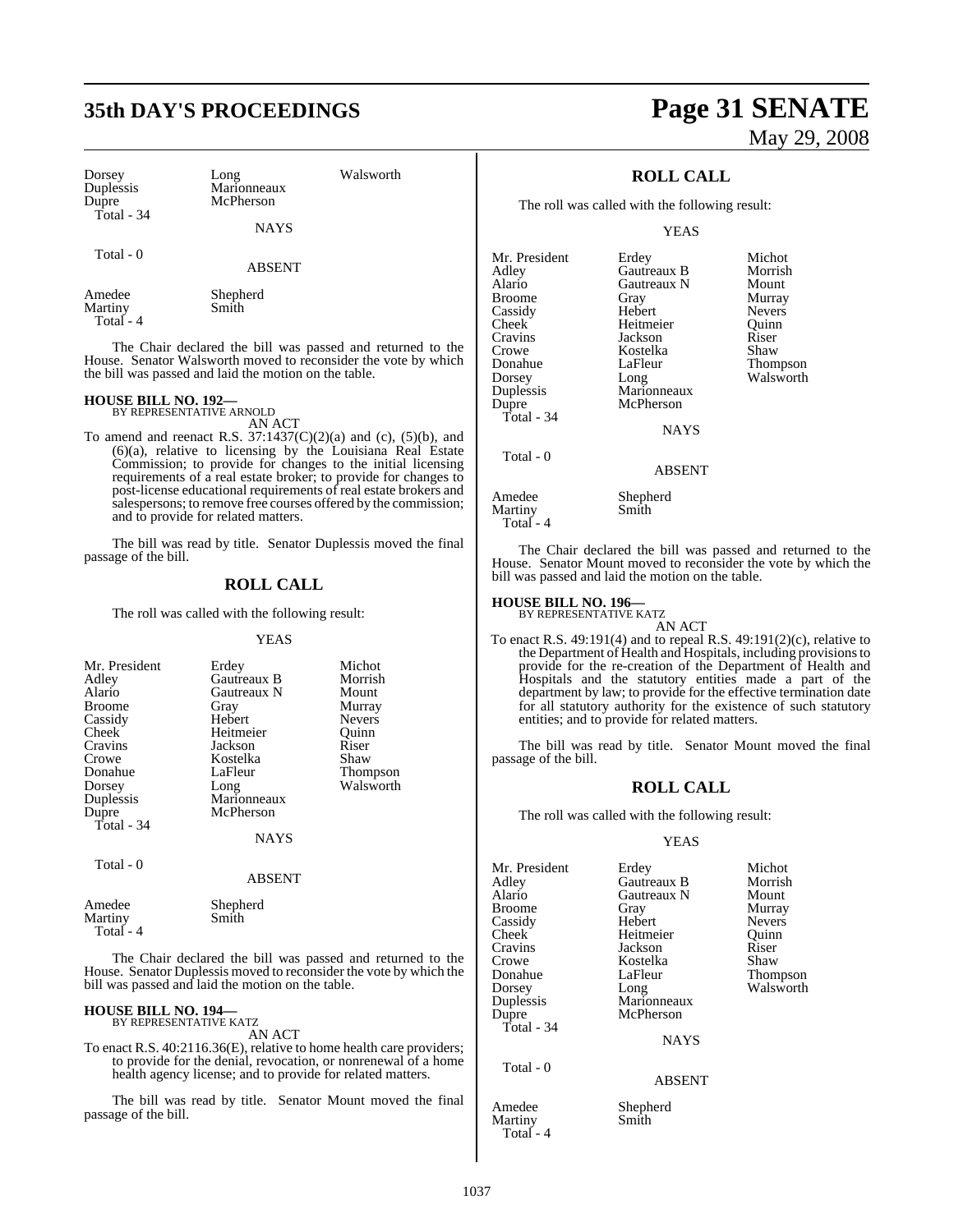The Chair declared the bill was passed and returned to the House. Senator Mount moved to reconsider the vote by which the bill was passed and laid the motion on the table.

# **HOUSE BILL NO. 219—** BY REPRESENTATIVE ARNOLD

AN ACT

To repeal R.S. 13:3737, relative to the quality review privilege of accountants.

The bill was read by title. Senator Duplessis moved the final passage of the bill.

#### **ROLL CALL**

The roll was called with the following result:

#### YEAS

| Mr. President<br>Adley<br>Alario<br><b>Broome</b><br>Cassidy<br>Cheek<br>Cravins<br>Crowe<br>Donahue<br>Dorsey<br>Duplessis<br>Dupre<br>Total - 34 | Erdey<br>Gautreaux B<br>Gautreaux N<br>Gray<br>Hebert<br>Heitmeier<br>Jackson<br>Kostelka<br>LaFleur<br>Long<br>Marionneaux<br>McPherson<br>NAYS | Michot<br>Morrish<br>Mount<br>Murray<br><b>Nevers</b><br>Quinn<br>Riser<br>Shaw<br><b>Thompson</b><br>Walsworth |
|----------------------------------------------------------------------------------------------------------------------------------------------------|--------------------------------------------------------------------------------------------------------------------------------------------------|-----------------------------------------------------------------------------------------------------------------|
| Total - 0                                                                                                                                          | <b>ABSENT</b>                                                                                                                                    |                                                                                                                 |
| Amedee<br><b>Martiny</b>                                                                                                                           | Shepherd<br>Smith                                                                                                                                |                                                                                                                 |

Total - 4

The Chair declared the bill was passed and returned to the House. Senator Duplessis moved to reconsider the vote by which the bill was passed and laid the motion on the table.

#### **HOUSE BILL NO. 222** BY REPRESENTATIVE KLECKLEY

AN ACT

To enact R.S. 22:1078(B)(26) and 1907.1, relative to property residual value insurance policies; to require filing with and approval of such policies or forms by the commissioner of insurance; to provide for fees; and to provide for related matters.

The bill was read by title. Senator Long moved the final passage of the bill.

## **ROLL CALL**

The roll was called with the following result:

#### YEAS

| Mr. President | Dupre       | Michot        |
|---------------|-------------|---------------|
| Adley         | Erdey       | Morrish       |
| Alario        | Gautreaux B | Mount         |
| <b>Broome</b> | Gray        | Murray        |
| Cassidy       | Hebert      | <b>Nevers</b> |
| <b>Cheek</b>  | Heitmeier   | Quinn         |
| Cravins       | Jackson     | Riser         |
| Crowe         | Kostelka    | Shaw          |
| Donahue       | LaFleur     | Thompson      |
| Dorsey        | Long        | Walsworth     |
| Duplessis     | McPherson   |               |
| $Total - 32$  |             |               |

# **Page 32 SENATE 35th DAY'S PROCEEDINGS**

**NAYS** 

| Total - 0                            | <b>ABSENT</b>          |                   |
|--------------------------------------|------------------------|-------------------|
| Amedee<br>Gautreaux N<br>$Total - 6$ | Marionneaux<br>Martiny | Shepherd<br>Smith |

The Chair declared the bill was passed and returned to the House. Senator Long moved to reconsider the vote by which the bill was passed and laid the motion on the table.

#### **HOUSE BILL NO. 223—**

BY REPRESENTATIVES KLECKLEY AND MONICA

- AN ACT
- To amend and reenact R.S. 22:1479, relative to insurers and other entities regulated by the commissioner of insurance; to require life or health and accident insurers, health maintenance organizations, managing general agents, and third-party administrators to maintain written catastrophe response plans; and to provide for related matters.

The bill was read by title. Senator Long moved the final passage of the bill.

#### **ROLL CALL**

The roll was called with the following result:

#### YEAS

| Mr. President | Erdey         | Michot        |
|---------------|---------------|---------------|
| Adlev         | Gautreaux B   | Morrish       |
| Alario        | Gautreaux N   | Mount         |
|               |               |               |
| Broome        | Gray          | Murray        |
| Cassidy       | Hebert        | <b>Nevers</b> |
| Cheek         | Heitmeier     | Ouinn         |
| Cravins       | Jackson       | Riser         |
| Crowe         | Kostelka      | Shaw          |
| Donahue       | LaFleur       | Thompson      |
| Dorsey        | Long          | Walsworth     |
| Duplessis     | Marionneaux   |               |
| Dupre         | McPherson     |               |
| Total - 34    |               |               |
|               | <b>NAYS</b>   |               |
| Total - 0     |               |               |
|               | <b>ABSENT</b> |               |
| Amedee        | Shepherd      |               |
| Martiny       | Smith         |               |
|               |               |               |

The Chair declared the bill was passed and returned to the House. Senator Long moved to reconsider the vote by which the bill was passed and laid the motion on the table.

#### **HOUSE BILL NO. 237—** BY REPRESENTATIVE KLECKLEY

Total - 4

AN ACT

To enact R.S. 22:1078(B)(26) and 1807.1, relative to vehicle mechanical breakdown insurance and fees of the Department of Insurance; to provide for commissioner of insurance review and approval of forms; to provide for fees for the review of vehicle mechanical breakdown policies; and to provide for related matters.

The bill was read by title. Senator Long moved the final passage of the bill.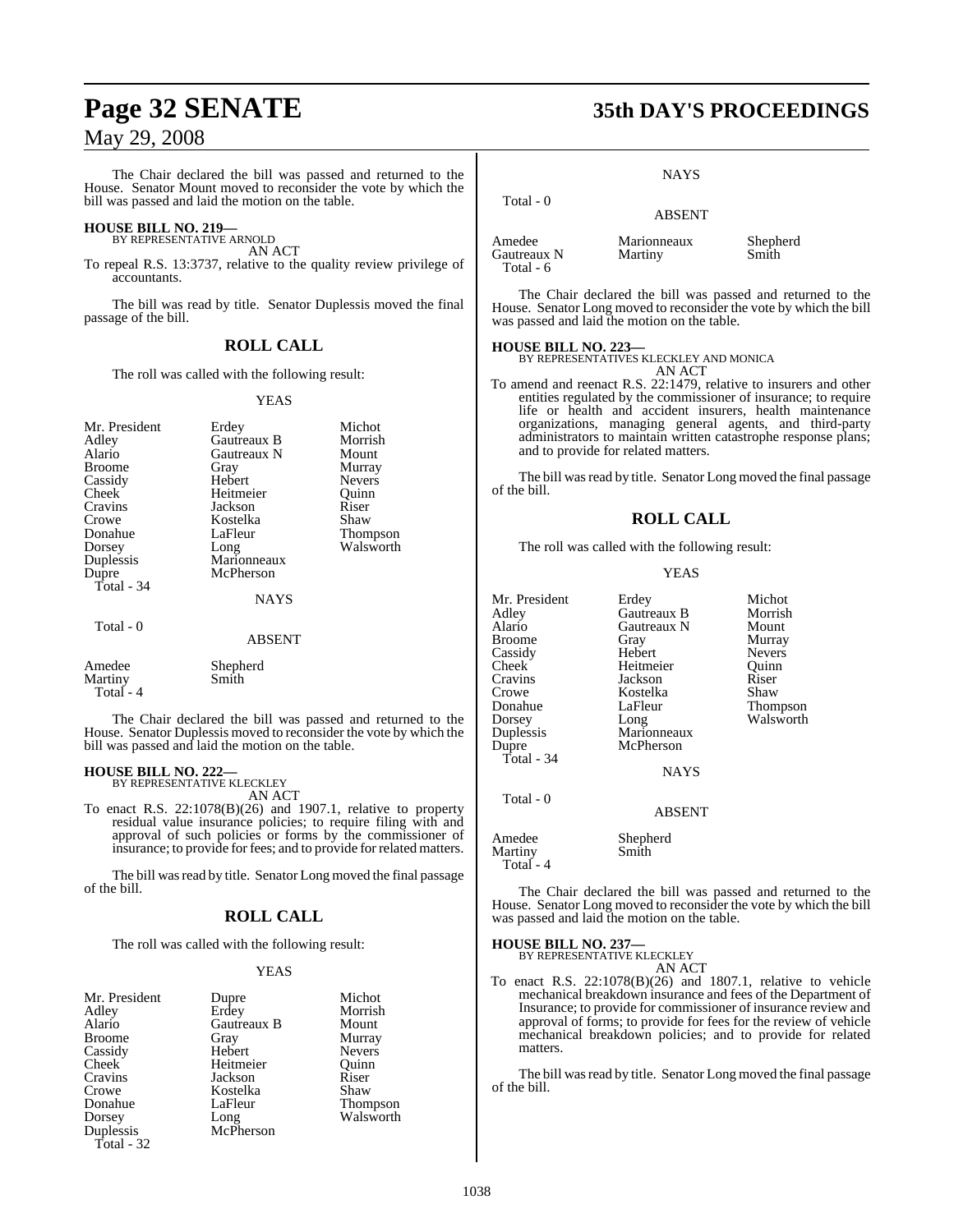# **35th DAY'S PROCEEDINGS Page 33 SENATE**

## **ROLL CALL**

The roll was called with the following result:

#### YEAS

| Mr. President<br>Adley<br>Alario<br>Broome<br>Cassidy<br><b>Cheek</b><br>Cravins<br>Crowe<br>Donahue<br>Dorsey<br>Duplessis<br>Dupre<br>Total - 34 | Erdey<br>Gautreaux B<br>Gautreaux N<br>Gray<br>Hebert<br>Heitmeier<br>Jackson<br>Kostelka<br>LaFleur<br>Long<br>Marionneaux<br>McPherson<br><b>NAYS</b> | Michot<br>Morrish<br>Mount<br>Murray<br><b>Nevers</b><br>Ouinn<br>Riser<br>Shaw<br><b>Thompson</b><br>Walsworth |
|----------------------------------------------------------------------------------------------------------------------------------------------------|---------------------------------------------------------------------------------------------------------------------------------------------------------|-----------------------------------------------------------------------------------------------------------------|
| Total - 0                                                                                                                                          | <b>ABSENT</b>                                                                                                                                           |                                                                                                                 |
| Amedee                                                                                                                                             | Shepherd                                                                                                                                                |                                                                                                                 |

Martiny Smith Total - 4

Total - 5

The Chair declared the bill was passed and returned to the House. Senator Long moved to reconsider the vote by which the bill was passed and laid the motion on the table.

#### **HOUSE BILL NO. 320—** BY REPRESENTATIVE ARNOLD

AN ACT

To amend and reenact R.S. 56:1948.6(C), relative to the Louisiana Byways Program; to provide relative to the official logo; and to provide for related matters.

The bill was read by title. Senator Duplessis moved the final passage of the bill.

#### **ROLL CALL**

The roll was called with the following result:

#### YEAS

| Mr. President<br>Adley<br>Alario<br><b>Broome</b><br>Cassidy<br><b>Cheek</b><br>Cravins<br>Crowe<br>Donahue<br>Dorsey<br>Duplessis<br>Total - 33<br>Total - 0 | Dupre<br>Erdey<br>Gautreaux B<br>Gautreaux N<br>Hebert<br>Heitmeier<br>Jackson<br>Kostelka<br>LaFleur<br>Long<br>Marionneaux<br><b>NAYS</b> | McPherson<br>Michot<br>Morrish<br>Mount<br>Murray<br><b>Nevers</b><br>Ouinn<br>Riser<br>Shaw<br>Thompson<br>Walsworth |
|---------------------------------------------------------------------------------------------------------------------------------------------------------------|---------------------------------------------------------------------------------------------------------------------------------------------|-----------------------------------------------------------------------------------------------------------------------|
|                                                                                                                                                               | <b>ABSENT</b>                                                                                                                               |                                                                                                                       |
| Amedee<br>Gray                                                                                                                                                | Martiny<br>Shepherd                                                                                                                         | Smith                                                                                                                 |

The Chair declared the bill was passed and returned to the House. Senator Duplessis moved to reconsider the vote by which the bill was passed and laid the motion on the table.

# May 29, 2008

#### **HOUSE BILL NO. 363—**

BY REPRESENTATIVE LEBAS AN ACT

To amend and reenact R.S. 37:1479(A) and (B), relative to the licensing of home inspectors; to provide for the expiration of licenses; to provide for the renewal of licenses; and to provide for related matters.

The bill was read by title. Senator LaFleur moved the final passage of the bill.

#### **ROLL CALL**

The roll was called with the following result:

#### YEAS

| Mr. President     | Erdey               | McPherson     |
|-------------------|---------------------|---------------|
| Adley             | Gautreaux B         | Michot        |
| Alario            | Gautreaux N         | Morrish       |
| <b>Broome</b>     | Gray                | Mount         |
| Cassidy           | Hebert              | Murray        |
| Cheek             | Heitmeier           | <b>Nevers</b> |
| Cravins           | Jackson             | Ouinn         |
| Crowe             | Kostelka            | Riser         |
| Dorsey            | LaFleur             | Shaw          |
| Duplessis         | Long                | Thompson      |
| Dupre             | Marionneaux         | Walsworth     |
| Total - 33        |                     |               |
|                   | <b>NAYS</b>         |               |
| Total - 0         |                     |               |
|                   | <b>ABSENT</b>       |               |
| Amedee<br>Donahue | Martiny<br>Shepherd | Smith         |

The Chair declared the bill was passed and returned to the House. Senator LaFleur moved to reconsider the vote by which the bill was passed and laid the motion on the table.

# **HOUSE BILL NO. 503—** BY REPRESENTATIVE GALLOT

Total - 5

AN ACT

To amend and reenact R.S. 25:2(A) and R.S. 51:1256(B)(2)(introductory paragraph), (3)(introductory paragraph), and (4),  $(E)$ ,  $(F)$ , and  $(G)$ , 1257 $(E)$ ,  $1284(A)$ (introductory paragraph) and (B), and  $1318(C)$  and (I), relative to certain boards and commissions; to change the appointing authority for certain boards and commissions; to provide for terms of service; to provide for appointment of chairmen; to provide for implementation; and to provide for related matters.

#### **Floor Amendments Sent Up**

Senator Kostelka sent up floor amendments which were read.

#### **SENATE FLOOR AMENDMENTS**

Amendments proposed by Senator Kostelka to Engrossed House Bill No. 503 by Representative Gallot

#### AMENDMENT NO. 1

In Senate Committee Amendment No. 1 proposed by the Senate and Governmental Affairs Committee and adopted by the Senate on May 22, 2008 on line 5 thereof, between "commission." and the quote """ insert "In the event of a vacancy in any position referenced in this Section, the vacancy shall be filled by appointment by the lieutenant governor."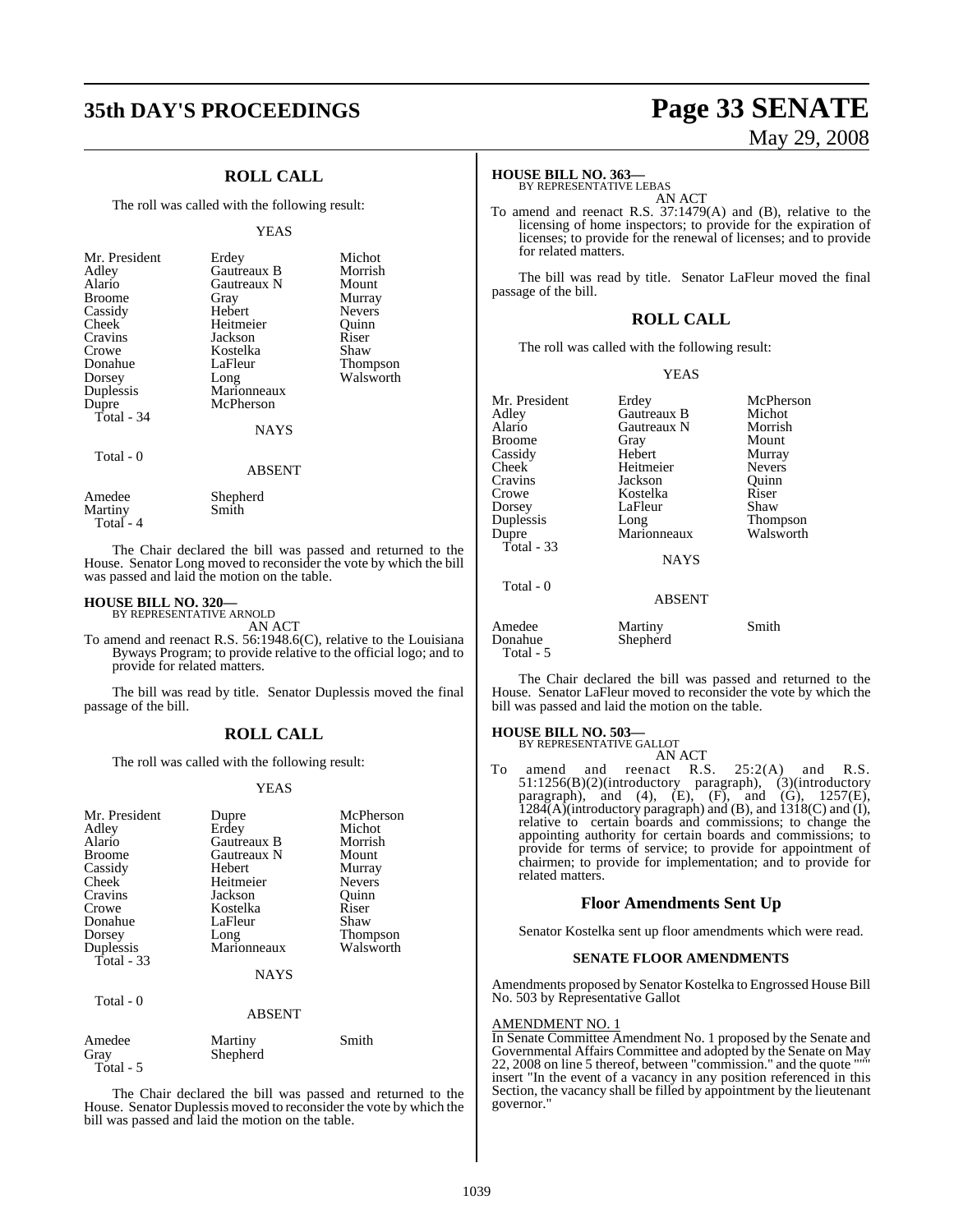AMENDMENT NO. 2

On page 4, line 13, delete "1256(B)(2)(introductory paragraph),  $(3)$ (introductory paragraph), or  $(4)$ ,

#### AMENDMENT NO. 3

In Senate Committee Amendment No. 4 proposed by the Senate and Governmental Affairs Committee and adopted by the Senate on May 22, 2008 on line 11 thereof, change "Section 3" to "Sections 3 and 4"

#### AMENDMENT NO. 4

On page 4, line 26, change "Section 3" to "Sections 3 and 4"

On motion of Senator Kostelka, the amendments were adopted.

The bill was read by title. Senator Murray moved the final passage of the amended bill.

## **ROLL CALL**

The roll was called with the following result:

#### YEAS

| Mr. President | Erdey         | McPherson     |
|---------------|---------------|---------------|
| Adley         | Gautreaux B   | Michot        |
| Alario        | Gautreaux N   | Morrish       |
| <b>Broome</b> | Gray          | Mount         |
| Cassidy       | Hebert        | Murray        |
| Cheek         | Heitmeier     | <b>Nevers</b> |
| Cravins       | Jackson       | Quinn         |
| Crowe         | Kostelka      | Riser         |
| Dorsey        | LaFleur       | Shaw          |
| Duplessis     | Long          | Thompson      |
| Dupre         | Marionneaux   | Walsworth     |
| Total $-33$   |               |               |
|               | <b>NAYS</b>   |               |
| Total - 0     |               |               |
|               | <b>ABSENT</b> |               |

| Amedee    | Martiny  | Smith |  |
|-----------|----------|-------|--|
| Donahue   | Shepherd |       |  |
| Total - 5 |          |       |  |

The Chair declared the amended bill was passed and returned to the House. Senator Murray moved to reconsider the vote by which the bill was passed and laid the motion on the table.

# **HOUSE BILL NO. 508—** BY REPRESENTATIVE ARNOLD

AN ACT

To amend and reenact R.S. 37:77(H), 83(A), (B), and (C), and 86(C) and to enact R.S. 37:73(18), relative to the Louisiana Accountancy Act; to provide for a definition; to provide for changes to the acceptance of peer reviews by the board; to provide that peer reviews are privileged; to provide for changes to unlawful acts by certified public accountants; and to provide for related matters.

The bill was read by title. Senator Duplessis moved the final passage of the bill.

## **ROLL CALL**

The roll was called with the following result:

#### YEAS

| Mr. President | Erdey       | Michot        |
|---------------|-------------|---------------|
| Adley         | Gautreaux B | Morrish       |
| Alario        | Gautreaux N | Mount         |
| <b>Broome</b> | Gray        | Murray        |
| Cassidy       | Hebert      | <b>Nevers</b> |
| Cheek         | Heitmeier   | Ouinn         |

# **Page 34 SENATE 35th DAY'S PROCEEDINGS**

| Cravins<br>Crowe<br>Donahue<br>Dorsey<br>Duplessis<br>Dupre<br>Total - 34 | Jackson<br>Kostelka<br>LaFleur<br>Long<br>Marionneaux<br>McPherson<br><b>NAYS</b> | Riser<br>Shaw<br><b>Thompson</b><br>Walsworth |
|---------------------------------------------------------------------------|-----------------------------------------------------------------------------------|-----------------------------------------------|
| Total - 0                                                                 | <b>ABSENT</b>                                                                     |                                               |
| Amedee<br>Martiny<br>Total - 4                                            | Shepherd<br>Smith                                                                 |                                               |

The Chair declared the bill was passed and returned to the House. Senator Duplessis moved to reconsider the vote by which the bill was passed and laid the motion on the table.

# **HOUSE BILL NO. 606—** BY REPRESENTATIVE LOPINTO

AN ACT To amend and reenact R.S. 22:1404(E) and (F) and to enact R.S.  $22:1404(G)$ , relative to automobile insurance rate reductions; to provide with respect to a rate reduction for automobiles that have technology that aids in the recovery of stolen vehicles; and to provide for related matters.

The bill was read by title. Senator LaFleur moved the final passage of the bill.

#### **ROLL CALL**

The roll was called with the following result:

#### YEAS

| Mr. President | Erdey         | Michot          |
|---------------|---------------|-----------------|
| Adley         | Gautreaux B   | Morrish         |
| Alario        | Gautreaux N   | Mount           |
| Broome        | Gray          | Murray          |
| Cassidy       | Hebert        | <b>Nevers</b>   |
| Cheek         | Heitmeier     | Ouinn           |
| Cravins       | Jackson       | Riser           |
| Crowe         | Kostelka      | Shaw            |
| Donahue       | LaFleur       | <b>Thompson</b> |
| Dorsey        | Long          | Walsworth       |
| Duplessis     | Marionneaux   |                 |
| Dupre         | McPherson     |                 |
| Total - 34    |               |                 |
|               | <b>NAYS</b>   |                 |
| Total - 0     | <b>ABSENT</b> |                 |
|               |               |                 |

Amedee Shepherd<br>Martiny Smith Martiny Total - 4

The Chair declared the bill was passed and returned to the House. Senator LaFleur moved to reconsider the vote by which the bill was passed and laid the motion on the table.

#### **HOUSE BILL NO. 670—**

WILLIAMS, BARROW, DOERGE, HINES, SIMON, AND WILLMOTT

AN ACT

To amend and reenact R.S. 46:1301(A)(introductory paragraph) and (1) and (B), relative to autism services provided by the Department of Health and Hospitals; to transfer the center of excellence for autism to the office of citizens with developmental disabilities; to rename the center; to provide for formal agreements with the center; to establish the location of the center and any facilities; and to provide for related matters.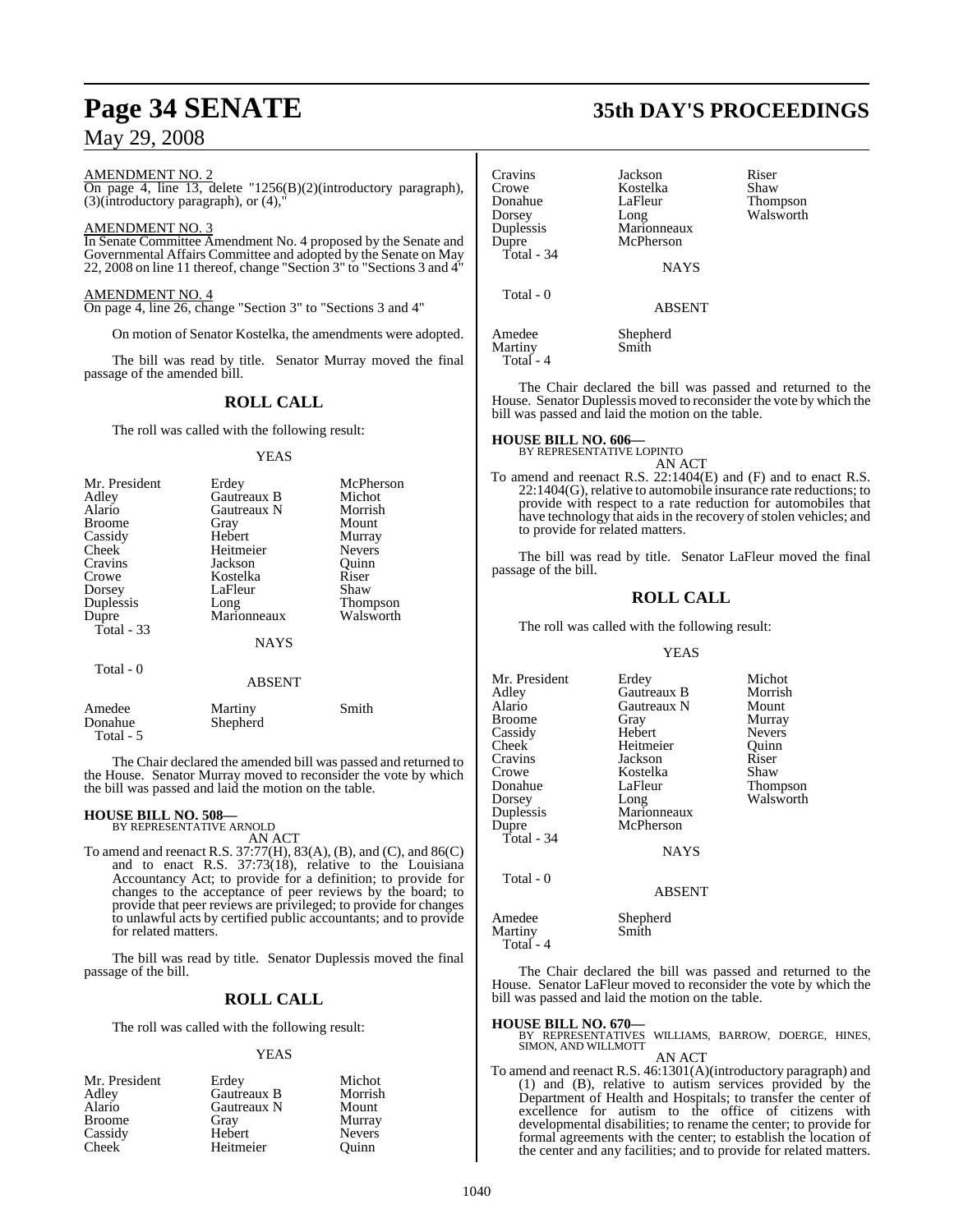# **35th DAY'S PROCEEDINGS Page 35 SENATE**

The bill was read by title. Senator Mount moved the final passage of the bill.

#### **ROLL CALL**

The roll was called with the following result:

#### YEAS

| Mr. President | Erdey       | Michot        |
|---------------|-------------|---------------|
| Adley         | Gautreaux B | Morrish       |
| Alario        | Gautreaux N | Mount         |
| <b>Broome</b> | Gray        | Murray        |
| Cassidy       | Hebert      | <b>Nevers</b> |
| Cheek         | Heitmeier   | Ouinn         |
| Cravins       | Jackson     | Riser         |
| Crowe         | Kostelka    | Shaw          |
| Donahue       | LaFleur     | Thompson      |
| Dorsey        | Long        | Walsworth     |
| Duplessis     | Marionneaux |               |
| Dupre         | McPherson   |               |
| Total - 34    |             |               |
|               | <b>NAYS</b> |               |
| Total - 0     |             |               |
|               | ABSENT      |               |

Amedee Shepherd<br>Martiny Smith Martiny Total - 4

Total - 5

The Chair declared the bill was passed and returned to the House. Senator Mount moved to reconsider the vote by which the bill was passed and laid the motion on the table.

# **HOUSE BILL NO. 728—** BY REPRESENTATIVE SIMON

AN ACT

To amend and reenact R.S.  $37:146(B)$ , (C), and (D) and to enact R.S. 37:146.1, relative to qualifications for examination of architects; to provide for additional qualifications for examinations for applicants; to provide for the ability for the board to adopt rules; to provide for licensing for architects; and to provide for related matters.

The bill was read by title. Senator Donahue moved the final passage of the bill.

## **ROLL CALL**

The roll was called with the following result:

#### YEAS

| Mr. President<br>Adley<br>Alario<br><b>Broome</b><br>Cassidy<br>Cheek<br>Cravins<br>Crowe | Erdey<br>Gautreaux B<br>Gautreaux N<br>Gray<br>Hebert<br>Heitmeier<br>Jackson<br>Kostelka | McPherson<br>Michot<br>Morrish<br>Mount<br>Murray<br><b>Nevers</b><br>Ouinn<br>Riser |
|-------------------------------------------------------------------------------------------|-------------------------------------------------------------------------------------------|--------------------------------------------------------------------------------------|
| Dorsey<br>Duplessis                                                                       | LaFleur<br>Long                                                                           | Shaw<br><b>Thompson</b>                                                              |
| Dupre<br>Total $-33$                                                                      | Marionneaux                                                                               | Walsworth                                                                            |
|                                                                                           | <b>NAYS</b>                                                                               |                                                                                      |
| Total - 0                                                                                 | <b>ABSENT</b>                                                                             |                                                                                      |
| Amedee<br>Donahue                                                                         | Martiny<br>Shepherd                                                                       | Smith                                                                                |

# May 29, 2008

The Chair declared the bill was passed and returned to the House. Senator Donahue moved to reconsider the vote by which the bill was passed and laid the motion on the table.

**HOUSE BILL NO. 790—** BY REPRESENTATIVES FOIL, GREENE, AND RICHARDSON AN ACT

To repeal R.S. 18:402(F)(5), relative to election dates; to eliminate the July election date for bond, tax, and other proposition elections; and to provide for related matters.

The bill was read by title. Senator Cassidy moved the final passage of the bill.

## **ROLL CALL**

The roll was called with the following result:

YEAS

| Mr. President<br>Adley<br>Alario<br><b>Broome</b><br>Cassidy<br>Cheek<br>Cravins<br>Crowe<br>Donahue<br>Dorsey<br>Duplessis | Erdey<br>Gautreaux B<br>Gautreaux N<br>Gray<br>Hebert<br>Heitmeier<br>Jackson<br>Kostelka<br>LaFleur<br>Long<br>Marionneaux | Michot<br>Morrish<br>Mount<br>Murray<br><b>Nevers</b><br>Ouinn<br>Riser<br>Shaw<br>Thompson<br>Walsworth |
|-----------------------------------------------------------------------------------------------------------------------------|-----------------------------------------------------------------------------------------------------------------------------|----------------------------------------------------------------------------------------------------------|
| Dupre<br>Total - 34<br>Total - 0                                                                                            | McPherson<br><b>NAYS</b><br><b>ABSENT</b>                                                                                   |                                                                                                          |
| Amedee<br>Martiny                                                                                                           | Shepherd<br>Smith                                                                                                           |                                                                                                          |

The Chair declared the bill was passed and returned to the House. Senator Cassidy moved to reconsider the vote by which the bill was passed and laid the motion on the table.

# **HOUSE BILL NO. 858—** BY REPRESENTATIVE KATZ

Total - 4

AN ACT

To amend and reenact R.S. 37:2503(C) and (D) and 2504(D) and (E), relative to the Board of Examiners of Nursing Facility Administrators; to provide meeting attendance requirements; to provide for the creation of vacancies; to establish what constitutes a quorum; to authorize the board to maintain the Direct Service Worker Registry; to authorize the board to determine and document direct service worker registration status; and to provide for related matters.

#### **Floor Amendments Sent Up**

Senator Mount sent up floor amendments which were read.

#### **SENATE FLOOR AMENDMENTS**

Amendments proposed by Senator Mount to Reengrossed House Bill No. 858 by Representative Katz

#### AMENDMENT NO. 1

On page 1, line 17, change "does not attend**"** to "is absent from"

On motion of Senator Mount, the amendments were adopted.

The bill was read by title. Senator Kostelka moved the final passage of the amended bill.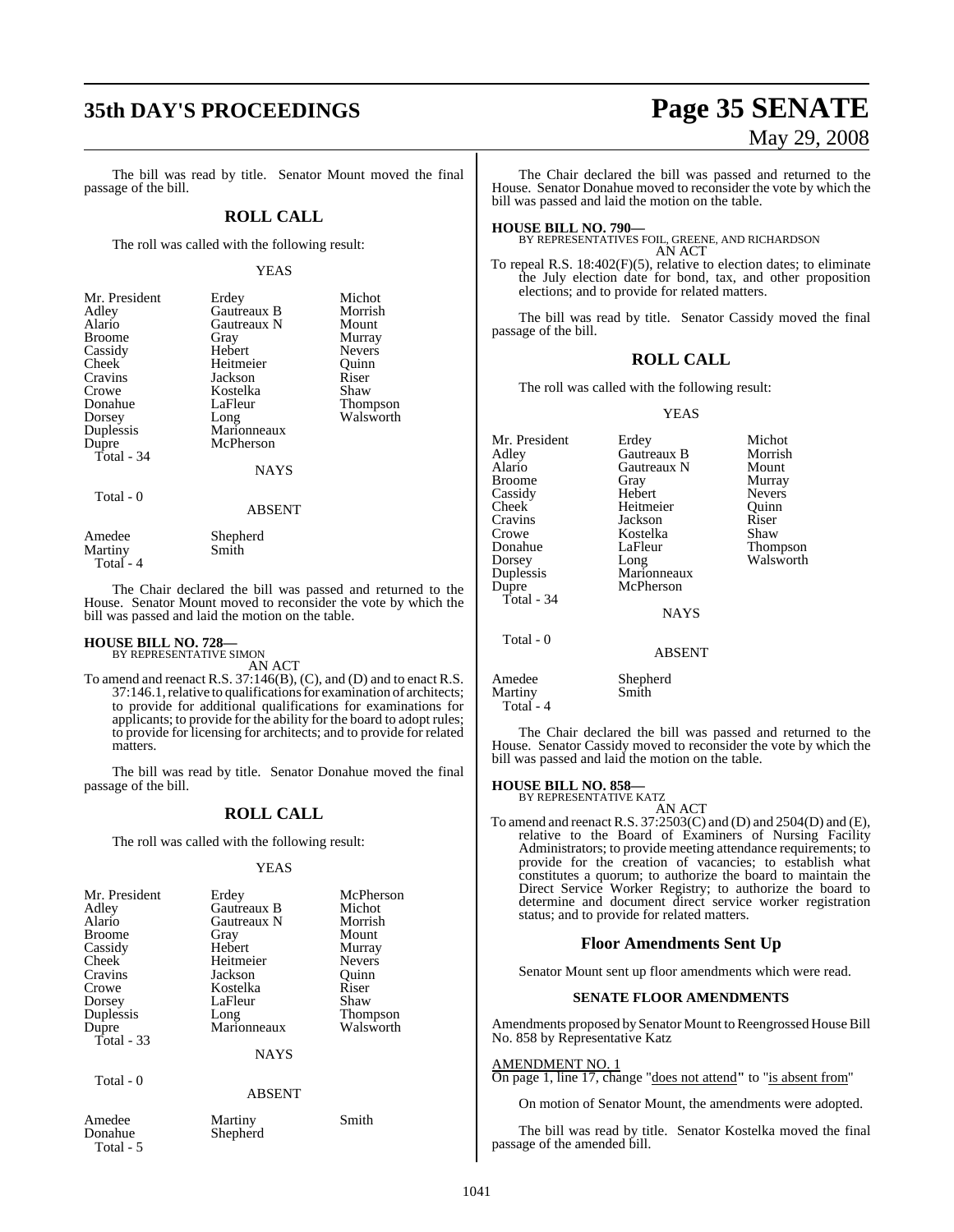## **ROLL CALL**

The roll was called with the following result:

#### YEAS

| Mr. President<br>Adley<br>Alario<br>Broome<br>Cassidy<br>Cheek<br>Cravins<br>Crowe<br>Donahue<br>Dorsey<br>Duplessis<br>Dupre<br>Total - 34 | Erdey<br>Gautreaux B<br>Gautreaux N<br>Gray<br>Hebert<br>Heitmeier<br>Jackson<br>Kostelka<br>LaFleur<br>Long<br>Marionneaux<br>McPherson<br><b>NAYS</b> | Michot<br>Morrish<br>Mount<br>Murray<br><b>Nevers</b><br>Ouinn<br>Riser<br>Shaw<br><b>Thompson</b><br>Walsworth |
|---------------------------------------------------------------------------------------------------------------------------------------------|---------------------------------------------------------------------------------------------------------------------------------------------------------|-----------------------------------------------------------------------------------------------------------------|
| Total - 0                                                                                                                                   | <b>ABSENT</b>                                                                                                                                           |                                                                                                                 |
| Amedee                                                                                                                                      | Shepherd                                                                                                                                                |                                                                                                                 |

The Chair declared the amended bill was passed and returned to the House. Senator Kostelka moved to reconsider the vote by which the bill was passed and laid the motion on the table.

Martiny Smith

Total - 4

**HOUSE BILL NO. 861—** BY REPRESENTATIVES HINES, ABRAMSON, BARROW, BURFORD, DOERGE, HILL, KATZ, LABRUZZO, LEBAS, MILLS, NOWLIN, POPE, SIMON, AND WILLMOTT

#### AN ACT

To enact Chapter 62 of Title 46 of the Louisiana Revised Statutes of 1950, to be comprised of R.S. 46:2881 and 2882, relative to the Umbilical Cord Blood Banking Program; to provide for a short title; to establish the program within the Department of Health and Hospitals; to provide for the duties of the department; to provide for funding; and to provide for related matters.

The bill was read by title. Senator Walsworth moved the final passage of the bill.

## **ROLL CALL**

The roll was called with the following result:

#### YEAS

| Mr. President   | Erdey               | McPherson     |
|-----------------|---------------------|---------------|
| Adley           | Gautreaux B         | Michot        |
| Alario          | Gautreaux N         | Morrish       |
| <b>Broome</b>   | Gray                | Mount         |
| Cassidy         | Hebert              | Murray        |
| Cheek           | Heitmeier           | <b>Nevers</b> |
| Cravins         | Jackson             | Quinn         |
| Donahue         | Kostelka            | Riser         |
| Dorsey          | LaFleur             | Shaw          |
| Duplessis       | Long                | Thompson      |
| Dupre           | Marionneaux         | Walsworth     |
| Total - 33      |                     |               |
|                 | <b>NAYS</b>         |               |
| Total - 0       |                     |               |
|                 | <b>ABSENT</b>       |               |
| Amedee<br>Crowe | Martiny<br>Shenherd | Smith         |

Shepherd

Total - 5

**Page 36 SENATE 35th DAY'S PROCEEDINGS**

The Chair declared the bill was passed and returned to the House. Senator Walsworth moved to reconsider the vote by which the bill was passed and laid the motion on the table.

#### **HOUSE BILL NO. 930—**

BY REPRESENTATIVES MILLS, ABRAMSON, ARMES, ARNOLD,<br>AUBERT, AUSTIN BADON, BALDONE, BARRAS, BILLIOT, BURFORD,<br>HENRY BURNS, BURRELL, CHAMPAGNE, CORTEZ, DANAHAY,<br>DOERGE, ELLINGTON, GALLOT, GISCLAIR, MICKEY GUILLORY,<br>HARDY, HAZ

#### AN ACT

To amend and reenact R.S. 36:258(G) through (L), to enact Chapter 20 of Title 28 of the Louisiana Revised Statutes of 1950, to be comprised of R.S. 28:901 through 906, and Chapter 21 of Title 28 of the Louisiana Revised Statutes of 1950, to be comprised of R.S. 28:911 through 920, and to repeal R.S. 28:382.2 and R.S. 46:2661 through 2666, relative to human services districts; to provide relative to the Capital Area Human Services District, including the powers, duties, and functions of the district, its governing board and nomination procedures, reporting duties, and the transfer of powers, duties, functions, and employees from the Department of Health and Hospitals to the district; to provide for the reversion of the functions of human services districts to the Department of Health and Hospitals in the event of the termination of a contract; to create statewide human services delivery systems; to establish the jurisdiction of human services districts; to create governing boards and provide for the appointment of board members, their terms, and compensation; to establish requirements for existing and newly created boards; to provide for the powers, duties, and functions of the districts; to provide for the transfer of certain powers, duties, and functions from the Department of Health and Hospitals to the districts; to provide for transfer of employees; to provide relative to the membership, responsibilities, and duties of the Human Services Interagency Council; to establish the duties and responsibilities of the Department of Health and Hospitals; to provide for the event of a conflict with other laws; and to provide for related matters.

#### **Floor Amendments Sent Up**

Senator Mount sent up floor amendments which were read.

#### **SENATE FLOOR AMENDMENTS**

Amendments proposed by Senator Mount to Reengrossed House Bill No. 930 by Representative Mills

#### AMENDMENT NO. 1

On page 2, between lines 16 and 17, insert the following: "(5) "Secretary" means the secretary of the Department of

Health and Hospitals."

On motion of Senator Mount, the amendments were adopted.

The bill was read by title. Senator Gray moved the final passage of the amended bill.

#### **ROLL CALL**

The roll was called with the following result:

#### YEAS

Mr. President Erdey Michot<br>Adley Gautreaux B Morrish Adley Gautreaux B Morrish Gautreaux N Mount<br>Gray Murray Broome Gray<br>Cassidy Hebert Cassidy Hebert Nevers<br>
Cheek Heitmeier Quinn Heitmeier Quinn<br>
Jackson Riser Cravins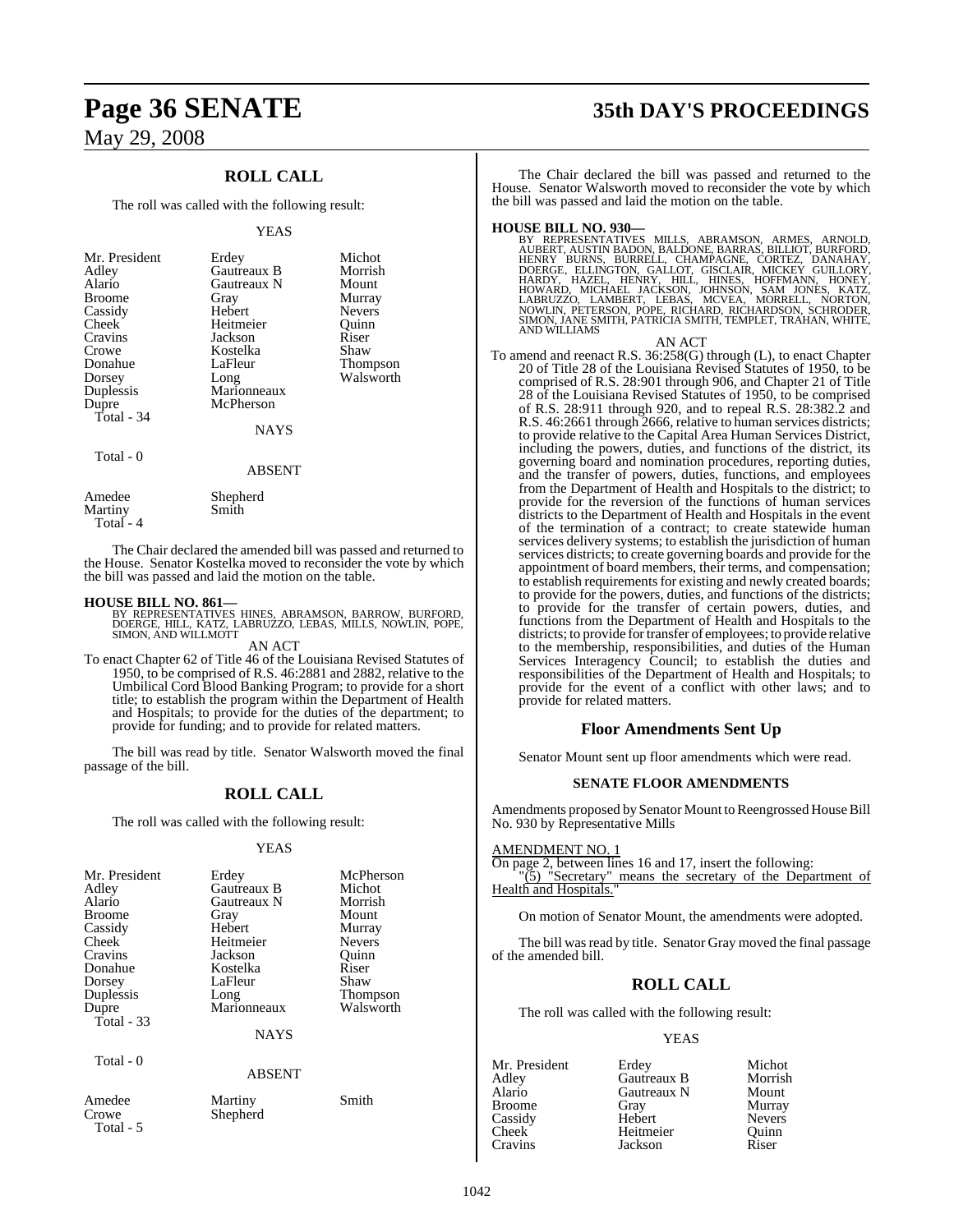# **35th DAY'S PROCEEDINGS Page 37 SENATE**

| Crowe<br>Donahue | Kostelka<br>LaFleur | Shaw                  |
|------------------|---------------------|-----------------------|
| Dorsey           | Long                | Thompson<br>Walsworth |
| Duplessis        | Marionneaux         |                       |
| Dupre            | McPherson           |                       |
| Total $-34$      |                     |                       |
|                  | <b>NAYS</b>         |                       |
| Total - 0        |                     |                       |
|                  | <b>ABSENT</b>       |                       |

Amedee Shepherd<br>Martiny Smith Martiny Total - 4

The Chair declared the amended bill was passed and returned to the House. Senator Gray moved to reconsider the vote by which the bill was passed and laid the motion on the table.

#### **HOUSE BILL NO. 960—**

BY REPRESENTATIVE GALLOT AN ACT

To amend and reenact R.S. 18:1309.2, relative to a program for early voting; to authorize the secretary of state to develop and implement a program for the conduct of early voting in additional locations; to require the secretary of state, clerks of court, and the registrars of voters to work together to develop and implement the program; to require the approval of the program by the House and Senate governmental affairs committees prior to implementation; to require the secretary of state to provide a report regarding the program to the House and Senate governmental affairs committees; and to provide for related matters.

The bill was read by title. Senator Jackson moved the final passage of the bill.

#### **ROLL CALL**

The roll was called with the following result:

#### YEAS

| Mr. President      | Dupre               | McPherson       |
|--------------------|---------------------|-----------------|
| Adley              | Erdey               | Michot          |
| Alario             | Gautreaux B         | Morrish         |
| <b>Broome</b>      | Gautreaux N         | Mount           |
| Cassidy            | Gray                | Murray          |
| Cheek              | Hebert              | <b>Nevers</b>   |
| Cravins            | Heitmeier           | Ouinn           |
| Crowe              | Jackson             | Riser           |
| Donahue            | LaFleur             | Shaw            |
| Dorsey             | Long                | <b>Thompson</b> |
| Duplessis          | Marionneaux         | Walsworth       |
| Total - 33         |                     |                 |
|                    | <b>NAYS</b>         |                 |
| Total - 0          |                     |                 |
|                    | <b>ABSENT</b>       |                 |
| Amedee<br>Kostelka | Martiny<br>Shepherd | Smith           |

Total - 5

The Chair declared the bill was passed and returned to the House. Senator Jackson moved to reconsider the vote by which the bill was passed and laid the motion on the table.

# **HOUSE BILL NO. 1017—** BY REPRESENTATIVE GALLOT

AN ACT

To amend and reenact R.S. 18:18(A)(8)(b), 51(C), 108(B), 110(B)(2)(b), 115(A)(3), 154(C), 171, 172, 193(E) and (F), 196(D), 425(B)(4), 443.2(7), 503, 532(B)(5), 532.1(B)(2)(b) and  $(D), 535(B), 563(C)(2), 564(A), 566.2(B)$  and  $(G), 571, 1259(A)$ 

# May 29, 2008

and  $(B)(1)$ ,  $(2)$ (introductory paragraph), and  $(5)$ ,  $1275.14(B)$ , 1284(F)(1), 1299.1(A), 1306(B)(2), 1307(C), 1309(B), 1313(D), 1402(A)(introductory paragraph) and (B)(1)(introductory paragraph), and 1903, to enact R.S. 18:2(12), 552(A)(4), 1300.7(C), (D), and (E), 1306(B)(3), 1309(J), and 1332(C), and to repeal R.S. 18:532.1(G) and (H), relative to the Louisiana Election Code; to provide relative to the powers and duties of the secretary of state; to provide relative to the duties of clerks of court; to provide relative to the duties of registrars of voters; to provide relative to the duties of the secretary of the Department of Public Safety and Corrections; to provide definitions; to provide relative to filling a vacancy in the office of registrar of voters; to provide relative to transfer and cancellation of duplicate registrations; to provide relative to the effectiveness of certain changes in registration; to provide relative to disclosure of voter information; to provide relative to reporting of felony convictions; to provide relative to procedures for challenge and cancellation ofregistration; to provide relative to reporting of judgments of interdiction; to provide relative to the qualifications of commissioners; to provide relative to the submission of apportionment plans of the state central committees of certain recognized political parties; to provide relative to notice of withdrawal or disqualification of a candidate; to provide relative to notice of location of precincts and polling places; to provide relative to assistance in voting; to provide relative to procedures for voting; to provide relative to the counting and tabulation of provisional ballots for federal office; to provide relative to procedures for counting and tabulating votes; to provide relative to arrangement of the voting machine ballot; to provide relative to selection of nominees in congressional elections; to provide relative to requirements for statements of propositions or questions to be submitted to the voters; to provide relative to recall elections; to provide relative to election paraphernalia accompanying absentee by mail and early voting ballots; to provide relative to the validity of certain applications to vote absentee by mail by certain persons; to provide relative to information required to be posted at an early voting polling place; to provide relative to persons present during the counting and tabulation of absentee and early voting ballots; to provide relative to registration of persons approved for participation in the special program for handicapped voters; to provide relative to parties to an action objecting to candidacy; to provide relative to precincts; to provide for effectiveness; and to provide for related matters.

The bill was read by title. Senator Jackson moved the final passage of the bill.

## **ROLL CALL**

The roll was called with the following result:

#### YEAS

Mr. President Erdey Michot<br>Adley Gautreaux B Morrish Adley Gautreaux B Morrish Broome Gray Murray<br>Cassidy Hebert Nevers Cassidy Hebert Nevers Cheek Heitmeier Quinn<br>Cravins Jackson Riser Jackson Crowe Kostelka Shaw Dorsey Long Walsworth<br>
Duplessis Marionneaux Duplessis Marionneaux Total - 34

Gautreaux N Mount<br>Gray Murray LaFleur Thompson<br>Long Walsworth **McPherson** 

**NAYS** 

Total - 0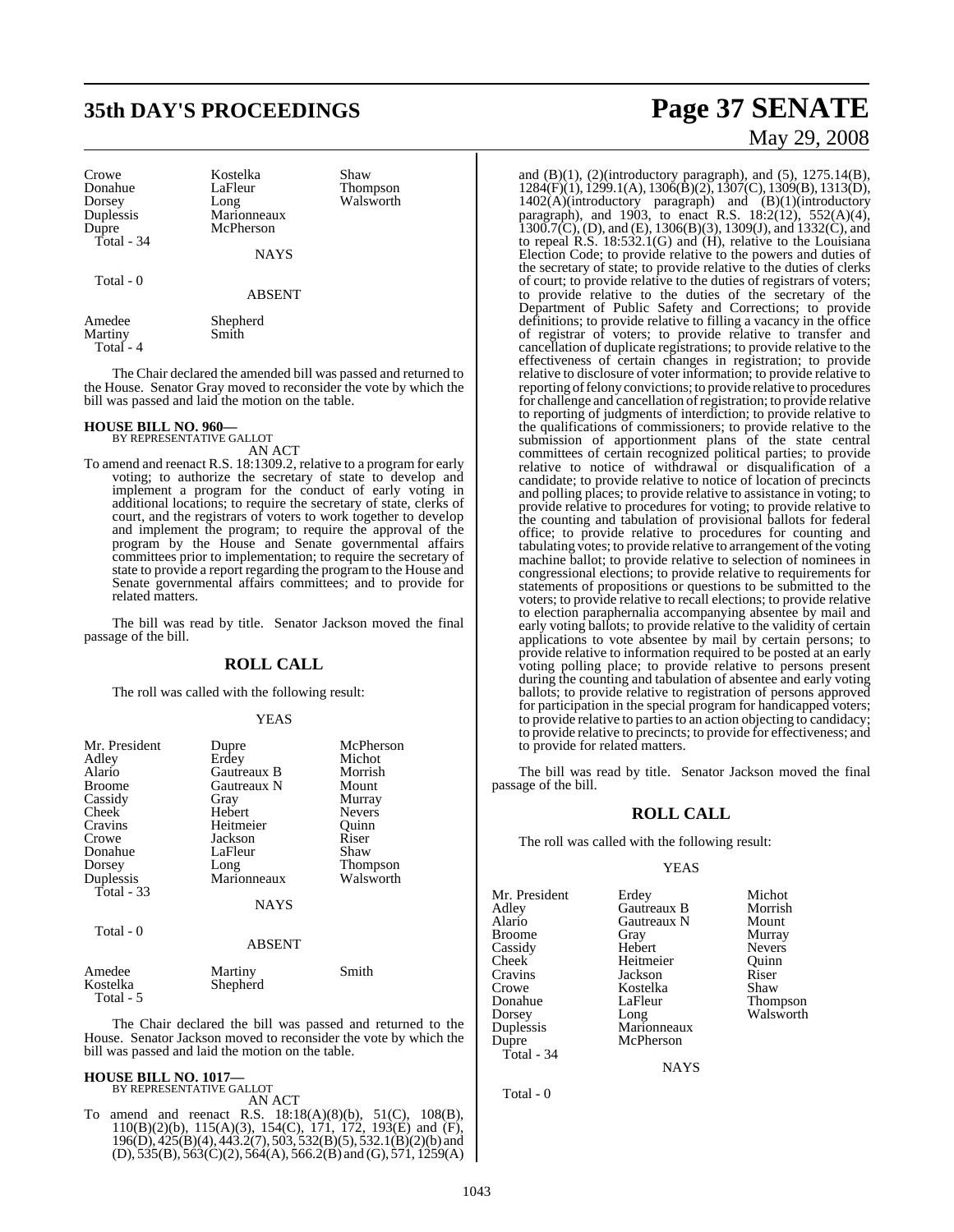#### ABSENT

Amedee Shepherd<br>Martiny Smith Martiny

Total - 4

The Chair declared the bill was passed and returned to the House. Senator Jackson moved to reconsider the vote by which the bill was passed and laid the motion on the table.

#### **HOUSE BILL NO. 1051—** BY REPRESENTATIVE KATZ

AN ACT

To amend and reenact R.S. 40:2120.33(3), relative to adult brain injury facilities; to remove restrictions against related patients within the same adult brain injury facility; and to provide for related matters.

The bill was read by title. Senator Mount moved the final passage of the bill.

## **ROLL CALL**

The roll was called with the following result:

#### YEAS

| Mr. President      | Erdey         | Michot        |
|--------------------|---------------|---------------|
| Adley              | Gautreaux B   | Morrish       |
| Alario             | Gautreaux N   | Mount         |
| Broome             | Gray          | Murray        |
| Cassidy            | Hebert        | <b>Nevers</b> |
| Cheek <sup>1</sup> | Heitmeier     | Ouinn         |
| Cravins            | Jackson       | Riser         |
| Crowe              | Kostelka      | Shaw          |
| Donahue            | LaFleur       | Thompson      |
| Dorsey             | Long          | Walsworth     |
| Duplessis          | Marionneaux   |               |
| Dupre              | McPherson     |               |
| Total - 34         |               |               |
|                    | <b>NAYS</b>   |               |
| Total - 0          |               |               |
|                    | <b>ABSENT</b> |               |
| Amedee             | Shepherd      |               |

| Amedee    | Shepherd |
|-----------|----------|
| Martinv   | Smith    |
| Total - 4 |          |

The Chair declared the bill was passed and returned to the House. Senator Mount moved to reconsider the vote by which the bill was passed and laid the motion on the table.

**HOUSE BILL NO. 1058—** BY REPRESENTATIVES GALLOT, TUCKER, AND WADDELL AN ACT

To amend and reenact R.S.  $6:103(B)(14)$ ,  $(E)(1)(e)$ , and  $(I)$ , R.S. 9:2798.5(A), R.S. 10:9-526(a)(2) as amended by Act No. 319 of the 2007 Regular Session of the Legislature, R.S. 11:315(A)(introductory paragraph) and (B)(2)(introductory paragraph), 316(A)(introductory paragraph), 542.1(B), 1942.1(A), 2178(D), (E)(5), and  $(J)(1)$  and (2), and  $2260(A)(9)(b)(iv)$ , R.S. 13:961(B), (C), (D)(2), (E), and (I), R.S. 15:141, 142(F), 143(introductory paragraph), 147(B)(2), 148(A), 149, 160 $(E)$ , 161(J), 162 $(\overrightarrow{C})$ , 165 $(\overrightarrow{B})(1)(\overrightarrow{b})$ , 170(D)(5)(introductory paragraph), 173(A), 181, 182, 185.3(D), 571.11(B), 572.8(G) and (H), and 574.9(A), R.S. 17:416(B)(2) and  $(3)(d)(iv)$ ,  $(C)(1)$  and  $(2)(a)(i)$ , and  $(E)$ ,  $525(A)(1)$  and  $(C)$ ,  $1518.1(1)(3)$  and  $(J)$ ,  $1990(B)(1)(c)$  and  $(d)$ , 3048.1(A)(1)(a)(iii)(dd)(I) and (V)(3)(a), 3394.1, 3394.2(6) and 3394.3(B)(introductory paragraph) and (1)(b), R.S. 23:101, 107(C) and (D),  $111(A)$ ,  $(B)$  $(3)$  $(e)$ , and  $(F)$ ,  $897(K)$  and  $(M)$ , 1191,  $1195(A)(1)$  and  $(5)(a)$ ,  $(B)$ (introductory paragraph),  $(1)(a)$ , (2)(b), and (3)(a), and (C)(5)(a) and (b)(vi),  $119\bar{6}(\bar{A})(2)(c)(i)$ ,  $(3)(b)$ , and  $(5)$ , 1209(A), (B), and (D), 1211, 1378(A)(6)(b), (B),

# **Page 38 SENATE 35th DAY'S PROCEEDINGS**

(C), (D), and  $(F)(1)$  through (29) and  $(30)(a)(iii)$ , 1392(introductory paragraph),  $(5)$ , and  $(8)(a)$ , 1532.1 $(B)(1)(a)$ and (b) and (2),  $(C)(1)(a)$  and (b), (2), and (3), and (E), 1541, 1552, 1553(A), (B)(3), (4), (5) and (10)(a) and (b), and (D)(4), and 1775(D)(2), R.S. 28:854(B)(1) and (C) and 894(A)(2) and (4), (B)(1), and (C), R.S. 32:784(B), R.S. 38:330.8(B)(4), 334.3, and  $2212(C)(1)$ , R.S. 56:320(A)(3) and 327(D) and to repeal R.S. 14:50.1, 54, 85.1, and 91.14, relative to the Louisiana Revised Statutes of 1950; to provide for technical correctionsto certain Revised Statutes; to provide for the Louisiana State Law Institute to redesignate certain provisions of Title 40 of the Louisiana Revised Statutes of 1950; to remove certain unconstitutional provisions of Title 14 of the Louisiana Revised Statutes of 1950.

The bill was read by title. Senator Murray moved the final passage of the bill.

## **ROLL CALL**

The roll was called with the following result:

#### YEAS

| Mr. President<br>Adley<br>Alario<br>Broome<br>Cassidy<br>Cheek <sup>-</sup><br>Cravins<br>Crowe<br>Donahue<br>Dorsey<br>Duplessis<br>Dupre<br>Total - 34<br>Total - 0 | Erdey<br>Gautreaux B<br>Gautreaux N<br>Gray<br>Hebert<br>Heitmeier<br>Jackson<br>Kostelka<br>LaFleur<br>Long<br>Marionneaux<br>McPherson<br><b>NAYS</b> | Michot<br>Morrish<br>Mount<br>Murray<br><b>Nevers</b><br>Ouinn<br>Riser<br>Shaw<br>Thompson<br>Walsworth |
|-----------------------------------------------------------------------------------------------------------------------------------------------------------------------|---------------------------------------------------------------------------------------------------------------------------------------------------------|----------------------------------------------------------------------------------------------------------|
|                                                                                                                                                                       | <b>ABSENT</b>                                                                                                                                           |                                                                                                          |
| Amedee<br>Martiny<br>Total - 4                                                                                                                                        | Shepherd<br>Smith                                                                                                                                       |                                                                                                          |

The Chair declared the bill was passed and returned to the House. Senator Murray moved to reconsider the vote by which the bill was passed and laid the motion on the table.

#### **HOUSE BILL NO. 1062—** BY REPRESENTATIVE MILLS

AN ACT

To amend and reenact R.S. 40:1058.3(C), relative to methadone maintenance programs; to extend the moratoriumon methadone maintenance programs; to provide that the Department of Health and Hospitals may license a new or additional methadone maintenance programif a need is determined to exist; to provide for the promulgation of rules and regulations; to provide for a special effective date; and to provide for related matters.

The bill was read by title. Senator Cassidy moved the final passage of the bill.

## **ROLL CALL**

The roll was called with the following result:

#### **YEAS**

| Erdev       | Michot  |
|-------------|---------|
| Gautreaux B | Morrish |
| Gautreaux N | Mount   |
| Grav        | Murray  |
|             |         |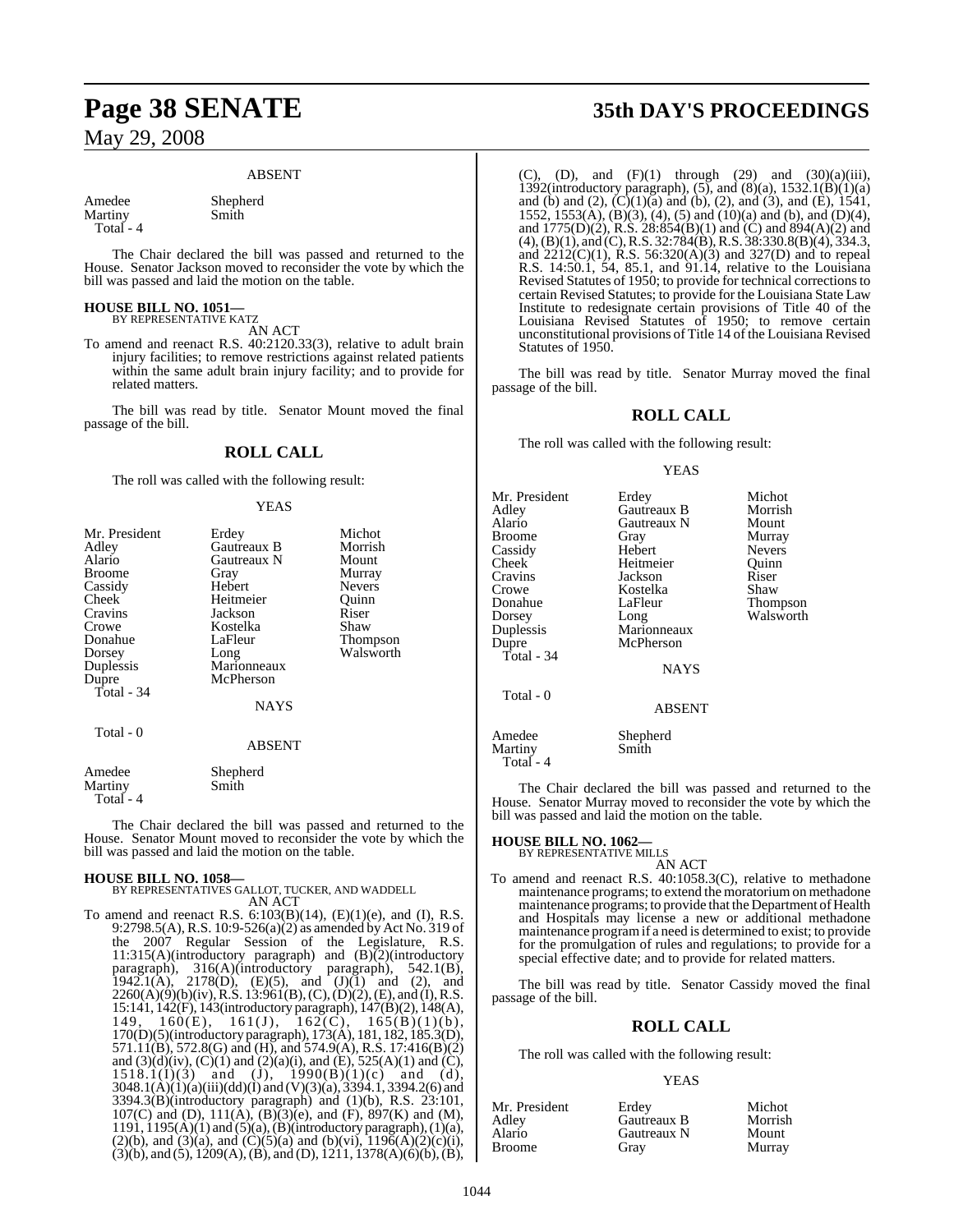# **35th DAY'S PROCEEDINGS Page 39 SENATE**

| Cassidy            | Hebert      | Neve <sub>1</sub> |
|--------------------|-------------|-------------------|
| Cheek <sup>1</sup> | Heitmeier   | Quini             |
| Cravins            | Jackson     | Riser             |
| Crowe              | Kostelka    | Shaw              |
| Donahue            | LaFleur     | Thom              |
| Dorsey             | Long        | Walsy             |
| Duplessis          | Marionneaux |                   |
| Dupre              | McPherson   |                   |
| Total - $34$       |             |                   |
|                    | <b>NAYS</b> |                   |
|                    |             |                   |

bert Nevers<br>
itmeier Quinn ek Heitmeier Quinn<br>Ekson Riser Fleur Thompson ng Walsworth arionneaux **Pherson** 

Total - 0

Total - 5

ABSENT

| Amedee    | Shepherd |
|-----------|----------|
| Martinv   | Smith    |
| Total - 4 |          |

The Chair declared the bill was passed and returned to the House. Senator Cassidy moved to reconsider the vote by which the bill was passed and laid the motion on the table.

## **HOUSE BILL NO. 1130— (Substitute for House Bill No. 1095 by Representative Robideaux)** BY REPRESENTATIVES ROBIDEAUX AND CORTEZ

AN ACT

To amend and reenact R.S.  $22:1474(B)(5)$  and  $(D)(3)$  and to enact R.S. 22:1474(D)(4), relative to life insurance, disability income, long-term care and annuity policies; to provide relative to exclusive use of certain records and information for individual life insurance, disability income, long-term care and annuity policies; to provide relative to ownership of life insurance, disability income, long-term care and annuity files; to provide relative to the right to retain files upon termination of affiliation between insurance company and producer; to provide relative to all written or electronic records gathered and maintained by the producer; to provide relative to exclusion of real-time policy data and updates maintained on the insurance company computer system or any data protected by the Gramm-Leach-Bliley Act or the security laws; and to provide for related matters.

The bill was read by title. Senator Cravins moved the final passage of the bill.

## **ROLL CALL**

The roll was called with the following result:

#### YEAS

| Mr. President | Erdey         | McPherson     |
|---------------|---------------|---------------|
| Adley         | Gautreaux B   | Michot        |
| Alario        | Gautreaux N   | Morrish       |
| <b>Broome</b> | Gray          | Mount         |
| Cheek         | Hebert        | Murray        |
| Cravins       | Heitmeier     | <b>Nevers</b> |
| Crowe         | Jackson       | Ouinn         |
| Donahue       | Kostelka      | Riser         |
| Dorsey        | LaFleur       | Shaw          |
| Duplessis     | Long          | Thompson      |
| Dupre         | Marionneaux   | Walsworth     |
| Total $-33$   |               |               |
|               | <b>NAYS</b>   |               |
| Total - 0     |               |               |
|               | <b>ABSENT</b> |               |
| Amedee        | Martiny       | Smith         |
| Cassidy       | Shepherd      |               |

May 29, 2008

The Chair declared the bill was passed and returned to the House. Senator Cravins moved to reconsider the vote by which the bill was passed and laid the motion on the table.

**HOUSE BILL NO. 1332—** BY REPRESENTATIVE PETERSON AN ACT

To enact R.S. 22:1135(I), relative to life insurance agent examinations; to require the commissioner of insurance to publish a report regarding life insurance agent examinations; to provide for the commissioner of insurance to publish a report regarding life insurance test forms administered; to provide for the commissioner of insurance to supply testing service providers with demographic information of an insurance producer applicant; and to provide for related matters.

#### **Floor Amendments Sent Up**

Senator Cravins sent up floor amendments which were read.

#### **SENATE FLOOR AMENDMENTS**

Amendments proposed by Senator Cravins to Engrossed House Bill No. 1332 by Representative Peterson

#### MENDMENT NO. 1

On page 1, line 2, change "R.S. 22:1135(I)" to "R.S. 22:1135(I) and  $($  $)$ 

## AMENDMENT NO. 2

On page 1, line 9, change "is" to "and (J) are"

#### AMENDMENT NO. 3 On page 2, line 9, change "(4)" to "J"

On motion of Senator Cravins, the amendments were adopted.

The bill was read by title. Senator Gray moved the final passage of the amended bill.

## **ROLL CALL**

The roll was called with the following result:

#### YEAS

| Mr. President<br>Adley<br>Alario<br><b>Broome</b><br>Cassidy<br>Cheek<br>Cravins<br>Crowe<br>Donahue<br>Dorsey<br>Duplessis<br>Dupre<br>Total - 34<br>Total $-0$ | Erdey<br>Gautreaux B<br>Gautreaux N<br>Gray<br>Hebert<br>Heitmeier<br>Jackson<br>Kostelka<br>LaFleur<br>Long<br>Marionneaux<br>McPherson<br><b>NAYS</b> | Michot<br>Morrish<br>Mount<br>Murray<br><b>Nevers</b><br>Ouinn<br>Riser<br>Shaw<br>Thompson<br>Walsworth |
|------------------------------------------------------------------------------------------------------------------------------------------------------------------|---------------------------------------------------------------------------------------------------------------------------------------------------------|----------------------------------------------------------------------------------------------------------|
| Amedee<br>Martiny                                                                                                                                                | <b>ABSENT</b><br>Shepherd<br>Smith                                                                                                                      |                                                                                                          |
| Total - 4                                                                                                                                                        |                                                                                                                                                         |                                                                                                          |

The Chair declared the amended bill was passed and returned to the House. Senator Gray moved to reconsider the vote by which the bill was passed and laid the motion on the table.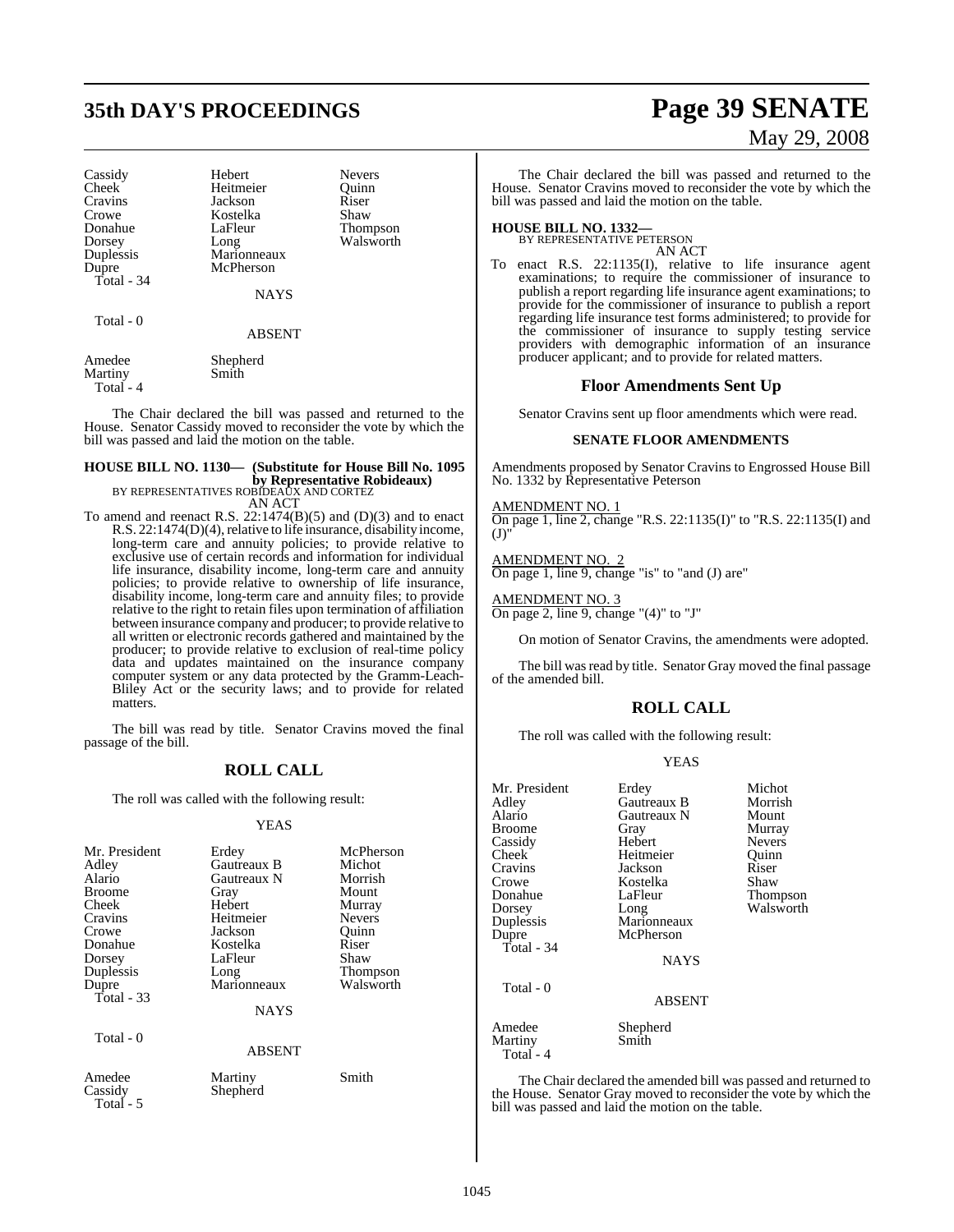# **Page 40 SENATE 35th DAY'S PROCEEDINGS**

## May 29, 2008

## **HOUSE BILL NO. 1361— (Substitute for House Bill No. 1080 by Representative Patricia Smith)**<br>BY REPRESENTATIVE PATRICIA SMITH

AN ACT

To amend and reenact R.S. 40:2120.42(1), relative to adult day health care providers; to change certain operational requirements; and to provide for related matters.

The bill was read by title. Senator Cassidy moved the final passage of the bill.

## **ROLL CALL**

The roll was called with the following result:

#### YEAS

| Mr. President |
|---------------|
| Adley         |
| Alario        |
| Broome        |
| Cassidy       |
| Cheek         |
| Cravins       |
| Crowe         |
| Donahue       |
| Dorsey        |
| Duplessis     |
| Dupre         |
| Total - 34    |
|               |
|               |
|               |

Erdey Michot<br>Gautreaux B Morrish Gautreaux B Morrish<br>Gautreaux N Mount Gautreaux N Gray Murray Hebert Nevers<br>
Heitmeier Quinn Heitmeier Quinn<br>Jackson Riser Jackson Riser<br>Kostelka Shaw Kostelka<br>LaFleur LaFleur Thompson<br>Long Walsworth Marionneaux

Walsworth

Total - 0

# NAYS

ABSENT

**McPherson** 

Amedee Shepherd<br>Martiny Smith Martiny Total  $-4$ 

The Chair declared the bill was passed and returned to the House. Senator Cassidy moved to reconsider the vote by which the bill was passed and laid the motion on the table.

#### **House Bills and Joint Resolutions on Third Reading and Final Passage, Subject to Call**

The following House Bills and Joint Resolutions on Third Reading and Final Passage, subject to call, were taken up and acted upon as follows:

## **Called from the Calendar**

Senator Dupre asked that House Bill No. 1117 be called from the Calendar at this time for its final passage.

#### **HOUSE BILL NO. 1117—**

BY REPRESENTATIVE MORRIS AN ACT

To amend and reenact R.S. 30:22, 23, 148.1, 148.2, 148.3, 148.4, 148.5, 148.6, 148.8, and 148.9(A) and (B)(introductory paragraph) and to repeal R.S.  $30:148.9(B)(1)$ , (2), and (3), relative to mineral leases; to provide for leases for storage; to provide for application, advertising, bids, public hearings, and selection for certain leases; to provide for the authority of the State Mineral Board and the commissioner of conservation; and to provide for related matters.

## **Floor Amendments Sent Up**

Senator Hebert sent up floor amendments which were read.

#### **SENATE FLOOR AMENDMENTS**

Amendments proposed by Senator Hebert to Reengrossed House Bill No. 1117 by Representative Morris

#### AMENDMENT NO. 1

Delete Senate Committee Amendment No. 2 proposed by the Senate Committee on Natural Resources and adopted by the Senate on May 20, 2008.

#### AMENDMENT NO. 2

In Senate Committee Amendment No. 4 proposed by the Senate Committee on Natural Resources and adopted by the Senate on May 20, 2008, on page 1, line 10, change "lessor" to "applicant"

#### AMENDMENT NO. 3

In Senate Committee Amendment No. 4 proposed by the Senate Committee on Natural Resources and adopted by the Senate on May 20, 2008, on page 1, line 11, change "of the lease" to "for the lease"

AMENDMENT NO. 4 On page 5, between lines 7 and 8, insert "(5) That due consideration has been given to the alternative sources of water for the leaching of cavities.

On motion of Senator Hebert, the amendments were adopted.

The bill was read by title. Senator Dupre moved the final passage of the amended bill.

## **ROLL CALL**

The roll was called with the following result:

#### YEAS

Mr. President Dupre McPherson<br>Adley Erdey Michot Adley Erdey Michot Gautreaux B Broome Gautreaux N Mount Cassidy Gray Murray Cheek Hebert Nevers<br>Cravins Heitmeier Ouinn Heitmeier Quinn<br>
Jackson Riser Crowe Jackson Riser<br>
Donahue LaFleur Shaw Donahue LaFle<br>Dorsey Long Dorsey Long Thompson<br>
Duplessis Marionneaux Walsworth Marionneaux Total - 33 NAYS Total - 0 ABSENT

Shepherd

Amedee Martiny Smith<br>Kostelka Shepherd Total - 5

The Chair declared the amended bill was passed and returned to the House. Senator Dupre moved to reconsider the vote by which the bill was passed and laid the motion on the table.

#### **Rules Suspended**

Senator Mount asked for and obtained a suspension of the rules for the purpose of reverting to the Morning Hour.

#### **Introduction of Resolutions, Senate and Concurrent**

Senator Smith asked for and obtained a suspension of the rules for the purpose of introducing and reading the following Resolutions, Senate and Concurrent, a first and second time and acting upon them as follows: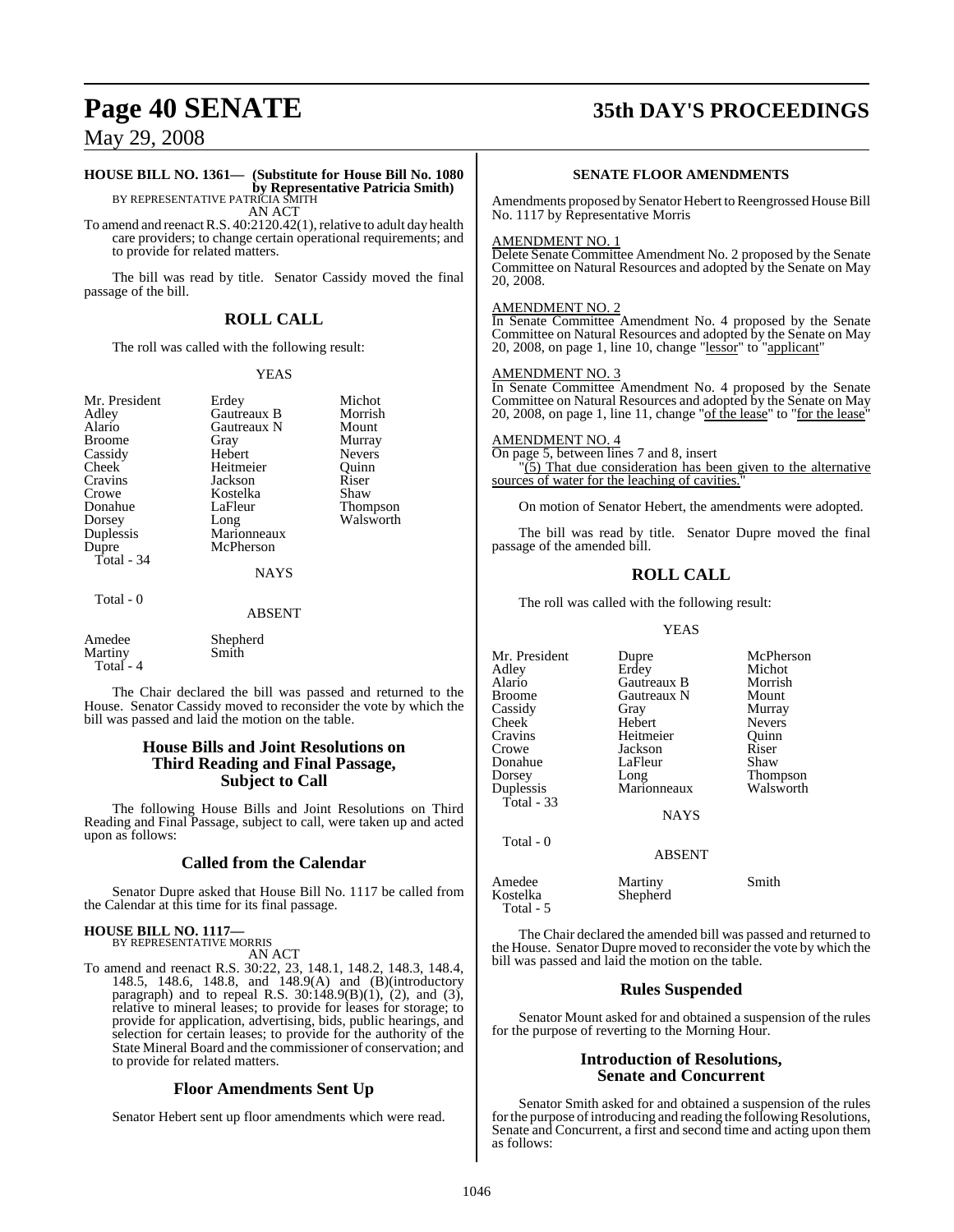# **35th DAY'S PROCEEDINGS Page 41 SENATE**

#### **SENATE RESOLUTION NO. 98—** BY SENATOR SMITH

A RESOLUTION To commend Lina Miller for her fifty years of volunteer service and induction into the Louisiana 4-H Hall of Fame.

The resolution was read by title; lies over under the rules.

#### **SENATE RESOLUTION NO. 99—** BY SENATOR MARIONNEAUX

A RESOLUTION

To express the sincere and heartfelt condolences of the Senate of the Legislature of Louisiana to the family of United States Marine Corps Lance Corporal Thomas Adams, Jr., for his loss in the Desert Shield Theater of Operations while bravely serving his country during the mission to restore freedom and democracy to the conquered people of Kuwait.

The resolution was read by title; lies over under the rules.

#### **SENATE RESOLUTION NO. 100—** BY SENATOR MARIONNEAUX

A RESOLUTION

To express the sincere and heartfelt condolences of the Senate of the Legislature of Louisiana to the family of United States Army Specialist Marisol Heredia upon her death in Operation Iraqi Freedom.

On motion of Senator Marionneaux, the resolution was read by title and adopted.

# **SENATE CONCURRENT RESOLUTION NO. 87—** BY SENATOR QUINN

A CONCURRENT RESOLUTION

To commend and congratulate the players, coach, owner, and staff of the New Orleans Hornets Basketball Team for a terrific season in the 2007-2008 National Basketball Association.

The resolution was read by title. Senator Quinn moved to adopt the Senate Concurrent Resolution.

## **ROLL CALL**

The roll was called with the following result:

#### YEAS

| Mr. President<br>Adley<br>Alario<br><b>Broome</b><br>Cassidy<br>Cheek<br>Cravins<br>Crowe<br>Donahue<br>Dorsey<br>Duplessis<br>Dupre<br>Total - $34$ | Erdey<br>Gautreaux B<br>Gautreaux N<br>Gray<br>Hebert<br>Heitmeier<br>Jackson<br>Kostelka<br>LaFleur<br>Long<br>Marionneaux<br>McPherson | Michot<br>Morrish<br>Mount<br>Murray<br><b>Nevers</b><br>Quinn<br>Riser<br>Shaw<br>Thompson<br>Walsworth |
|------------------------------------------------------------------------------------------------------------------------------------------------------|------------------------------------------------------------------------------------------------------------------------------------------|----------------------------------------------------------------------------------------------------------|
|                                                                                                                                                      | <b>NAYS</b>                                                                                                                              |                                                                                                          |
| Total - 0                                                                                                                                            | <b>ABSENT</b>                                                                                                                            |                                                                                                          |
| Amedee<br>Martiny<br>Total - 4                                                                                                                       | Shepherd<br>Smith                                                                                                                        |                                                                                                          |

The Chair declared the Senate had adopted the Senate Concurrent Resolution and ordered it sent to the House.

May 29, 2008

## **Privilege Report of the Committee on Senate and Governmental Affairs**

## **ENROLLMENTS**

Senator Kostelka, Chairman on behalf of the Committee on Senate and Governmental Affairs, submitted the following report:

May 29, 2008

To the President and Members of the Senate:

I am directed by your Committee on Senate and Governmental Affairs to submit the following report:

The following Senate Bills have been properly enrolled:

#### **SENATE BILL NO. 37—** BY SENATOR DUPRE

AN ACT

To amend and reenact R.S. 35:407, relative to ex officio notaries for municipal police departments; to authorize under certain circumstances a mayor to designate persons as ex officio notaries; to provide terms and conditions; to provide for an effective date; and to provide for related matters.

**SENATE BILL NO. 165—**<br>BY SENATORS THOMPSON AND ERDEY AND REPRESENTATIVES<br>BOBBY BADON, SCHRODER AND WADDELL AN ACT

To amend and reenact R.S. 56:103(C)(2), 103.1(B)(2), 104(A)(3) and (4), 104(B)(4), 104.1(A), 116(B) and (C), 302.1(G), 643(B)(2)(a), 646, 649.1(A), 699.8(B) and (D), relative to deer hunting; to authorize the Louisiana Wildlife and Fisheries commission to establish special deer hunting seasons for primitive firearms and crossbows; to authorize the Louisiana Wildlife and Fisheries Commission to define the weapons eligible for use during such special seasons; to authorize special licenses for the use of primitive firearms; and to provide for related matters.

#### **SENATE BILL NO. 176—** BY SENATOR THOMPSON

AN ACT

To amend and reenact R.S. 3:401(A), relative to the State Market Commission; to remove the commissioner of financial institutions from the membership; and to provide for related matters.

#### **SENATE BILL NO. 326—** BY SENATOR HEBERT

AN ACT

To amend and reenact R.S. 30:2074(B)(3)(e), R.S. 36:231(B) and 258(B), andR.S. 40:4(A)(6), 31.31(1) and 31.32(C) and to enact R.S.  $30:2074(B)(3)(f)$  and  $(11)$ , relative to transporters of certain waste; to provide for the issuance of licenses and collection of fees for transporting or hauling sewage sludge or biosolids; to provide for the authority of the secretary of the Department of Environmental Quality; to provide for the authority of the state health officer; and to provide for related matters.

> Respectfully submitted, ROBERT W. "BOB" KOSTELKA Chairman

The foregoing Senate Bills were signed by the President of the Senate.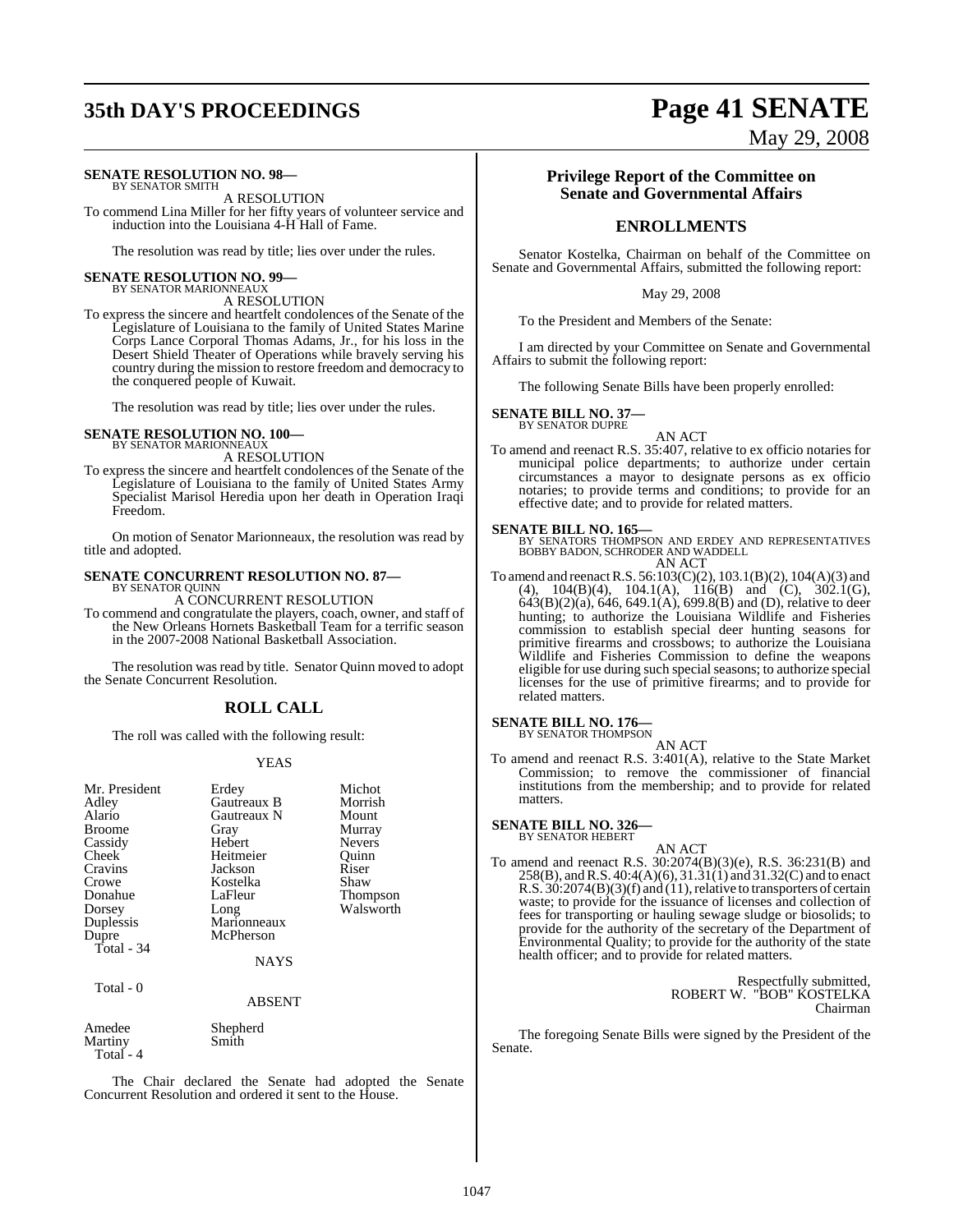#### **Message to the Governor**

## **SIGNED SENATE BILLS**

#### May 29, 2008

To the Honorable Governor of the State of Louisiana:

The President of the Senate and the Speaker of the House of Representatives have signed the following Senate Bills:

# **SENATE BILL NO. 13—** BY SENATOR DUPRE

AN ACT

To amend and reenact R.S.  $56:302.3(B)(2)(a)$ , relative to recreational gear licenses; to provide for hoop nets; to change the number of allowable hoop nets; to provide for age requirements; and to provide for related matters.

#### **SENATE BILL NO. 47—** BY SENATOR MCPHERSON

AN ACT

To authorize and provide for the transfer of certain state property in Rapides Parish; to provide for the property description; to provide for reservation of mineral rights; to provide terms and conditions; and to provide for related matters.

#### **SENATE BILL NO. 48—** BY SENATOR MCPHERSON

AN ACT

To enact R.S. 56:1847(63), relative to state natural and scenic rivers; to include certain waters within the state natural and scenic rivers system; and to provide for related matters.

#### **SENATE BILL NO. 67—**

BY SENATORS DUPRE AND WALSWORTH AND REPRESENTATIVES ST. GERMAIN AND DOVE

#### AN ACT

To enact R.S. 49:191(4)(a) and to repeal R.S. 49:191(2)(a), relative to the Department of Wildlife and Fisheries, including provisions to provide for the re-creation of the Department of Wildlife and Fisheries and the statutory entities made a part of the department by law; to provide for the effective termination date for all statutory authority for the existence of such statutory entities; and to provide for related matters.

**SENATE BILL NO. 68—** BY SENATOR DUPRE AND REPRESENTATIVES ST. GERMAIN, BOBBY BADON, HENRY BURNS, CHAMPAGNE, FOIL, GISCLAIR, HARRISON, LITTLE, MONTOUCET AND PERRY

#### AN ACT

To amend and reenact R.S. 56:699.6, relative to firearm and hunter education exemption; to allow certain military personnel and POST-certified law enforcement officers to file for firearm and hunter education exemption at certain offices; and to provide for related matters.

## **SENATE BILL NO. 124—**

#### BY SENATOR DUPRE AND REPRESENTATIVE DOVE AN ACT

To enact R.S. 49:191(4) and to repeal R.S. 49:191(2)(b) relative to the Department of Natural Resources, including provisions to provide for the re-creation of the Department of Natural Resources and the statutory entities made a part of the department by law; to provide for the effective termination date for all statutory authority for the existence of such statutory entities; and to provide for related matters.

#### **SENATE BILL NO. 133—**

BY SENATOR DONAHUE AND REPRESENTATIVES ANDERS, ARNOLD,<br>AUSTIN BADON, BOBBY BADON, BALDONE, BARRAS, BARROW,<br>BILLIOT, BURFORD, HENRY BURNS, CARMODY, CHAMPAGNE,<br>CHANEY, CROMER, DANAHAY, DOWNS, EDWARDS, GISCLAIR,<br>GREENE, GUINN

# **Page 42 SENATE 35th DAY'S PROCEEDINGS**

POPE, PUGH, RICHARD, RICHARDSON, RITCHIE, ROY, SCHRODER,<br>SIMON, SMILEY, GARY SMITH, JANE SMITH, ST. GERMAIN, TALBOT,<br>TEMPLET, TRAHAN, TUCKER, WHITE, WILLMOTT AND WOOTON AN ACT

To amend and reenact R.S. 3:266(14) and R.S. 38:2212(B), relative to the Louisiana Agricultural Finance Authority; to require the Louisiana Agricultural Finance Authority to comply with public bid laws; and to provide for related matters.

# **SENATE BILL NO. 175—**<br>BY SENATOR THOMPSON

AN ACT

To amend and reenact R.S. 2:135.3(B) and R.S. 36:621(C)(1), relative to the office of agricultural and environmental sciences; to make a technical correction to the name of the office of agricultural and environmental sciences; and to provide for related matters.

#### **SENATE BILL NO. 321—**

BY SENATOR HEBERT AN ACT

To amend and reenact R.S. 49:316.1(A)(2)(a) and (c), relative to the administration of state government; to provide the Department of Environmental Quality with authority to accept credit cards for payment of obligations owed to the state through use of a third-party processor to collect a convenience fee to adequately cover transaction fees; and to provide for related matters.

#### **SENATE BILL NO. 550—** BY SENATOR THOMPSON

AN ACT

To amend and reenact R.S. 3:1311(2) and (3), 1312(A), (C), the introductory paragraph of (F), and (F)(2), 1313(B)(7), 1314, 1316, and the introductory paragraph of 1317 and to enact R.S. 3:1316.1 through 1316.3 and 1319 and to repeal R.S. 3:1312(G), relative to fertilizer regulation; to provide relative to violations; to provide for adjudicatory proceedings; to provide for penalties; to provide relative to deficiency assessments; to prohibit municipalities, parishes, local governmental entities or governing authorities of any group or association, private or public, having jurisdiction over a specific geographic area from enacting ordinances, laws, subdivision restrictions or regulations regarding fertilizers; to provide for rulemaking authority; to provide for technical corrections; and to provide for related matters.

# **SENATE BILL NO. 619—**<br>BY SENATOR THOMPSON

AN ACT

To repeal Part I-C of Chapter 5 of Title 3 of the Louisiana Revised Statutes of 1950, comprised of R.S. 3:445.1 through 445.10, R.S. 36:629(D)(4) and (5), R.S. 39:1482(D) and (G) and  $1572(A)(3)$  and  $(4)$ , relative to the marketing of crawfish; to repeal the Louisiana Crawfish Market Development Authority; to remove statutory references; and to provide for related matters.

#### **SENATE BILL NO. 635—**

BY SENATORS THOMPSON AND WALSWORTH AN ACT

To amend and reenact R.S. 3:3801(A), (B), and (C), 3803(14), 3804(A), 3807(B)(4), 3808(D) and 3815 and to repeal R.S. 3:3807(B)(6) and 3808(F), relative to the Horticulture Commission; to consolidate the professions of horticulturist and landscape contractor into one licensed profession known as "landscape horticulturist"; to provide relative to license powers; to provide for transition provisions; and to provide for related matters.

**SENATE BILL NO. 22—** BY SENATOR DUPRE AND REPRESENTATIVE ST. GERMAIN AN ACT

To amend and reenact R.S. 56:325.4(D)(1), relative to finfish stock assessment report; to require such report to be submitted to the legislature biennially; and to provide for related matters.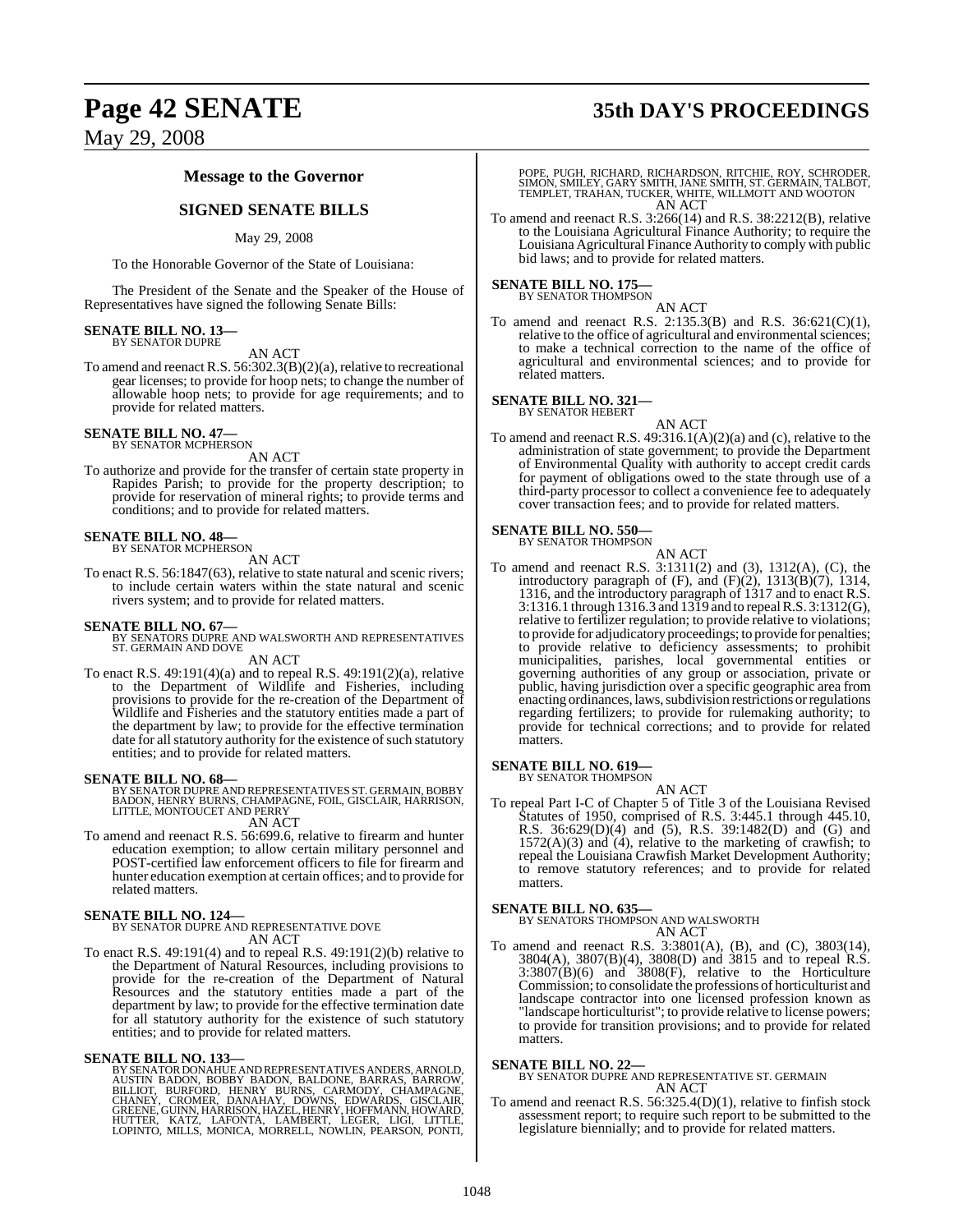# **35th DAY'S PROCEEDINGS Page 43 SENATE**

# May 29, 2008

#### **SENATE BILL NO. 130—** BY SENATOR DUPLESSIS

AN ACT

To amend and reenact R.S. 9:3516(26), relative to the Louisiana Consumer Credit Law; to provide for prepaid finance charges; to provide for definitions; and to provide for related matters.

# **SENATE BILL NO. 327—** BY SENATOR MICHOT

AN ACT

To amend and reenact R.S. 6:969.18(A), relative to the Motor Vehicle Sales Finance Act; to provide for documentation and compliance fees; and to provide for related matters.

#### **SENATE BILL NO. 39—**

BY SENATOR DUPLESSIS AN ACT

To enact R. S. 49:191(4) and to repeal R.S. 49:191(2)(g), relative to the Department of Culture, Recreation and Tourism, including provisions to provide for the re-creation of the Department of Culture, Recreation and Tourism and the statutory entities made a part of the department by law; to provide for the effective termination date for all statutory authority for the existence of such statutory entities; and to provide for related matters.

# **SENATE BILL NO. 101—** BY SENATOR MORRISH

AN ACT

To enact R.S. 13:2075.1, relative to the City Court of Jennings; to authorize the transfer of surplus filing fees and costs in the court's civil fee account; and to provide for related matters.

#### **SENATE BILL NO. 401—** BY SENATOR CASSIDY

AN ACT

To enact Part LII-A of Chapter 5 of Title 40 of the Louisiana Revised Statutes of 1950, to be comprised of R.S. 40:1300.135, relative to Medicaid enrollment guidelines for organ transplant centers; to provide for enrollment guidelines; to provide for rules and regulations; to provide for exceptions; and to provide for related matters.

# **SENATE BILL NO. 406—** BY SENATOR WALSWORTH

AN ACT

To amend and reenact R.S. 40:1394.1, relative to state police; to provide with respect to the salary schedule report; and to provide for related matters.

# **SENATE BILL NO. 52—** BY SENATOR MARTINY

AN ACT

To amend and reenact R.S. 14:35.1(A)(1) and (B) and to enact R.S. 14:35.1(A)(3), relative to battery of certain workers; to provide for the crime of battery of an adult protective service worker; to provide for the elements of such crime; to provide for definitions; to provide for criminal penalties; and to provide for related matters.

#### **SENATE BILL NO. 55—** BY SENATOR MORRISH

AN ACT

To amend and reenact Code of Civil Procedure Art. 4843(F), relative to the jurisdiction of city courts; to provide relative to the City Court of Jennings; to increase the jurisdictional amount in dispute in such court; and to provide for related matters.

#### **SENATE BILL NO. 261—** BY SENATOR JACKSON

AN ACT

To amend and reenact R.S. 40:2803(D), relative to the Interagency Task Force on the Future of Family Medicine; to provide for the effective termination date for all statutory authority for the existence of the Interagency Task Force on the Future of Family Medicine; and to provide for related matters.

#### **SENATE BILL NO. 263—**

BY SENATOR SMITH

AN ACT To amend and reenact R.S. 14:110.1(A), relative to the offense of jumping bail; to provide for clarification of failing to appear when ordered by the court; and to provide for related matters.

SENATE BILL NO. 283—<br>BY SENATORS CROWE, ADLEY, ALARIO, AMEDEE, BROOME, CASSIDY, CHAISSON, CHEEK, DONAHUE, DORSEY, DUPLESSIS, DUPRE, B. GAUTREAUX, GRAY, HEBERT, HEITMEIER, KOSTELKA, LONG, MARTINY, MCPHERSON, MICHOT, MORRISH

AN ACT To name the boat launch located at United States Highway 90 and Pearl River in Slidell, Louisiana as the "Edward C. Scogin Memorial Boat Launch.

**SENATE BILL NO. 352—** BY SENATOR N. GAUTREAUX AND REPRESENTATIVE PERRY AN ACT

To authorize and provide for the transfer of certain state property in Vermilion Parish; to provide for the property description; to provide for reservation of mineral rights; to provide terms and conditions; and to provide for related matters.

**SENATE BILL NO. 731—** BY SENATORS DUPRE, THOMPSON AND WALSWORTH AN ACT

To authorize and provide for the transfer of certain state properties; to provide for transfer of certain state properties in the parish of East Baton Rouge; to provide for the property description; to provide for reservation of mineral rights; to provide terms and conditions; and to provide for related matters.

#### **SENATE BILL NO. 641—** BY SENATOR THOMPSON

AN ACT

To enact R.S. 3:1604(J) and 1604.1, relative to the Boll Weevil Eradication Commission; to provide relative to travel reimbursement; to provide for the powers and duties of the commissioner and the commission; and to provide for related matters.

and they are hereby presented for executive approval.

Respectfully submitted, GLENN A. KOEPP Secretary of the Senate

#### **ATTENDANCE ROLL CALL**

#### PRESENT

Mr. President Erdey McPherson<br>Adley Gautreaux B Michot Adley **Gautreaux B** Michot<br>Alario Gautreaux N Morrish Broome Gray Cassidy Hebert Murray Cheek Heitmeier Nevers<br>Cravins Jackson Quinn Cravins Jackson Quinn Donahue LaFle<br>Dorsey Long Dorsey Long Shepherd<br>
Duplessis Marionneaux Thompson Duplessis Marionneaux<br>
Dupre Martiny Total - 36

Gautreaux N Morris<br>
Gray Mount Kostelka Riser<br>LaFleur Shaw

Walsworth

ABSENT

Amedee Smith Total - 2